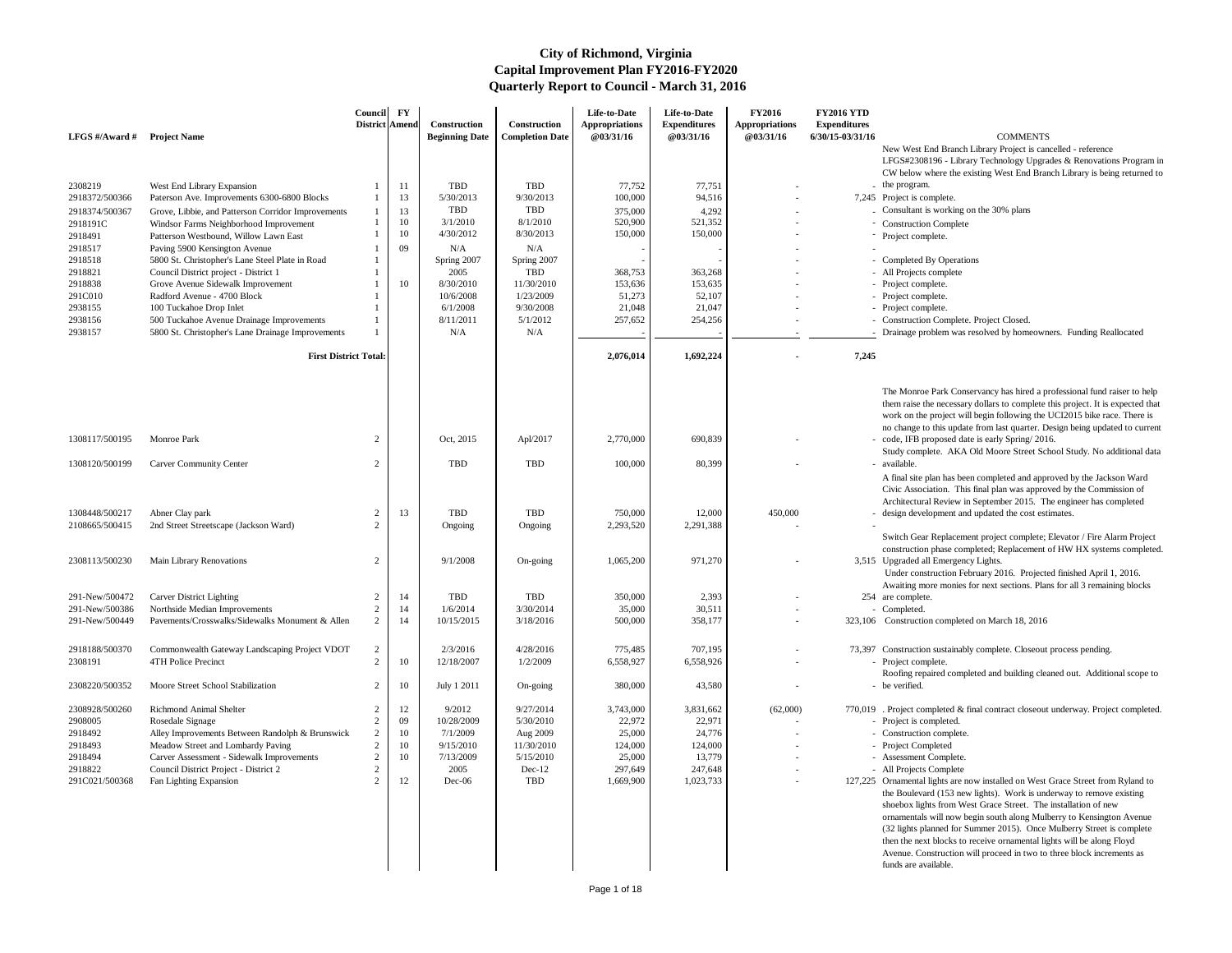Funds were withdrawn. Project is in the Scoping Phase and has been added to the Stormwater Utility Active projects list and will be prioritized with

Boulevard Development Prep – Phase One: Fleet Services are fully functional at the new Commerce Rd facility. Building renovations for RPS at Hermitage Road completed with RPS Purchasing relocated. Building renovations to the RPS facility on Commerce Rd is completed with the move taking place during the summer/ 2014. Building abatement, demolition and soil remediation scheduled to be completed by end of Mar/2015. Phase Two: Space planning study is complete to move remaining functions from Parker Field. Recommendations being finalized by project team for relocation of existing functions to new locations. Locations have been identified for two buildings at 1700 Commerce Road and two buildings at 3506 Hopkins Rd. Radio Building (Telephone Hub for Complex)will be demolished last after Phase II buildings. Feasibility studies also 2,231,995 underway.

The Redevelopment Plan and future development of this project area will be reviewed by RRHA and City staff. RRHA continues to maintain the 30+/- properties acquired to date.

- Only PE funds are adopted in the FY16 budget. Project on hold.
- Additional funding needed.

Boulevard Development Prep – Phase One: Fleet Services are fully functional at the new Commerce Rd facility. Building renovations for RPS at Hermitage Road completed with RPS Purchasing relocated. Building renovations to the RPS facility on Commerce Rd is completed. Phase II CM @Risk contractor starting on (2) new building at Commerce Road and (2) buildings at Hopkins Road. Design documents for abatement/demo of remaining DPW

3.983.276 buildings completed for final phase of Boulevard.

- Roof project complete
- 
- Awaiting tax sale and acquisition of one of the properties for the proposed parking lot. \$25,000 to be JV'd for Streetscape project
- Funds are insufficient to install standalone ornamental lights; project requires new ductbank for the secondary circuit. It was suggested that additional ornamental lights be strapped on to the existing wood poles similar to what has been done on some poles in this business district.
- 
- 74,372 Construction completed. Revenue Sharing project. Remainder is G.O. - Construction is completed. Project closeout process.
	- Project completed. Did not complete landscaping scope due to lack of - funding.
	-
	- Project Completed by Operations
	-
	- Construction completed
	- Construction completed
- All Projects complete including for Battery Park Improvements completed 17,804 in-house
	-

| LFGS #/Award #                                                 | <b>Project Name</b>                                                                                                                                                                                                                                                            | Council        | $\mathbf{F}\mathbf{Y}$<br>District Amend | <b>Construction</b><br><b>Beginning Date</b>                      | <b>Construction</b><br><b>Completion Date</b>                            | Life-to-Date<br><b>Appropriations</b><br><b>@03/31/16</b> | Life-to-Date<br><b>Expenditures</b><br>@03/31/16 | <b>FY2016</b><br><b>Appropriations</b><br>@03/31/16 | <b>FY2016 YTD</b><br><b>Expenditures</b><br>$6/30/15 - 03/31/16$ | <b>COMMENTS</b>                                                                                                                                                                                                                                                                                                                                                                                                                                                                                                                                                                                                                                                                                                                                                       |
|----------------------------------------------------------------|--------------------------------------------------------------------------------------------------------------------------------------------------------------------------------------------------------------------------------------------------------------------------------|----------------|------------------------------------------|-------------------------------------------------------------------|--------------------------------------------------------------------------|-----------------------------------------------------------|--------------------------------------------------|-----------------------------------------------------|------------------------------------------------------------------|-----------------------------------------------------------------------------------------------------------------------------------------------------------------------------------------------------------------------------------------------------------------------------------------------------------------------------------------------------------------------------------------------------------------------------------------------------------------------------------------------------------------------------------------------------------------------------------------------------------------------------------------------------------------------------------------------------------------------------------------------------------------------|
| 2938158                                                        | 1700 Oakdale & 1900 Maple Shade Drainage                                                                                                                                                                                                                                       | $\overline{2}$ |                                          | TBD                                                               | <b>TBD</b>                                                               |                                                           |                                                  |                                                     |                                                                  | Funds were withdrawn. Project is in the Sco<br>to the Stormwater Utility Active projects list<br>- other Stormwater projects.                                                                                                                                                                                                                                                                                                                                                                                                                                                                                                                                                                                                                                         |
| 5008109/500397                                                 | North Jackson Ward Study Area                                                                                                                                                                                                                                                  | 2              |                                          | 5/31/2012                                                         | 1/31/2020                                                                | 1,654,317                                                 | 1,654,317                                        | (95, 683)                                           |                                                                  | The Redevelopment Plan and future developi<br>be reviewed by RRHA and City staff. RRHA<br>$-$ 30+/- properties acquired to date.                                                                                                                                                                                                                                                                                                                                                                                                                                                                                                                                                                                                                                      |
| 500635                                                         | Roundabout - Chamberlayne Avenue and St. Peter Street 2                                                                                                                                                                                                                        |                |                                          | <b>TBD</b>                                                        | <b>TBD</b>                                                               | 170,030                                                   |                                                  | 170,030                                             |                                                                  | Only PE funds are adopted in the FY16 budg<br>- Additional funding needed.                                                                                                                                                                                                                                                                                                                                                                                                                                                                                                                                                                                                                                                                                            |
| 5008312<br>500372/500373/500<br>374/500356                     | <b>Boulevard Development Preparation Project</b>                                                                                                                                                                                                                               | 2              | 13                                       | 8/6/2012                                                          | Ongoing                                                                  | 9,122,986                                                 | 8,825,712                                        | 2,104,500                                           |                                                                  | Boulevard Development Prep - Phase O<br>functional at the new Commerce Rd faci<br>for RPS at Hermitage Road completed w<br>relocated. Building renovations to the RI<br>is completed with the move taking place<br>Building abatement, demolition and soil<br>be completed by end of Mar/2015. Phas<br>study is complete to move remaining fur<br>Recommendations being finalized by pro<br>existing functions to new locations. Loca<br>for two buildings at 1700 Commerce Roa<br>3506 Hopkins Rd. Radio Building (Telep<br>be demolished last after Phase II buildin<br>2,231,995 underway.<br>Boulevard Development Prep - Phase O<br>functional at the new Commerce Rd faci<br>for RPS at Hermitage Road completed w<br>relocated. Building renovations to the RI |
| 500598                                                         | Boulevard Redevelopment Phase II<br><b>Second District Total:</b>                                                                                                                                                                                                              | 2              |                                          | 9/24/2015                                                         | 7/1/2016                                                                 | 9,731,944<br>42,164,930                                   | 4,021,253<br>31,536,529                          | 2,566,847                                           | 7,512,787                                                        | is completed. Phase II CM @Risk contrad<br>building at Commerce Road and (2) build<br>Design documents for abatement/demo<br>3,983,276 buildings completed for final phase of Bo                                                                                                                                                                                                                                                                                                                                                                                                                                                                                                                                                                                      |
| 1308905/500220                                                 | Customer Service Zone - Pine Camp                                                                                                                                                                                                                                              |                |                                          | $11-Apr$                                                          | $11-Jul$                                                                 | 210,575                                                   | 209,177                                          |                                                     |                                                                  | Roof project complete                                                                                                                                                                                                                                                                                                                                                                                                                                                                                                                                                                                                                                                                                                                                                 |
| 1308910/500295                                                 | Young's Pond Restoration                                                                                                                                                                                                                                                       |                |                                          | Spring 09                                                         | May 2010                                                                 | 50,000                                                    | 50,000                                           |                                                     |                                                                  | - Project is Complete<br>Awaiting tax sale and acquisition of one of th                                                                                                                                                                                                                                                                                                                                                                                                                                                                                                                                                                                                                                                                                               |
| 2918100/500496<br>2918136                                      | <b>Brookland Park Boulevard Streetscape</b><br><b>Brookland Park Boulevard Lighting</b>                                                                                                                                                                                        | 3              | 13<br>09                                 | TBD<br>Jul-09                                                     | <b>TBD</b><br><b>TBD</b>                                                 | 175,000<br>168,347                                        | 168,346                                          |                                                     |                                                                  | - parking lot. \$25,000 to be JV'd for Streetscap<br>Funds are insufficient to install standalone or<br>requires new ductbank for the secondary circ<br>additional ornamental lights be strapped on to<br>similar to what has been done on some poles                                                                                                                                                                                                                                                                                                                                                                                                                                                                                                                 |
| 2918284/500460<br>2918316/500378                               | Chamberlayne Ave. and Claremont Brick Pavers<br>MacArthur Avenue Streetscape                                                                                                                                                                                                   | 3<br>3         | 11<br>09                                 | 11/21/2013<br>3/31/2014                                           | 3/20/2014<br>6/17/2014                                                   | 227,272<br>139,682                                        | 225,188<br>149,756                               | (72, 728)<br>(30,318)                               |                                                                  | 74,372 Construction completed. Revenue Sharing pr<br>- Construction is completed. Project closeout p                                                                                                                                                                                                                                                                                                                                                                                                                                                                                                                                                                                                                                                                  |
| 2918495<br>2918496<br>2918497<br>2918521<br>2918522<br>2918523 | Gateway Improvements - North Ave. and Laburnum<br>Brookland Park Blvd. Brooke to Chamberlayne Paving<br>Seminary Avenue Sidewalk Improvements<br>3400 Block Cliff Ave. Paving, Curb & Lighting Improvem<br><b>Washington Park Improvements</b><br>Providence Park Improvements | 3              | 10<br>10<br>10<br>09<br>10<br>10         | 4/5/2011<br>9/15/2010<br>3/1/2010<br>N/A<br>8/1/2010<br>9/15/2010 | 10/30/2011<br>11/30/2010<br>6/30/2010<br>N/A<br>10/15/2010<br>10/15/2010 | 50,000<br>96,000<br>563<br>204,000<br>75,000              | 50,000<br>96,000<br>562<br>204,000<br>75,000     |                                                     |                                                                  | Project completed. Did not complete landsca<br>- funding.<br>Project Completed.<br>- Project Completed by Operations<br>- Funding Reallocated<br>- Construction completed<br>- Construction completed                                                                                                                                                                                                                                                                                                                                                                                                                                                                                                                                                                 |
| 2918823<br>2918839                                             | Council District Project - District 3<br>Lombardy to Admiral St. - Phase II                                                                                                                                                                                                    | 3<br>3         |                                          | 2005<br>6/2/2011                                                  | 2010<br>1/8/2012                                                         | Page 2 of 18<br>186,074<br>1,003,000                      | 186,411<br>991,296                               |                                                     |                                                                  | All Projects complete including for Battery P<br>17,804 in-house<br>- Project complete.                                                                                                                                                                                                                                                                                                                                                                                                                                                                                                                                                                                                                                                                               |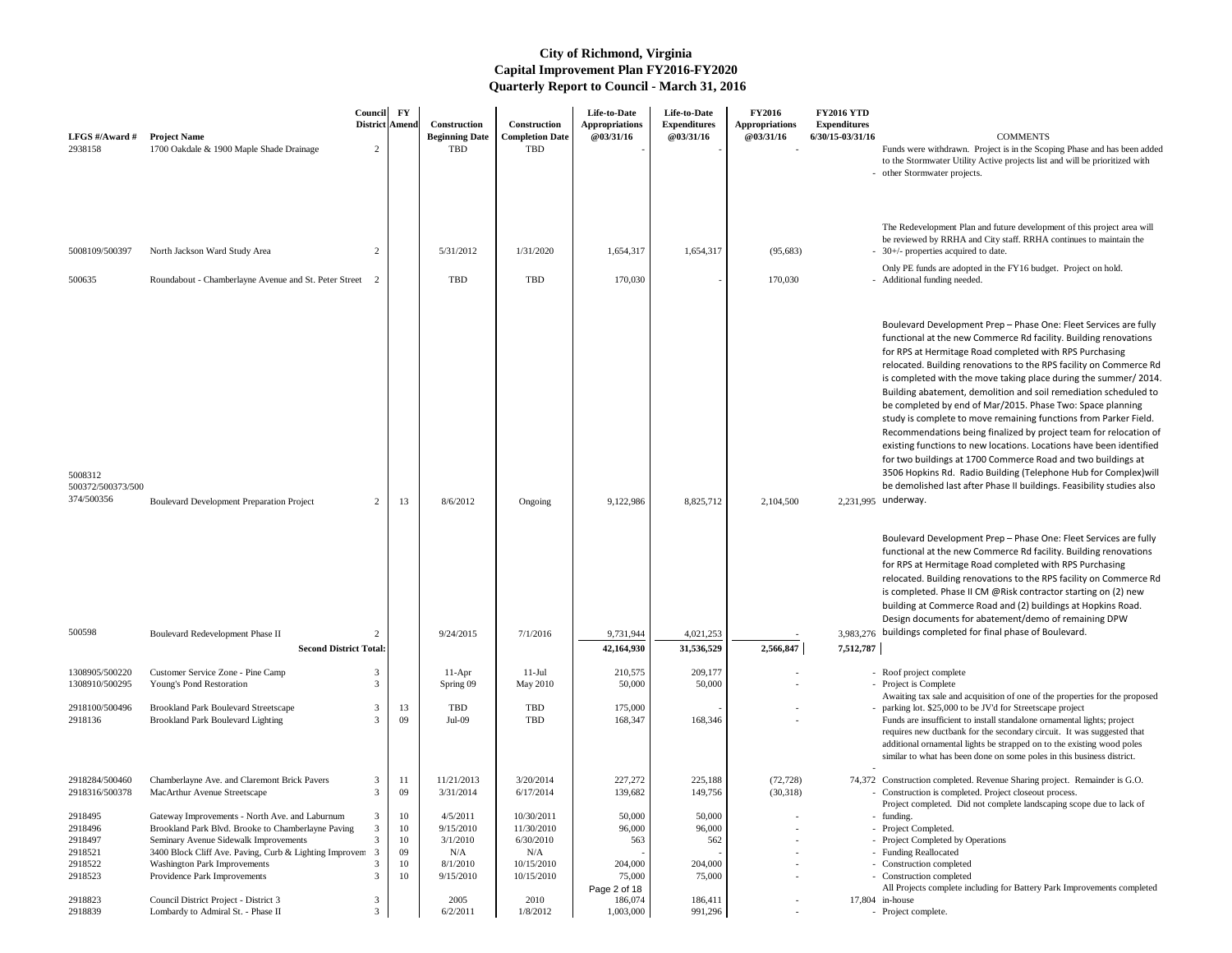|                |                                                   | Council<br>District Amend | $\mathbf{F}\mathbf{Y}$ | Construction          | Construction           | Life-to-Date<br><b>Appropriations</b> | Life-to-Date<br><b>Expenditures</b> | <b>FY2016</b><br><b>Appropriations</b> | <b>FY2016 YTD</b><br><b>Expenditures</b> |                                                                                                                                                                                                                          |
|----------------|---------------------------------------------------|---------------------------|------------------------|-----------------------|------------------------|---------------------------------------|-------------------------------------|----------------------------------------|------------------------------------------|--------------------------------------------------------------------------------------------------------------------------------------------------------------------------------------------------------------------------|
| LFGS #/Award # | <b>Project Name</b>                               |                           |                        | <b>Beginning Date</b> | <b>Completion Date</b> | <b>@03/31/16</b>                      | <b>@03/31/16</b>                    | <b>@03/31/16</b>                       | $6/30/15 - 03/31/16$                     | <b>COMMENTS</b>                                                                                                                                                                                                          |
| 2938757        | <b>Princeton Creek</b>                            | $\mathcal{R}$             | 13                     | <b>TBD</b>            | <b>TBD</b>             | 1,306,338                             | 1,081,337                           |                                        |                                          | - Scope Being Determined                                                                                                                                                                                                 |
| 5008008        | Hermitage Road Historic District Freeman Marker   |                           | 09                     | N/A                   | N/A                    |                                       |                                     |                                        |                                          | <b>Funding Reallocated</b>                                                                                                                                                                                               |
|                | <b>Third District Total:</b>                      |                           |                        |                       |                        | 3,891,851                             | 3,487,073                           | (103, 046)                             | 92,176                                   |                                                                                                                                                                                                                          |
| 2308797        | Westover Hills Library renovation                 |                           |                        | Ongoing               | 7/1/2009               | 12,090                                | 5,896                               |                                        |                                          | - Closed $&$ any available funds can be used.<br>Installation of the new security system complete; A/E Services to replace                                                                                               |
| 2308799/500257 | Oliver Hill Crts. & Juv. Det. Ctr. Repair & Main  | <b>CW</b>                 | 10                     | 7/1/2008              | On-going               | 3,586,741                             | 2,668,437                           | 300,000                                |                                          | 496,639 the current roofing system underway<br>Phase 1, Run 1 Complete. Phase 1, Run 2 completed 8/15/13. Phase 2                                                                                                        |
| 2918368/500375 | Riverside Drive Guardrail Improvements            |                           | 13                     | 3/30/2015             | <b>TBD</b>             | 300,000                               | 193,867                             |                                        |                                          | 120,586 completed August 2015. Phase 3 designed and awaiting funds.                                                                                                                                                      |
| 2918498        | Riverside Drive Improvements                      |                           | 10                     | 9/1/2010              | 10/1/2010              | 78,000                                | 78,000                              |                                        |                                          | - Project Completed.                                                                                                                                                                                                     |
| 2918824        | Council District Project - District 4             |                           |                        | 2005                  | 1/15/2009              | 372,494                               | 363,316                             |                                        |                                          | 22,997 All Projects complete                                                                                                                                                                                             |
|                |                                                   |                           |                        |                       |                        |                                       |                                     |                                        |                                          | ROW phase is in process., 74 signed parcels, 8 remaining as                                                                                                                                                              |
| 2918949/500235 | Jahnke Road: Blakemore Road to Forest Hill Avenue |                           | 12                     | <b>TBD</b>            | <b>TBD</b>             | 14,000,000                            | 2,144,207                           | 2,450,000                              |                                          | 61,468 condemnations; and one in negotiations (CSX).                                                                                                                                                                     |
| 2918950/500254 | Forest Hill Avenue: Hathaway Road to East Junct.  |                           | 12                     | <b>TBD</b>            | <b>TBD</b>             | 12,700,956                            | 1,992,954                           | 719,605                                |                                          | 151,428 Acquiring property rights. Working to 100% plans and VDOT submittal.<br>Install 5FT sidewalk along Forest Hill Ave. From Stony Point Road to<br>Huguenot Road. Pervious sidewalk required since within RMA, need |
| 500554         | Forest Hill Avenue Sidewalk                       |                           | 15                     | <b>TBD</b>            | <b>TBD</b>             | 180,000                               |                                     |                                        |                                          | additional funding.                                                                                                                                                                                                      |
| 2938760        | Staffordshire Drainage Plan                       |                           |                        | Summer 2011           | Winter 2012            | 491,159                               | 441,158                             |                                        |                                          | General Fund budget was insufficient to complete this project. See project                                                                                                                                               |
|                | <b>Fourth District Total:</b>                     |                           |                        |                       |                        | 31,721,440                            | 7,887,835                           | 3,469,605                              | 853,118                                  | status below under Stormwater Utility projects.                                                                                                                                                                          |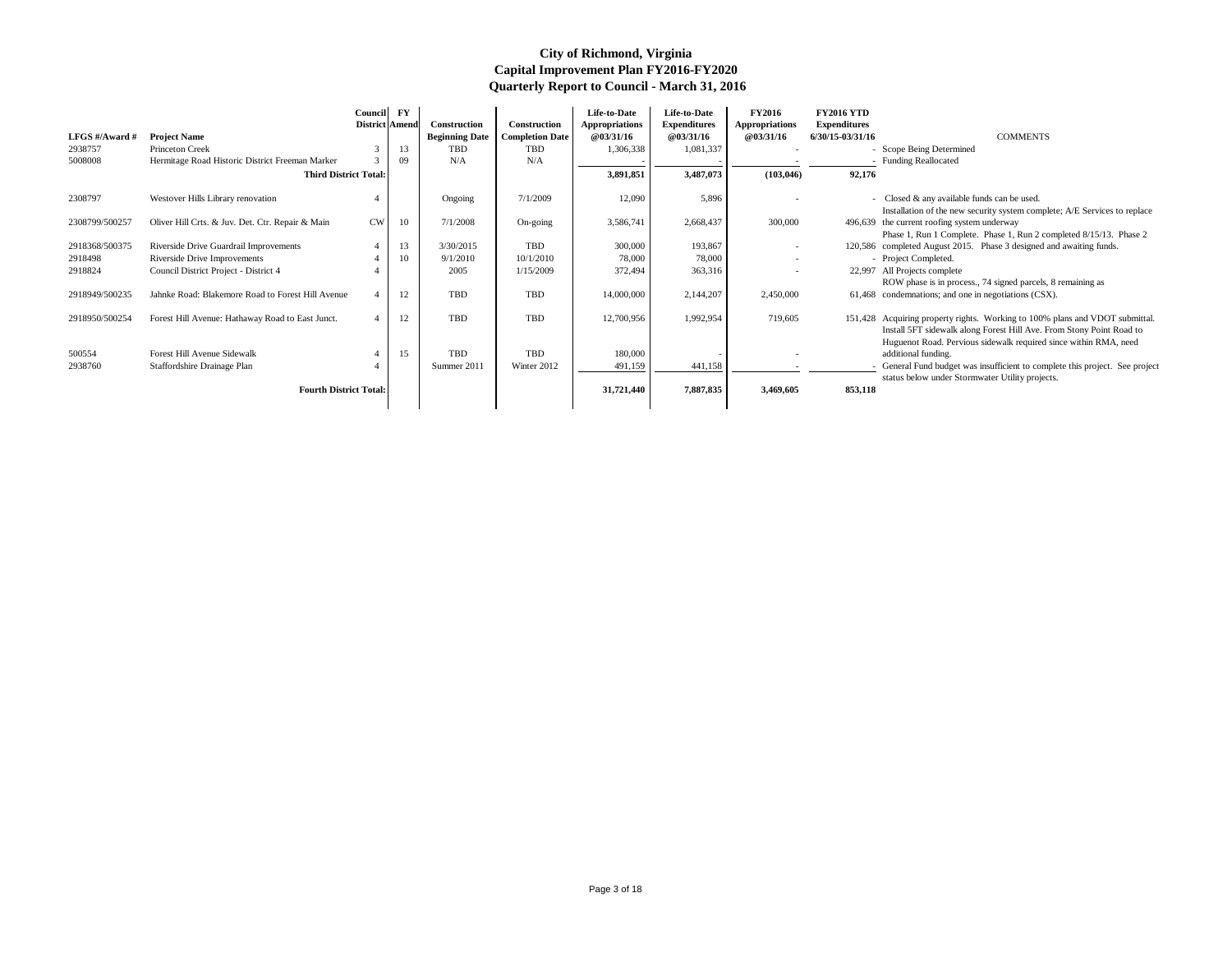Electric feed to building completed. Lighting installed for tours. Consultant study completed to determine feasibility of renovation of the facility for

- future use.
- 
- 
- 
- 
- 

# Scope confined to E 37th Street - sidewalk, curb and gutter installations

- and drainage improvements; Under Design. Revenue Sharing project.
- 
- 

- 
- 
- Developer completed installation of solar lights April 2010

Project is 95% complete the remain section will be complete by June 30, 2016. Funds need to be JV'd from Paving Account 0601-29101-76401- 1081-SV1503-100546-500286

Part of Harrison street was paved as part of the UCI bike race cost of \$20,000.00 the remaining area between Medow and Harrison is in process and will be completed by June 30, 2016. The \$268,780.00 should be JV'd from the paving account. The account stream is as follows 0601-29101-

| LFGS #/Award #                   | <b>Project Name</b>                                                                  | Council<br>District Amend    | $\mathbf{F}\mathbf{Y}$ | Construction<br><b>Beginning Date</b> | Construction<br><b>Completion Date</b> | Life-to-Date<br><b>Appropriations</b><br>@03/31/16 | Life-to-Date<br><b>Expenditures</b><br>@03/31/16 | <b>FY2016</b><br><b>Appropriations</b><br>@03/31/16 | <b>FY2016 YTD</b><br><b>Expenditures</b><br>6/30/15-03/31/16 | <b>COMMENTS</b>                                                                                 |
|----------------------------------|--------------------------------------------------------------------------------------|------------------------------|------------------------|---------------------------------------|----------------------------------------|----------------------------------------------------|--------------------------------------------------|-----------------------------------------------------|--------------------------------------------------------------|-------------------------------------------------------------------------------------------------|
|                                  |                                                                                      |                              |                        |                                       |                                        |                                                    |                                                  |                                                     |                                                              | Electric feed to building completed. Lighting<br>study completed to determine feasibility of re |
| 1308109/500190                   | Pumphouse in Byrd Park                                                               |                              |                        | January 09                            | Ongoing                                | 79,700                                             | 79,700                                           | (160, 300)                                          |                                                              | - future use.                                                                                   |
| 1308191                          | <b>Maymont Park Improvements</b>                                                     |                              |                        | Ongoing                               | Ongoing                                | 740,682                                            | 740,681                                          |                                                     |                                                              |                                                                                                 |
| 1308446/500207                   | Bainbridge Teen Center                                                               | 5                            | 13                     | <b>TBD</b>                            | TBD                                    |                                                    |                                                  |                                                     |                                                              | - Funding Reallocated                                                                           |
| 2308236                          | City Stadium                                                                         | 5                            | 13                     | <b>TBD</b>                            | <b>TBD</b>                             |                                                    |                                                  |                                                     |                                                              | - Funding Reallocated                                                                           |
| 2308798/500483                   | Replacement of Fire Station 17                                                       | -5                           | 12                     | 8/2011                                | 10/2012                                | 1,624,680                                          | 1,626,173                                        | (25,320)                                            |                                                              | - Project Completed.                                                                            |
| 2308798<br>291-New 500359        | Replacement of Fire Station 17 ARRA Funds<br>John B. Cary Elementary School Bus Loop | 5<br>5                       | 10/11<br>$14$ -Jan     | 8/2011<br>1/31/2013                   | 10/2012<br>9/30/2014                   | 3,520,109<br>90,000                                | 3,520,109<br>89,724                              |                                                     |                                                              | - Project Completed.<br>- Closed                                                                |
|                                  |                                                                                      |                              |                        |                                       |                                        |                                                    |                                                  |                                                     |                                                              |                                                                                                 |
|                                  |                                                                                      |                              |                        |                                       |                                        |                                                    |                                                  |                                                     |                                                              | Scope confined to E 37th Street - sidewalk, or                                                  |
| 291-New/500475                   | Sidewalk Projects 5th District                                                       | 5                            | $14$ -Jan              | <b>TBD</b>                            | <b>TBD</b>                             | 250,000                                            |                                                  |                                                     |                                                              | - and drainage improvements; Under Design. F                                                    |
| 2918321                          | <b>Sunset Street Improvements</b>                                                    | 5                            | 09                     | N/A                                   | N/A                                    |                                                    |                                                  |                                                     |                                                              | - Funding Reallocated                                                                           |
| 2918499                          | Semmes Avenue Sidewalk Improvements                                                  | -5                           | 10                     | 4/19/2010                             | 6/15/2010                              | 16,000                                             | 16,000                                           |                                                     |                                                              | Project Completed.                                                                              |
| 2918499                          | Semmes Avenue Sidewalk Improvements                                                  | 5                            | 10                     | 4/19/2010                             | 6/15/2010                              | 26,428                                             | 26,427                                           |                                                     |                                                              | - Project Completed.                                                                            |
| 2918825                          | Council District Project - District 5                                                | 5                            |                        | 2005                                  | 2007                                   | 14,625                                             | 14,625                                           |                                                     | 3,600                                                        | Projects complete                                                                               |
| 2918951                          | Oregon Hill Public Improvements                                                      | 5                            | 10                     | <b>July 2009</b>                      | 11/30/2010                             | 775,452                                            | 775,452                                          |                                                     |                                                              | Project Completed.                                                                              |
| 291C011                          | Randolph West Lighting                                                               | .5                           | 10                     | Dec-08                                | Apr- $10$                              | 483,240                                            | 483,240                                          |                                                     |                                                              | - Developer completed installation of solar ligh                                                |
|                                  |                                                                                      |                              |                        |                                       |                                        |                                                    |                                                  |                                                     |                                                              | Project is 95% complete the remain section v                                                    |
|                                  |                                                                                      |                              |                        |                                       |                                        |                                                    |                                                  |                                                     |                                                              | 2016. Funds need to be JV'd from Paving Ac                                                      |
| 291C030                          | Allen Street Repavement                                                              | 5                            |                        | 10/21/2013                            | 6/30/2016                              | 125,000                                            |                                                  |                                                     |                                                              | 1081-SV1503-100546-500286<br>Part of Harrison street was paved as part of t                     |
|                                  |                                                                                      |                              |                        |                                       |                                        |                                                    |                                                  |                                                     |                                                              | \$20,000.00 the remaining area between Med                                                      |
|                                  |                                                                                      |                              |                        |                                       |                                        |                                                    |                                                  |                                                     |                                                              | and will be completed by June 30, 2016. The                                                     |
|                                  |                                                                                      |                              |                        |                                       |                                        |                                                    |                                                  |                                                     |                                                              | from the paving account. The account strear                                                     |
| 500548                           | Meadow & Harrison Paving                                                             | 5                            | 15                     | 7/28/2015                             | 6/30/2016                              | 268,780                                            |                                                  |                                                     |                                                              | 76401-1081-SV1503-100546-500286                                                                 |
| 5008148                          | Randolph Redevelopment & Conservation                                                | 5                            | 10                     | 3/8/2010                              | 6/30/2010                              | 7,187,462                                          | 7,187,462                                        |                                                     |                                                              | - Infrastructure improvements complete                                                          |
| 5008317/500410                   | Swansboro Property Acquisition and Improvements                                      | 5                            | 13                     | 3/1/2013                              | Ongoing                                |                                                    |                                                  |                                                     |                                                              | - Funds Reallocated in FY14                                                                     |
|                                  |                                                                                      |                              |                        |                                       |                                        |                                                    |                                                  |                                                     |                                                              | Staff has identified engineering consultant to                                                  |
| 500652                           | Lakes at Byrd Park                                                                   | 5                            |                        | <b>TBD</b>                            | <b>TBD</b>                             | 500,000                                            |                                                  | 500,000                                             |                                                              | - determining the scope for this project                                                        |
|                                  |                                                                                      |                              |                        |                                       |                                        |                                                    |                                                  |                                                     |                                                              |                                                                                                 |
|                                  |                                                                                      |                              |                        |                                       |                                        |                                                    |                                                  |                                                     |                                                              | UDC denied recent design submission Sept. 8                                                     |
| 5008906/500389                   | Carytown Gateway Improvements                                                        | 5                            | -11                    | TBD                                   | <b>TBD</b>                             | 238,212                                            | 163,898                                          | (220,000)                                           |                                                              | sign placement to an 8' strip.                                                                  |
|                                  |                                                                                      | <b>Fifth District Total:</b> |                        |                                       |                                        | 15,940,370                                         | 14,723,491                                       | 94,380                                              | 3,600                                                        |                                                                                                 |
|                                  |                                                                                      |                              |                        |                                       |                                        |                                                    |                                                  |                                                     |                                                              |                                                                                                 |
| 1308118/500198                   | Coliseum Fire Suppression upgrades                                                   | 6                            |                        | ongoing                               | ongoing                                | 456,258                                            | 456,063                                          |                                                     |                                                              | - Electric upgrades to access and egress lightin                                                |
|                                  |                                                                                      |                              |                        |                                       |                                        |                                                    |                                                  |                                                     |                                                              | The first phase will be the construction of a "                                                 |
|                                  |                                                                                      |                              |                        |                                       |                                        |                                                    |                                                  |                                                     |                                                              | improvements and restroom upgrades. Const                                                       |
| 1308122/500200                   | Ann Hardy Park Family Life Center                                                    | 6                            | 10                     | $15-Oct$                              | $16$ -Apr                              | 1,565,928                                          | 527,739                                          |                                                     |                                                              | 373,468 scheduled to be completed in early May 2016                                             |
|                                  |                                                                                      |                              |                        |                                       |                                        |                                                    |                                                  |                                                     |                                                              | Demolition completed August 2015; the impi                                                      |
|                                  |                                                                                      |                              |                        |                                       | 6/30/16                                |                                                    |                                                  |                                                     |                                                              | scheduled to be bid late-fall 2015. Constructi                                                  |
| 1308445/500206<br>1308450/500294 | Kanawha Plaza Park/RMA Superstructure Repairs<br>RMA Plaza Joint Repair              | 6<br>-6                      | 11<br>13               | 8/30/15<br><b>TBD</b>                 | <b>TBD</b>                             | 3,890,000<br>1,250,000                             | 2,297,979<br>88,809                              | 990,000                                             | 2,287                                                        | 198,212 25, 2016; to be completed late-Spring 2016<br>On hold. Additional funding required.     |
|                                  |                                                                                      |                              |                        |                                       |                                        |                                                    |                                                  |                                                     |                                                              |                                                                                                 |
|                                  |                                                                                      |                              |                        |                                       |                                        |                                                    |                                                  |                                                     |                                                              | RRHA is continuing to manage the Jackson O                                                      |
|                                  |                                                                                      |                              |                        |                                       |                                        |                                                    |                                                  |                                                     |                                                              | project. The developer has completed constr                                                     |
|                                  |                                                                                      |                              |                        |                                       |                                        |                                                    |                                                  |                                                     |                                                              | and 55-unit multifamily buildings. RRHA co                                                      |
| 2108200/500413                   | Jackson Place                                                                        |                              |                        | 9/1/2011                              | 6/15/2015                              | 9,434,374                                          | 9,434,374                                        | (434, 626)                                          |                                                              | opportunities for its approx. 5 acre mixed-use                                                  |
| 2108125                          | Greater Richmond Center Area Improvements                                            | 6                            |                        | Ongoing                               | Ongoing                                | 1,121,526                                          | 834,215                                          |                                                     |                                                              | - Various minor projects ongoing                                                                |
|                                  |                                                                                      |                              |                        |                                       |                                        |                                                    |                                                  |                                                     |                                                              | Contract for Ped. Bridge over Haxall Canal c                                                    |
|                                  |                                                                                      |                              |                        |                                       |                                        |                                                    |                                                  |                                                     |                                                              | under review. Bridge tentatively scheduled fo                                                   |
|                                  |                                                                                      |                              |                        |                                       |                                        |                                                    |                                                  |                                                     |                                                              | 2014. Addit'l streetscape improvements arou:                                                    |
|                                  |                                                                                      |                              |                        |                                       |                                        |                                                    |                                                  |                                                     |                                                              | soon in order to coincide w/Pedestrian Bridg                                                    |
| 2108133/500388                   | Canal Walk Reynolds North to 10th                                                    | 6                            | 13                     | 1/13/2014                             | 11/30/2015                             | 2,765,673                                          | 981,813                                          |                                                     |                                                              | construction complete before end of year. All<br>68,392 within existing budget.                 |
| 2108208                          | Riverfront Development Area                                                          | 6                            |                        | Ongoing                               | Ongoing                                | 9,318,801                                          | 9,304,244                                        |                                                     |                                                              | - Complete                                                                                      |
|                                  |                                                                                      |                              |                        |                                       |                                        |                                                    |                                                  |                                                     |                                                              |                                                                                                 |

- 76401-1081-SV1503-100546-500286
- Infrastructure improvements complete
- Funds Reallocated in FY14 Staff has identified engineering consultant to provide assistance in
- determining the scope for this project

UDC denied recent design submission Sept. 8 2014 that limited gateway sign placement to an 8' strip.

- Electric upgrades to access and egress lighting complete. The first phase will be the construction of a "splash pad", various site improvements and restroom upgrades. Construction is underway is 373,468 scheduled to be completed in early May 2016.
- Demolition completed August 2015; the improvements to the park are scheduled to be bid late-fall 2015. Construction scheduled to begin January 25, 2016; to be completed late-Spring 2016
- 2,287 On hold. Additional funding required.

RRHA is continuing to manage the Jackson Commons development project. The developer has completed construction and leasing of 41-unit and 55-unit multifamily buildings. RRHA continues to pursue development opportunities for its approx. 5 acre mixed-use site just west of 3rd Street.

- 
- Various minor projects ongoing Contract for Ped. Bridge over Haxall Canal complete and shop drawings under review. Bridge tentatively scheduled for installation by end of July 2014. Addit'l streetscape improvements around Bridge to be released very soon in order to coincide w/Pedestrian Bridge installation. Streetscape construction complete before end of year. All work to be accomplished
- 68,392 within existing budget.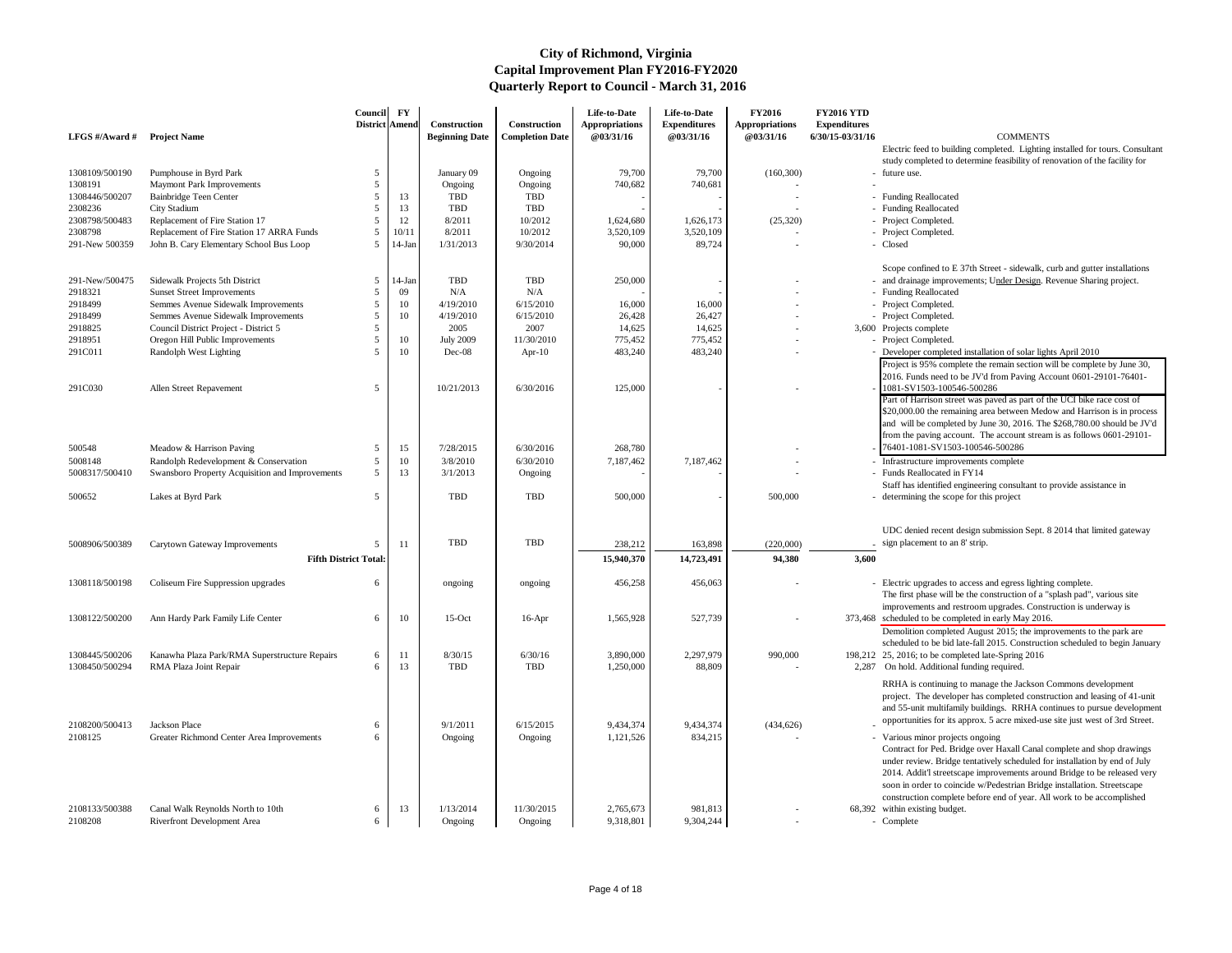| <b>LFGS</b> #/Award # Project Name                        |                                                                                       | <b>Council</b><br>District Amend | $\mathbf{F}\mathbf{Y}$ | <b>Construction</b><br><b>Beginning Date</b> | Construction<br><b>Completion Date</b> | Life-to-Date<br><b>Appropriations</b><br>@03/31/16 | Life-to-Date<br><b>Expenditures</b><br>@03/31/16 | <b>FY2016</b><br><b>Appropriations</b><br>@03/31/16 | <b>FY2016 YTD</b><br><b>Expenditures</b><br>6/30/15-03/31/16 | <b>COMMENTS</b>                                                                                                                                                                                                                                                                                                                                                                                                                                                                                                                                                                                                     |
|-----------------------------------------------------------|---------------------------------------------------------------------------------------|----------------------------------|------------------------|----------------------------------------------|----------------------------------------|----------------------------------------------------|--------------------------------------------------|-----------------------------------------------------|--------------------------------------------------------------|---------------------------------------------------------------------------------------------------------------------------------------------------------------------------------------------------------------------------------------------------------------------------------------------------------------------------------------------------------------------------------------------------------------------------------------------------------------------------------------------------------------------------------------------------------------------------------------------------------------------|
| 2108612/500283/50<br>0230/500489/50054<br>2/500543/500544 | Main Street Station Multi Modal Center                                                | 6                                |                        | 9/22/2014                                    | Spring 2017                            | 74,452,878                                         | 57, 314, 175                                     | 2,373,158                                           |                                                              | Construction on the trainshed progresses, the standing seam metal roof<br>install underway, glass is being installed. Construction scheduled for<br>completion in late 2017. Unforeseen below grade conditions and<br>unforeseen condition of the 1901 historic steel that was hidden from view<br>under concrete floors or roof insulation has extended the construction<br>duration. State/City Welcome Center $O & R$ to be introduced to City<br>Council following Governor's Street Ordinance for closure. License<br>12,010,222 agreement with the State is agreeable to state and city attorneys.            |
|                                                           |                                                                                       |                                  |                        |                                              |                                        |                                                    |                                                  |                                                     |                                                              | Testing for environmental issues to be finalized for old Armory as part of<br>deconstruction/recycling plan for Armory have been completed and<br>forwarded to DPW for inclusion in the Deconstruction specs to be released<br>before end of year. Final adjustments to site master plan to accommodate<br>Cannon Creek Phase 2 and residential units at Armory site complete.<br>Release of RFP for design services on hold pending further discussions with<br>RPS. Abatement/ Demolition of Armory started 9/16/15 for completion on<br>1/28/16. Armory demolition completed. Available funds are expected to be |
| 230-New/500494                                            | Dove School                                                                           | 6                                | 14                     | TBD                                          | TBD                                    | 8,483,000                                          | 62,493                                           | 5,315,000                                           |                                                              | 50,555 Re-allocated in the FY2017 Capital Budget on July 1, 2016.<br>Funding for the Eastview project will be used for the demolition and site                                                                                                                                                                                                                                                                                                                                                                                                                                                                      |
| 2308234/500247                                            | <b>Eastview Initiative</b>                                                            | 6                                | 12                     | Mar- $15$                                    | $Jul-15$                               | 1,200,000                                          | 269,420                                          |                                                     |                                                              | - improvements of the former Whitcomb Elementary School.                                                                                                                                                                                                                                                                                                                                                                                                                                                                                                                                                            |
| 2308930                                                   | Hydroplant (Riverside on the James)<br>North Highland Park Youth Development and GRIP | 6                                |                        | 4/30/2009                                    | 6/30/2009                              | 3,844,804                                          | 3,844,804                                        |                                                     |                                                              | - Project Complete                                                                                                                                                                                                                                                                                                                                                                                                                                                                                                                                                                                                  |
| 230NEW                                                    | <b>Resource Center</b>                                                                | 6                                | 09                     | N/A                                          | N/A                                    |                                                    |                                                  |                                                     |                                                              | - Funding Reallocated                                                                                                                                                                                                                                                                                                                                                                                                                                                                                                                                                                                               |
| 2908024/500193                                            | Manchester Area Traffic Circulation Improvements                                      | 6                                | 13                     | 4/28/2014                                    | 7/28/2014                              | 40,000                                             | 34,120                                           |                                                     |                                                              | - Complete<br>Construction Complete 12/31/15: Street conversions- 17th from Broad to<br>Franklin, 18th from Broad to Grace, 19th from Grace to Main, & Franklin                                                                                                                                                                                                                                                                                                                                                                                                                                                     |
| 2908131/500333                                            | Shockoe Bottom Operations Improvements                                                | 6                                | 11                     | 6/3/2015                                     | 12/31/2015                             | 700,000                                            | 478,642                                          |                                                     |                                                              | 235,010 from 17th to 19th. Project Close process underway                                                                                                                                                                                                                                                                                                                                                                                                                                                                                                                                                           |
| 2908134/500528                                            | Hull St Signal System                                                                 | 6                                |                        | 1/15/2010                                    | 1/31/2011                              | 607,420                                            | 507,470                                          |                                                     |                                                              | - Project completed in 2011                                                                                                                                                                                                                                                                                                                                                                                                                                                                                                                                                                                         |
| 2908154/500311                                            | Meade Westvaco Area Transportation Improvements                                       | 6                                |                        | 3/30/2010                                    | 6/10/2010                              | 187,913                                            | 183,773                                          | (60, 290)                                           |                                                              | - Project Completed                                                                                                                                                                                                                                                                                                                                                                                                                                                                                                                                                                                                 |
| 2908909/500526                                            | <b>Duval Street Circulation</b>                                                       | 6                                |                        | Ongoing                                      | Ongoing                                | 250,000                                            | 70,030                                           |                                                     |                                                              | - Project under construction                                                                                                                                                                                                                                                                                                                                                                                                                                                                                                                                                                                        |
| 2918099                                                   | Green Streets Project                                                                 |                                  | 10.                    | 5/1/2012                                     | 9/20/2012                              | 247,761                                            | 247,761                                          |                                                     |                                                              | - Construction complete. Landscaping pending.<br>Franklin (14th to 15th), consultant hired, conducting survey now. Expect                                                                                                                                                                                                                                                                                                                                                                                                                                                                                           |
| 2918369/500450                                            | <b>Franklin Street Streetscape</b>                                                    | 6                                | 13                     | 1/30/2014                                    | TBD                                    | 2,950,000                                          | 34,232                                           | 250,000                                             |                                                              | 22,135 to submit to UDC for June 2016 meeting.<br>Road Opened in May 2013, gates proposed for under the bridge HAVE<br>BEEN ELIMINATED FROM THE PROJECT - ALL PARTIES ARE<br>AGREEABLE. Reimbursements will be made to Dominion for 5 years.                                                                                                                                                                                                                                                                                                                                                                        |
| 2918371/500424                                            | 2nd Street Connector                                                                  | 6                                | 13                     | 10/2012                                      | 3/2013                                 | 703,984                                            | 394,317                                          | 106,328                                             |                                                              |                                                                                                                                                                                                                                                                                                                                                                                                                                                                                                                                                                                                                     |
| 2918139                                                   | <b>Browns Island Enhancement</b>                                                      |                                  |                        | 10/19/2009                                   | 4/30/2010                              | 837,750                                            | 830,638                                          |                                                     |                                                              | - Project is complete.                                                                                                                                                                                                                                                                                                                                                                                                                                                                                                                                                                                              |
| 2918180                                                   | Belle Isle Trail System                                                               | 6                                |                        | 8/2/2010                                     | 2/28/2011                              | 287,500                                            | 209,389                                          |                                                     |                                                              | - Project Completed. Federal funds                                                                                                                                                                                                                                                                                                                                                                                                                                                                                                                                                                                  |
| 2918189/500462                                            | Hull Street Passenger Station                                                         | 6                                |                        | TBD                                          | TBD                                    | 791,000                                            | 713,533                                          |                                                     |                                                              | - Project is complete. Federal enhancement. Closeout process.                                                                                                                                                                                                                                                                                                                                                                                                                                                                                                                                                       |
| 2918330                                                   | Old Manchester/Hull St. Gateway Planning & Design                                     | 6                                | 09                     | N/A                                          | N/A                                    |                                                    |                                                  |                                                     |                                                              | - Funding Reallocated<br>Contract complete. Closeout underway. Federal Project. Funds need to be                                                                                                                                                                                                                                                                                                                                                                                                                                                                                                                    |
| 2918365/500292                                            | E. Broad Gateway - Slave Burial Ground                                                | 6                                | 12                     | 5/18/2015                                    | 2/20/2016                              | 1,994,200                                          | 817,648                                          | $\overline{\phantom{a}}$                            | 586,783 JV'd.                                                |                                                                                                                                                                                                                                                                                                                                                                                                                                                                                                                                                                                                                     |

- 
- 
- 
- 
- 

- 
- 
- 
- 
-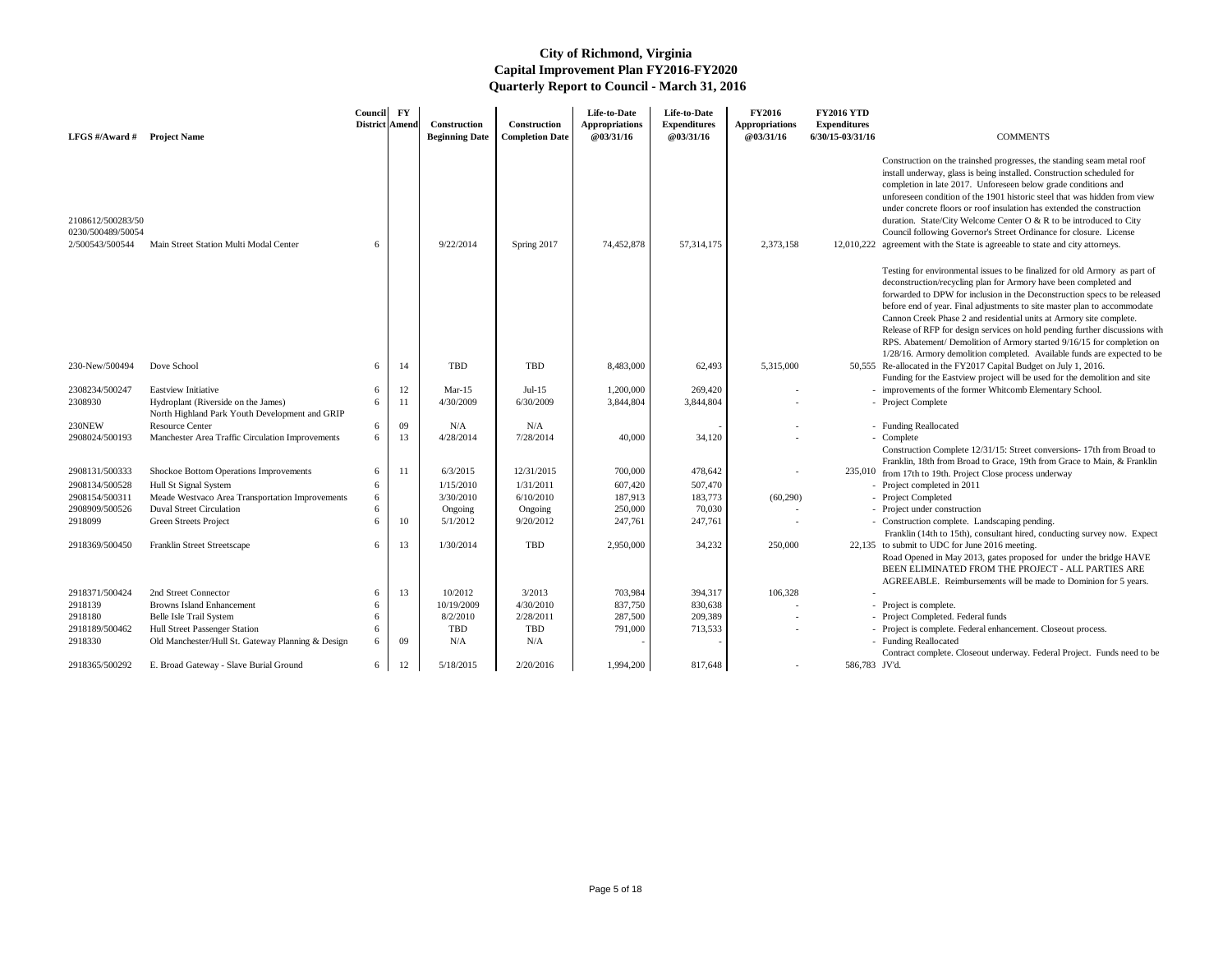|                |                                              | <b>Council</b><br>District Amend | <b>FY</b>    | <b>Construction</b>    | Construction            | Life-to-Date<br><b>Appropriations</b> | Life-to-Date<br><b>Expenditures</b> | <b>FY2016</b><br><b>Appropriations</b> | <b>FY2016 YTD</b><br><b>Expenditures</b> |                                                                                                                                                                                                                                                                                                                                                                                                                                                                                          |
|----------------|----------------------------------------------|----------------------------------|--------------|------------------------|-------------------------|---------------------------------------|-------------------------------------|----------------------------------------|------------------------------------------|------------------------------------------------------------------------------------------------------------------------------------------------------------------------------------------------------------------------------------------------------------------------------------------------------------------------------------------------------------------------------------------------------------------------------------------------------------------------------------------|
| LFGS #/Award # | <b>Project Name</b>                          |                                  |              | <b>Beginning Date</b>  | <b>Completion Date</b>  | @03/31/16                             | @03/31/16                           | @03/31/16                              | 6/30/15-03/31/16                         | <b>COMMENTS</b>                                                                                                                                                                                                                                                                                                                                                                                                                                                                          |
| 2918500/500527 | 4th Avenue Lighting                          | 6                                | 10           | 8/1/2010               | 12/31/2010              | 200,000                               | 155,619                             |                                        |                                          | - Current Phase of the project complete. Evaluating whether or not there are<br>sufficient funds to complete additional blocks with current appropriations.                                                                                                                                                                                                                                                                                                                              |
| 2918501        | Dill Avenue Improvements                     | 6                                | 10           | 11/15/2010             | 12/15/2010              | 80,000                                | 80,000                              |                                        |                                          | - Project Completed.<br>Phase II Construction completed. Phase III construction complete. Phase                                                                                                                                                                                                                                                                                                                                                                                          |
| 2918505/500126 | <b>Cannon Creek Improvements</b>             | 6                                | 12           | <b>TBD</b>             | <b>TBD</b>              | 2,892,000                             | 2,577,846                           |                                        |                                          | 180,353 IV in design phase. Revenue Sharing                                                                                                                                                                                                                                                                                                                                                                                                                                              |
| 2918513/500431 | Cathedral Walk                               | 6                                |              | 3/1/2012               | 4/15/2012               | 125,000                               | 122,388                             |                                        |                                          | - Construction completed.                                                                                                                                                                                                                                                                                                                                                                                                                                                                |
| 2918520/500529 | Brick Sidewalk on Main - Visual Arts Center  | 6                                | 09           | 12/14/2009             | 1/20/2010               | 125,000                               | 68,324                              |                                        |                                          | - Construction completed on 1/20/10                                                                                                                                                                                                                                                                                                                                                                                                                                                      |
| 2918524        | Gunn Street Repaving and Improvements        | 6                                | 09           | N/A                    | N/A                     |                                       |                                     |                                        |                                          | - Funding Reallocated                                                                                                                                                                                                                                                                                                                                                                                                                                                                    |
| 2918525        | Hull Street Blight Control - Improvements    | 6                                |              | N/A                    | N/A                     |                                       |                                     |                                        |                                          | - Funding Reallocated                                                                                                                                                                                                                                                                                                                                                                                                                                                                    |
| 2918526        | Richmond-Henrico Turnpike Improvements       | 6                                |              | <b>TBD</b>             | <b>TBD</b>              | 155,000                               | 44,977                              |                                        |                                          | - 60% plan Under design stage. Additional finds needed for construction.<br>Ongoing - Going out to bid Fall of 2016; Construction scheduled for                                                                                                                                                                                                                                                                                                                                          |
| 2918528        | <b>Blackwell Community Project</b>           | 6                                | 09           | 3/1/2013               | 6/30/2017               | 100,000                               |                                     |                                        |                                          | - Spring $2017$                                                                                                                                                                                                                                                                                                                                                                                                                                                                          |
| 2918529        | Highland Park Six Points Pedestrian Lighting | 6                                |              | $Jan-09$               | $Dec-09$                |                                       |                                     |                                        |                                          | - Project complete using Utilities Funding                                                                                                                                                                                                                                                                                                                                                                                                                                               |
| 2918532        | Bellemeade Gateway Sign Project              | 6                                | 09           | 2/26/2009              | 3/13/2009               | 22,130                                | 22,129                              |                                        |                                          | - Project is Completed                                                                                                                                                                                                                                                                                                                                                                                                                                                                   |
| 2918826        | Council District Project - District 6        | 6                                |              | 2005                   | 1/15/2009               | 260,595                               | 244,485                             |                                        |                                          | - All projects Complete                                                                                                                                                                                                                                                                                                                                                                                                                                                                  |
| 2918944        | Broad Street Bus Lanes - STP Funded          | 6                                |              | 5/20/2013<br>2/23/2011 | 9/27/2013<br><b>TBD</b> | 1,220,000                             | 846,959                             |                                        |                                          | - Project Complete. Federal funds<br>Phase II complete; Phase III initial scoping meeting held 7/18/13.<br>Finalizing closing out of Phase II with VDOT in order to begin design on                                                                                                                                                                                                                                                                                                      |
| 2918960/500322 | <b>Biotech Research Park</b>                 | 6                                | 11           |                        |                         | 4,399,000                             | 2,579,644                           |                                        |                                          | $2,333$ Phase III.                                                                                                                                                                                                                                                                                                                                                                                                                                                                       |
| 291C012/500365 | <b>Bellemeade Area Sidewalks</b>             | 6                                | 09           | 11/1/2014              | 6/15/2015               | 349,957                               | 393,990                             | $\sim$                                 |                                          | 126,946 construction completed                                                                                                                                                                                                                                                                                                                                                                                                                                                           |
| 291C025        | <b>Highland Park Roundabout</b>              | 6                                | 10           | 7/28/2008              | 2/27/2009               | 507,210                               | 507,209                             |                                        |                                          | - Construction Completed - funds reallocated                                                                                                                                                                                                                                                                                                                                                                                                                                             |
| 291C026        | Martin Agency - Shockoe Slip Subsurface      | 6                                | 10           | 11/15/2008             | 4/21/2009               | 1,311,898                             | 1,311,897                           |                                        |                                          | - Construction & Street light Installation Complete - Funds reallocated<br>Negotiated the terms on the constructing contract to complete cobblestone                                                                                                                                                                                                                                                                                                                                     |
| 500553         | <b>Canal Street Streetscape</b>              | 6                                | 15           | <b>TBD</b>             | <b>TBD</b>              | 500,000                               | 67,556                              |                                        | 37,801 2016.                             | work only. Awaiting the final contract. Expect to start work summer                                                                                                                                                                                                                                                                                                                                                                                                                      |
| 500550/500549  | Shockoe Infrastructure Improvements          | 6                                | 15           | <b>TBD</b>             | <b>TBD</b>              | 3,468,898                             |                                     | (7, 133, 332)                          |                                          |                                                                                                                                                                                                                                                                                                                                                                                                                                                                                          |
| 2958101/500223 | Major Bridge Painting - Manchester - Urban   | 6                                |              | 6/15/2014              | 2/29/2016               | 8,900,000                             | 7,153,403                           |                                        |                                          | Construction Contract awarded. Construction Complete. Closeout<br>4,199,383 process underway. Federal project. Funds need to be JV'd                                                                                                                                                                                                                                                                                                                                                     |
| 2958835/500211 | Mayo Bridge Conceptual Study - Urban         | 6                                | 11           | N/A                    | N/A                     | 1,801,000                             | 1,190,627                           |                                        |                                          | Concept study complete. Closeout underway. Federal project. Funds<br>1,045 need to be JV'd                                                                                                                                                                                                                                                                                                                                                                                               |
| 5008106        | Mathew Heights Planning and Redevelopment    | 6                                |              | 9/5/2009               | 9/30/2010               | 33,100                                | 33,100                              |                                        |                                          | - Project completed                                                                                                                                                                                                                                                                                                                                                                                                                                                                      |
| 5008108/500325 | Dove Street Redevelopment Plan               | 6                                | 11           | 7/15/2015              | 1/28/2016               | 1,425,394                             | 1,902,747                           | (74, 606)                              | 477,353                                  | The 128 units of Phases 1 and 2 of Highland Grove are complete and<br>occupied. Remaining work on landscape, backflow prevention device<br>removal, and streetlight installation remains to be done. Abatement/<br>Demolition of Armory started 9/16/15 for completion on 1/28/16. Final<br>adjustments to site master plan to accommodate Cannon Creek Phase 2 and<br>residential units at Armory site also complete under Dove School project.                                         |
| 5008116        | <b>Highland Park CARE</b>                    | 6                                |              | $Jul-08$               | $Dec-09$                | 205,000                               | 205,000                             |                                        |                                          | - Funds were transferred to EDA.<br>Slave Trail Pathway Markers have been installed as of mid May 2015.<br>Lumpkin's Jail and surrounds discussed through the Richmond Speaks<br>Community Collaboration public meeting series. Final report for Richmond<br>Speaks if available on line. RFP for Lumpkins Jail development received<br>April 27, procurement process to select team for Lumpkin's Jail follows.<br>City to seek NHL status for Lumpkins, research UNESCO process Spring |
| 5008118/500391 | Slave Trail                                  | 6                                | 12           | $Jan-11$               | Ongoing                 | 1,610,000                             | 1,542,203                           |                                        |                                          | $-2016.$                                                                                                                                                                                                                                                                                                                                                                                                                                                                                 |
| 5008125        | Southern Barton Heights Redevelopment        | 6                                |              | 4/15/2008              | 6/1/2009                | 1,025,000                             | 1,024,999                           |                                        |                                          | - Infrastructure completed in 6/2009<br>816 Riverside Park was acquired and demolished, 1006 W. Franklin and<br>1302 Floyd Avenue were also acquired and since funds have been expended<br>for routine maintenance and safety. Each property will be auctioned to the<br>private sector for redevelopment. Anticipated auction dates 2nd quarter of                                                                                                                                      |
| 5008177/500327 | Corridor/Gateway Blight Abatement            | <b>CW</b>                        | 12           | Ongoing                | <b>TBD</b>              | 1,200,000                             | 569,985                             | 200,000                                | 546,767 2016.                            | Ongoing - Project will provide for additional public improvements along<br>the Corridor to support commercial revitalization. Such uses could include<br>pedestrian lighting, additional street trees, street/sidewalk improvements,                                                                                                                                                                                                                                                     |
| 5008178/500406 | Hull Street Redevelopment & Conservation     | 6                                | $\mathbf{Q}$ | <b>TBD</b>             | <b>TBD</b>              | 200,000                               |                                     |                                        |                                          | - public art.                                                                                                                                                                                                                                                                                                                                                                                                                                                                            |

- 
- 
-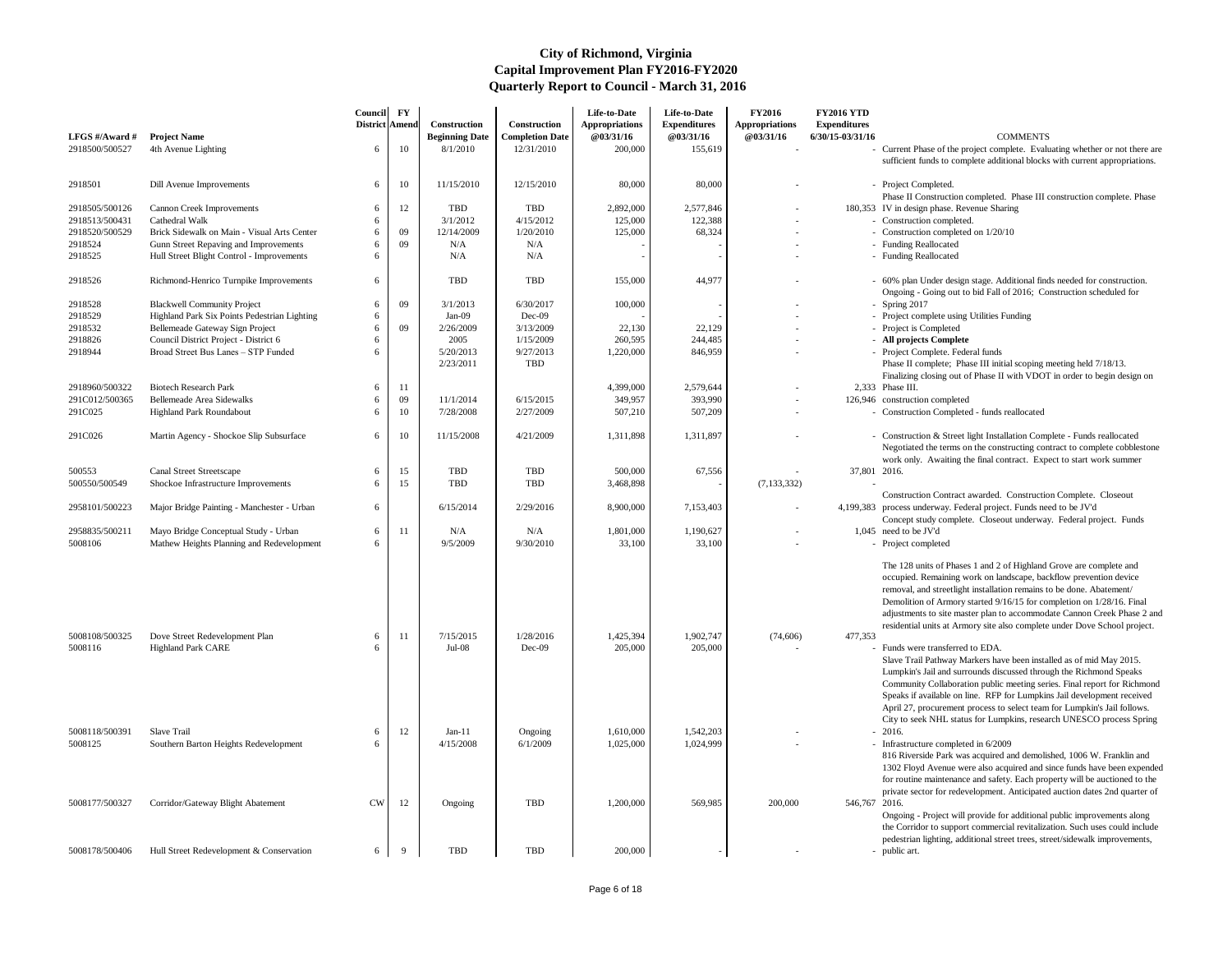Dominion Power will remain overhead on new fluted black fiberglass poles. Legacy farming vendors will remain on site and accommodations made for them to continue vending. Up to 70/75 vendors can be accommodated in the new plan under matching tents. The IFB will be advertised late Spring, 142,326 construction to begin Summer 2016.AE185

198,511 See above Slave Trail update same for the Heritage Site funding These funds will facilitate a portion of the infrastructure improvements needed for the first phase of development on the former Armstrong HS site. Specifically, planning design, demolition and site preparation for Phase I of - the redevelopment.

Several projects have been identified by James River Park staff including 23,875 construction of trails and a purchase of required construction equipment  $\overline{\phantom{a}}$  Funds were transferred to EDA.

- 9,824 Scope still unknown; funds expended to stabilize the structure
- 62,873 Taylor Park project Complete. Jefferson Hill construction complete. Consultant selected and work is ongoing in the preparation of a set plan for this proposed park site. Transfer of property from RRHA has been approved by the CPC and the proposed site plan will be reviewed by the UDC in May 2013. RRHA has also transferred an additional piece of property and the process to vacate existing ROW is being processed in preparation for installation of required utilities for the park. The project is being re-assessed by the project engineers and an updated cost estimate have been prepared; followed by the preparation of construction drawings - and specifications.
	- Work has been completed on upgrades to the playground and ball field back stops at this location.
	- East End Library recently fully renovated
	- Construction complete. Closeout underway. Revenue Sharing Project. - Funds need to be JV'd.
	- Ornamental Lights Between Clay & Broad -- Construction is completed. Release funds
	-

| LFGS #/Award # | <b>Project Name</b>                                 | Council<br>District Amend | $\mathbf{F}\mathbf{Y}$ | <b>Construction</b><br><b>Beginning Date</b> | Construction<br><b>Completion Date</b> | Life-to-Date<br><b>Appropriations</b><br>@03/31/16 | Life-to-Date<br><b>Expenditures</b><br>@03/31/16 | <b>FY2016</b><br><b>Appropriations</b><br>@03/31/16 | <b>FY2016 YTD</b><br><b>Expenditures</b><br>6/30/15-03/31/16 | <b>COMMENTS</b>                                                                                                                                          |
|----------------|-----------------------------------------------------|---------------------------|------------------------|----------------------------------------------|----------------------------------------|----------------------------------------------------|--------------------------------------------------|-----------------------------------------------------|--------------------------------------------------------------|----------------------------------------------------------------------------------------------------------------------------------------------------------|
|                |                                                     |                           |                        |                                              |                                        |                                                    |                                                  |                                                     |                                                              | Dominion Power will remain overhead on ne<br>Legacy farming vendors will remain on site a<br>them to continue vending. Up to 70/75 vend                  |
|                |                                                     |                           |                        |                                              |                                        |                                                    |                                                  |                                                     |                                                              | the new plan under matching tents. The IFB                                                                                                               |
| 5008313/500407 | Shockoe Revitalization Strategy Plan Implementation | 6                         | 13                     | TBD                                          | <b>TBD</b>                             | 3,564,000                                          | 293,143                                          |                                                     |                                                              | 142,326 construction to begin Summer 2016.AE185                                                                                                          |
| 500573         | Heritage Center/Lumpkin's Jail                      | 6                         | 15                     | TBD                                          | <b>TBD</b>                             | 8,050,000                                          | 223,459                                          | 3,050,000                                           |                                                              | 198,511 See above Slave Trail update same for the He<br>These funds will facilitate a portion of the inf<br>needed for the first phase of development on |
|                |                                                     |                           |                        |                                              |                                        |                                                    |                                                  |                                                     |                                                              | Specifically, planning design, demolition and                                                                                                            |
| 5008316/500453 | <b>Public Housing Reconstruction</b>                | 6                         | 14                     | Spring 2015                                  | <b>TBD</b>                             | 5,000,000                                          |                                                  | 2,500,000                                           |                                                              | - the redevelopment.                                                                                                                                     |
|                |                                                     |                           |                        |                                              |                                        |                                                    |                                                  |                                                     |                                                              | Several projects have been identified by Jame                                                                                                            |
| 500297         | James River Park Infrastructure                     | 6                         |                        | 9/15/2015                                    | <b>TBD</b>                             | 450,000                                            | 23,875                                           | 450,000                                             |                                                              | 23,875 construction of trails and a purchase of required                                                                                                 |
| 5008910        | North Avenue CARE                                   | 6                         |                        | $Jul-08$                                     | $Jul-09$                               | 100,000                                            | 100,000                                          |                                                     |                                                              | Funds were transferred to EDA.                                                                                                                           |
|                | <b>Sixth District Total:</b>                        |                           |                        |                                              |                                        | 176,660,952                                        | 113,223,245                                      | 7,531,632                                           | 19,483,757                                                   |                                                                                                                                                          |
| 1308906/500404 | Church Hill Youth Development Center                |                           | 12                     | TBD                                          | <b>TBD</b>                             | 576,357                                            | 238,070                                          |                                                     |                                                              | 9,824 Scope still unknown; funds expended to stabi                                                                                                       |
|                |                                                     |                           |                        |                                              |                                        |                                                    |                                                  |                                                     |                                                              |                                                                                                                                                          |
| 130C301/500298 | Jefferson & Taylor Park Hillside                    |                           |                        | 5/16/2011                                    | 4/29/2012                              | 730,000                                            | 730,000                                          |                                                     |                                                              | 62,873 Taylor Park project - Complete. Jefferson H<br>Consultant selected and work is ongoing in tl                                                      |
|                |                                                     |                           |                        |                                              |                                        |                                                    |                                                  |                                                     |                                                              | this proposed park site. Transfer of property                                                                                                            |
|                |                                                     |                           |                        |                                              |                                        |                                                    |                                                  |                                                     |                                                              | approved by the CPC and the proposed site p                                                                                                              |
|                |                                                     |                           |                        |                                              |                                        |                                                    |                                                  |                                                     |                                                              | UDC in May 2013. RRHA has also transferr                                                                                                                 |
|                |                                                     |                           |                        |                                              |                                        |                                                    |                                                  |                                                     |                                                              | property and the process to vacate existing R                                                                                                            |
|                |                                                     |                           |                        |                                              |                                        |                                                    |                                                  |                                                     |                                                              | preparation for installation of required utilitie                                                                                                        |
|                |                                                     |                           |                        |                                              |                                        |                                                    |                                                  |                                                     |                                                              | being re-assessed by the project engineers an                                                                                                            |
|                |                                                     |                           |                        |                                              |                                        |                                                    |                                                  |                                                     |                                                              | have been prepared; followed by the preparat                                                                                                             |
| 1308447/500208 | Historic Fulton Community Memorial park             | 7                         | 13                     | TBD                                          | <b>TBD</b>                             | 250,000                                            | 23,453                                           | 100,000                                             |                                                              | - and specifications.                                                                                                                                    |
| 1308449/500218 | Armstrong Playground Restoration                    |                           | 13                     | 3/15/2013                                    | 1/15/2014                              | 68,500                                             | 24,093                                           |                                                     |                                                              | Work has been completed on upgrades to the<br>- back stops at this location.                                                                             |
| 2308300/500249 | East End Library                                    | $\tau$                    | 11                     | <b>TBD</b>                                   | <b>TBD</b>                             | 300,000                                            | 41,388                                           |                                                     |                                                              | - East End Library recently fully renovated                                                                                                              |
|                |                                                     |                           |                        |                                              |                                        |                                                    |                                                  |                                                     |                                                              | Construction complete. Closeout underway.                                                                                                                |
| 2918373/500436 | Fulton Area Commercial Corridor Improvements        | 7                         | 13                     | 10/8/2015                                    | 3/31/2016                              | 375,000                                            | 70,729                                           | 200,000                                             |                                                              | - Funds need to be JV'd.                                                                                                                                 |
|                |                                                     |                           |                        |                                              |                                        |                                                    |                                                  |                                                     |                                                              | Ornamental Lights Between Clay & Broad --                                                                                                                |
| 2918135        | 25th Street Gateway Improvements                    | $\tau$                    |                        | 3/12/2009                                    | 6/9/2009                               | 1,040,755                                          | 1,021,549                                        |                                                     |                                                              | - Release funds                                                                                                                                          |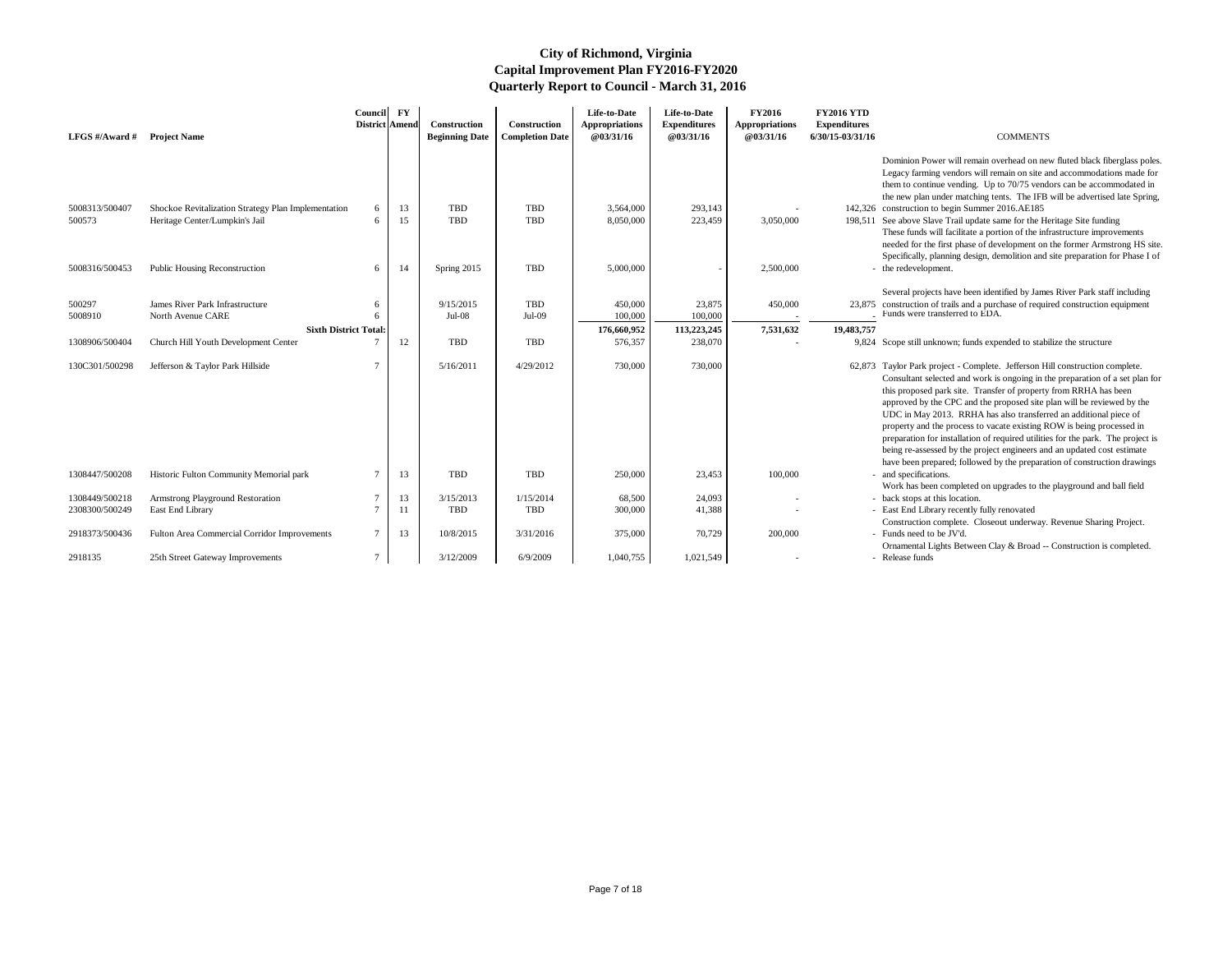- management permit review.
- Project Completed. Final Closeout in process.
- Scope Being Determined
- 86,353 Completed. Final Bill pending. Funds to be Jv'd from account

- Survey complete. Project being reviewed for feasibility. Revenue Sharing 44,670 In Design Phase. Pending FY17 Revenue Sharing Project.

- Construction complete.
- 
- Construction complete. Contract closed out.
- VDOT scoping intersection design for Maury Street.
- All Projects complete
- Construction Completed.
- 2,132 Interchange study complete. Bridge design underway with 40% plans. Project Dependent on Jefferson Davis Highway VDOT Construction
	- Funding
	- Project completed March 2011. General Fund budget was insufficient to complete this project and the funds were withdrawn in FY09. Project is being programmed using Stormwater Utility Funds (see below).
	- General Fund budget was insufficient to complete this project and the funds were withdrawn in FY08. Project is being programmed using Stormwater Utility Funds (see below).
- Right of way consultant hired, ROW acquisition process started2/2016. 93,734 Final construction plans being prepared.
- Project is complete. Pending final payment for Scope 3 only. Roadway 60,938 lighting plans on hold.

| LFGS #/Award # | <b>Project Name</b>                                       | <b>Council</b><br><b>District Amend</b> | $\mathbf{F}\mathbf{Y}$ | <b>Construction</b><br><b>Beginning Date</b> | Construction<br><b>Completion Date</b> | Life-to-Date<br><b>Appropriations</b><br><b>@03/31/16</b> | Life-to-Date<br><b>Expenditures</b><br>@03/31/16 | <b>FY2016</b><br><b>Appropriations</b><br>@03/31/16 | <b>FY2016 YTD</b><br><b>Expenditures</b><br>6/30/15-03/31/16 | <b>COMMENTS</b>                                                                                                                                                                                                                                                                                                                                                                                               |
|----------------|-----------------------------------------------------------|-----------------------------------------|------------------------|----------------------------------------------|----------------------------------------|-----------------------------------------------------------|--------------------------------------------------|-----------------------------------------------------|--------------------------------------------------------------|---------------------------------------------------------------------------------------------------------------------------------------------------------------------------------------------------------------------------------------------------------------------------------------------------------------------------------------------------------------------------------------------------------------|
| 2918194        | Tobacco Row Development                                   |                                         |                        | Ongoing                                      | Ongoing                                | 3,169,000                                                 | 3,124,092                                        |                                                     |                                                              | - Power Plant at Lucky Strike Complete                                                                                                                                                                                                                                                                                                                                                                        |
| 2918502        | Q Street Sidewalk Improvements                            |                                         | 10                     | 11/15/2009                                   | 12/15/2009                             | 30,005                                                    | 30,004                                           |                                                     |                                                              | - Construction Completed on 12/15/2009                                                                                                                                                                                                                                                                                                                                                                        |
| 2918827        | Council District Project - District 7                     |                                         |                        | 2005                                         | 2007                                   | 150,000                                                   | 144,642                                          |                                                     |                                                              | - All Projects Complete                                                                                                                                                                                                                                                                                                                                                                                       |
| 291C013/500464 | Virginia Capital Trail Phase III                          | 7                                       | -11                    | 8/1/2014                                     | 11/30/2015                             | 3,107,529                                                 | 2,483,571                                        |                                                     | 327,592 JV'd.                                                | Contract complete. Closeout underway. Fede                                                                                                                                                                                                                                                                                                                                                                    |
|                |                                                           |                                         |                        |                                              |                                        |                                                           |                                                  |                                                     |                                                              | Contract complete. Closeout underway. Fede                                                                                                                                                                                                                                                                                                                                                                    |
| 291-New/500459 | Virginia Capital Trail Phase II                           |                                         | 14                     | 3/1/2015                                     | 8/30/2015                              | 600,000                                                   | 78,305                                           |                                                     | 13,640 JV'd.                                                 |                                                                                                                                                                                                                                                                                                                                                                                                               |
| 291C016/500519 | Libbie Hill Park Slope Repairs                            |                                         |                        | 5/16/2011                                    | 10/15/2011                             | 450,791                                                   | 431,574                                          |                                                     |                                                              | Phase II construction is complete.                                                                                                                                                                                                                                                                                                                                                                            |
| 291C017        | Chimborazo Park Hill Slope Stabilization                  |                                         |                        | <b>TBD</b>                                   | 2011                                   | 10,544                                                    | 10,543                                           |                                                     |                                                              | - Project complete                                                                                                                                                                                                                                                                                                                                                                                            |
| 291C023        |                                                           |                                         |                        | 3/15/2009                                    | 5/30/2009                              | 418,492                                                   |                                                  |                                                     |                                                              |                                                                                                                                                                                                                                                                                                                                                                                                               |
| 291C031        | Ornamental Lights 25th & M Street<br>Percent for the Arts |                                         |                        | FY2010                                       | FY2010                                 | 9,000                                                     | 418,491<br>9,000                                 |                                                     |                                                              | - Project complete.<br>- Artwork installed at Virginia Capital Trail an                                                                                                                                                                                                                                                                                                                                       |
| 2938161        | South Kinsley Avenue Drainage Improvements                |                                         | 09                     | Fall 2011                                    | Winter 2012                            | 122,300                                                   | 122,236                                          |                                                     |                                                              |                                                                                                                                                                                                                                                                                                                                                                                                               |
|                |                                                           |                                         |                        |                                              |                                        |                                                           |                                                  |                                                     |                                                              | Project is being funded using Stormwater Uti                                                                                                                                                                                                                                                                                                                                                                  |
| 2948751/500474 | Route 5 Relocation - Urban                                |                                         |                        | <b>TBD</b>                                   | <b>TBD</b>                             | 290,428                                                   | 290,426                                          | (4,800,000)                                         |                                                              | - Project scope to be determined pending Deve                                                                                                                                                                                                                                                                                                                                                                 |
| 5008001/500392 | <b>Intermediate Terminal Riverfront Public Access</b>     | 7                                       | 12                     | 5/1/2015                                     | 5/1/2016                               | 3,044,318                                                 | 1,656,993                                        | 1,944,318                                           |                                                              | Design completed for Structural Repairs. CM<br>construction to start July/15. Final parking/pe<br>pending final scope definition. Demolition for<br>1,190,478 & completion of structural repairs scheduled<br>The redevelopment efforts associated with th<br>commercial and residential corridor along 25<br>are ongoing. As an integral part of the revita<br>Nine Mile Road project area design activities |
| 5008122/500399 | 25th Street Development                                   |                                         |                        | 2/15/2013                                    | 2/15/2018                              | 2,415,000                                                 | 2,346,533                                        |                                                     |                                                              | - of the model block is underway.                                                                                                                                                                                                                                                                                                                                                                             |
| 5008314/500408 | East End Vacant/Blighted Property Improvements            |                                         | 13                     | 1/1/2013                                     | ongoing                                | 450,000                                                   |                                                  |                                                     |                                                              | - Support the east end revitalization effort                                                                                                                                                                                                                                                                                                                                                                  |
|                |                                                           |                                         |                        |                                              |                                        |                                                           |                                                  |                                                     |                                                              | Panel members recommended award to desig                                                                                                                                                                                                                                                                                                                                                                      |
| 500627         | East Riverfront Transportation Improvement Program        |                                         |                        | <b>TBD</b>                                   | <b>TBD</b>                             | 800,000                                                   | 1,215                                            | 800,000                                             |                                                              | negotiations to be able to award contract, no                                                                                                                                                                                                                                                                                                                                                                 |
| 5008315/500409 | Nine Mile Corridor Acquisition and Rehabilitation         |                                         | 13                     | 1/14/2013                                    | ongoing                                | 235,000                                                   |                                                  |                                                     |                                                              | Support the east end revitalization effort                                                                                                                                                                                                                                                                                                                                                                    |
|                | <b>Seventh District Total:</b>                            |                                         |                        |                                              |                                        | 18,643,019                                                | 13,296,907                                       | (1,755,682)                                         | 1,604,407                                                    |                                                                                                                                                                                                                                                                                                                                                                                                               |
| 1308110/500191 | Hickory Hill Community center                             | -8                                      | 13                     | <b>TBD</b>                                   | <b>TBD</b>                             | 1,552,280                                                 | 1,067,076                                        |                                                     |                                                              | The City Planning Commission reviewed and<br>this project in October 2015. Final construct<br>completed and the project is tentatively sched<br>Spring of 2016. The plans are currently unde<br>- management permit review.                                                                                                                                                                                   |
| 1308119        | Hickory Hill Roof Improvements                            | 8                                       |                        | Complete                                     | 8/30/2009                              | 215,724                                                   | 215,434                                          |                                                     |                                                              | - Project Completed. Final Closeout in process                                                                                                                                                                                                                                                                                                                                                                |
| 500654         | Eighth District Park                                      |                                         | 15                     | <b>TBD</b>                                   | <b>TBD</b>                             | 200,000                                                   |                                                  |                                                     |                                                              | - Scope Being Determined                                                                                                                                                                                                                                                                                                                                                                                      |
| 291-New/500457 | Sidewalk Replacement - Broad Rock & Dorsett Road          | 8                                       | 14                     | 5/1/2014                                     | 7/1/2014                               | 100,000                                                   | 86,353                                           |                                                     |                                                              | 86,353 Completed. Final Bill pending. Funds to be Jy                                                                                                                                                                                                                                                                                                                                                          |
| 291-New/500477 | Terminal Avenue Belt Blvd Sidewalk Improvements           | 8                                       | 14                     | <b>TBD</b>                                   | <b>TBD</b>                             | 200,000                                                   |                                                  |                                                     |                                                              | - Survey complete. Project being reviewed for                                                                                                                                                                                                                                                                                                                                                                 |
| 500552         | <b>Belmont Road Roundabout</b>                            |                                         | 15                     | <b>TBD</b>                                   | <b>TBD</b>                             | 450,000                                                   | 67,594                                           | 385,000                                             |                                                              | 44,670 In Design Phase. Pending FY17 Revenue Sha                                                                                                                                                                                                                                                                                                                                                              |
| 2918503        | Dinwiddie Avenue Area Improvements                        |                                         | 10                     | 9/1/2009                                     | 10/31/2009                             | 50,000                                                    | 50,000                                           |                                                     |                                                              | - Construction complete.                                                                                                                                                                                                                                                                                                                                                                                      |
| 2918504        | Newkirk Drive Sidewalk Improvements                       | 8                                       | 10                     | On-hold                                      | On-hold                                | 13,772                                                    |                                                  |                                                     |                                                              | - Insufficient funding                                                                                                                                                                                                                                                                                                                                                                                        |
| 2918527        | Haden Avenue and Ritter Street Improvements               | 8                                       | 09                     | 6/1/2011                                     | 10/28/2011                             | 496,421                                                   | 494,772                                          |                                                     |                                                              | - Construction complete. Contract closed out.                                                                                                                                                                                                                                                                                                                                                                 |
| 2918752/500599 | Jefferson Davis Hwy (US 1-301): Chesterman Ave.           | 8                                       |                        | TBD                                          | <b>TBD</b>                             | 773,000                                                   | 306,149                                          |                                                     |                                                              | VDOT scoping intersection design for Maur                                                                                                                                                                                                                                                                                                                                                                     |
| 2918828        | Council District Project - District 8                     |                                         |                        | 2005                                         | 11/25/2008                             | 341,376                                                   | 341,375                                          |                                                     |                                                              | - All Projects complete                                                                                                                                                                                                                                                                                                                                                                                       |
| 291C009        | Broad Rock Road (Rt. 10) Sidewalk                         |                                         |                        | 2/1/2010                                     | 5/14/2010                              | 224,759                                                   | 224,759                                          |                                                     |                                                              | - Construction Completed.                                                                                                                                                                                                                                                                                                                                                                                     |
| 2928755/500288 | Midlothian Turn/Belt Blvd Bridge Interchange Imp          | 8                                       |                        | N/A                                          | N/A                                    | 300,000                                                   | 181,206                                          |                                                     |                                                              | 2,132 Interchange study complete. Bridge design un<br>Project Dependent on Jefferson Davis Highw                                                                                                                                                                                                                                                                                                              |
| 2938115        | Hope VI Regional Storm Water Management Basin             | 8                                       |                        | <b>TBD</b>                                   | <b>TBD</b>                             | 37,612                                                    | 37,611                                           |                                                     |                                                              | - Funding                                                                                                                                                                                                                                                                                                                                                                                                     |
| 2938159        | <b>Glennan Drive Drainage Improvements</b>                | 8                                       | 09                     | 1/15/2011                                    | 3/15/2011                              | 206,834                                                   | 206,833                                          |                                                     |                                                              | - Project completed March 2011.                                                                                                                                                                                                                                                                                                                                                                               |
| 2938160        | <b>Cherry Gardens Drainage Improvements</b>               | 8                                       | 09                     | Apr- $11$                                    | $Jun-11$                               |                                                           |                                                  |                                                     |                                                              | General Fund budget was insufficient to com                                                                                                                                                                                                                                                                                                                                                                   |
|                |                                                           |                                         |                        |                                              |                                        |                                                           |                                                  |                                                     |                                                              | were withdrawn in FY09. Project is being pr<br>- Utility Funds (see below).                                                                                                                                                                                                                                                                                                                                   |
| 293C106        | Davee Gardens Drainage                                    | 8                                       |                        | Fall 2011                                    | Winter 2012                            | 1,720                                                     | 1,719                                            |                                                     |                                                              | General Fund budget was insufficient to com<br>were withdrawn in FY08. Project is being pr<br>- Utility Funds (see below).                                                                                                                                                                                                                                                                                    |
| 2948181/500263 | Commerce Rd.: Bellemeade to 450 ft - Urban                | 8                                       |                        | 9/30/2016                                    | 6/30/2018                              | 14,260,405                                                | 840,853                                          | 500,000                                             |                                                              | Right of way consultant hired, ROW acquisit<br>93,734 Final construction plans being prepared.                                                                                                                                                                                                                                                                                                                |
| 2948835/500267 | Deepwater Terminal Road - Urban                           | 8                                       | 11                     | 3/31/2013                                    | 10/30/2013                             | 3,241,000                                                 | 1,938,322                                        | 875,000                                             | 60,938                                                       | Project is complete. Pending final payment fo<br>lighting plans on hold.                                                                                                                                                                                                                                                                                                                                      |

The City Planning Commission reviewed and approved the final plans for this project in October 2015. Final construction documents are being completed and the project is tentatively scheduled to be bid during the Spring of 2016. The plans are currently undergoing stormwater

Page 8 of 18

- Power Plant at Lucky Strike Complete
- Construction Completed on 12/15/2009
- 
- Contract complete. Closeout underway. Federal Project. Funds need to be 327,592 JV'd.
- Contract complete. Closeout underway. Federal Project. Funds need to be 13,640 JV'd.
	- Phase II construction is complete.
	-
	-
	- Artwork installed at Virginia Capital Trail and project is closed out.
	- <sup>-</sup> Project is being funded using Stormwater Utility Funds (see below).
	- Project scope to be determined pending Development Project.
	- Design completed for Structural Repairs. CM @ Risk contract with construction to start July/15. Final parking/pedestrian design to follow pending final scope definition. Demolition for mid-section of dock started
- & completion of structural repairs scheduled for May/16. The redevelopment efforts associated with the creation of a viable commercial and residential corridor along 25th Street and Nine Mile Road are ongoing. As an integral part of the revitalization of the 25th Street and Nine Mile Road project area design activities continue. The development
	- of the model block is underway.
	- Support the east end revitalization effort Panel members recommended award to design firm, currently under negotiations to be able to award contract, no expenditures to date Support the east end revitalization effort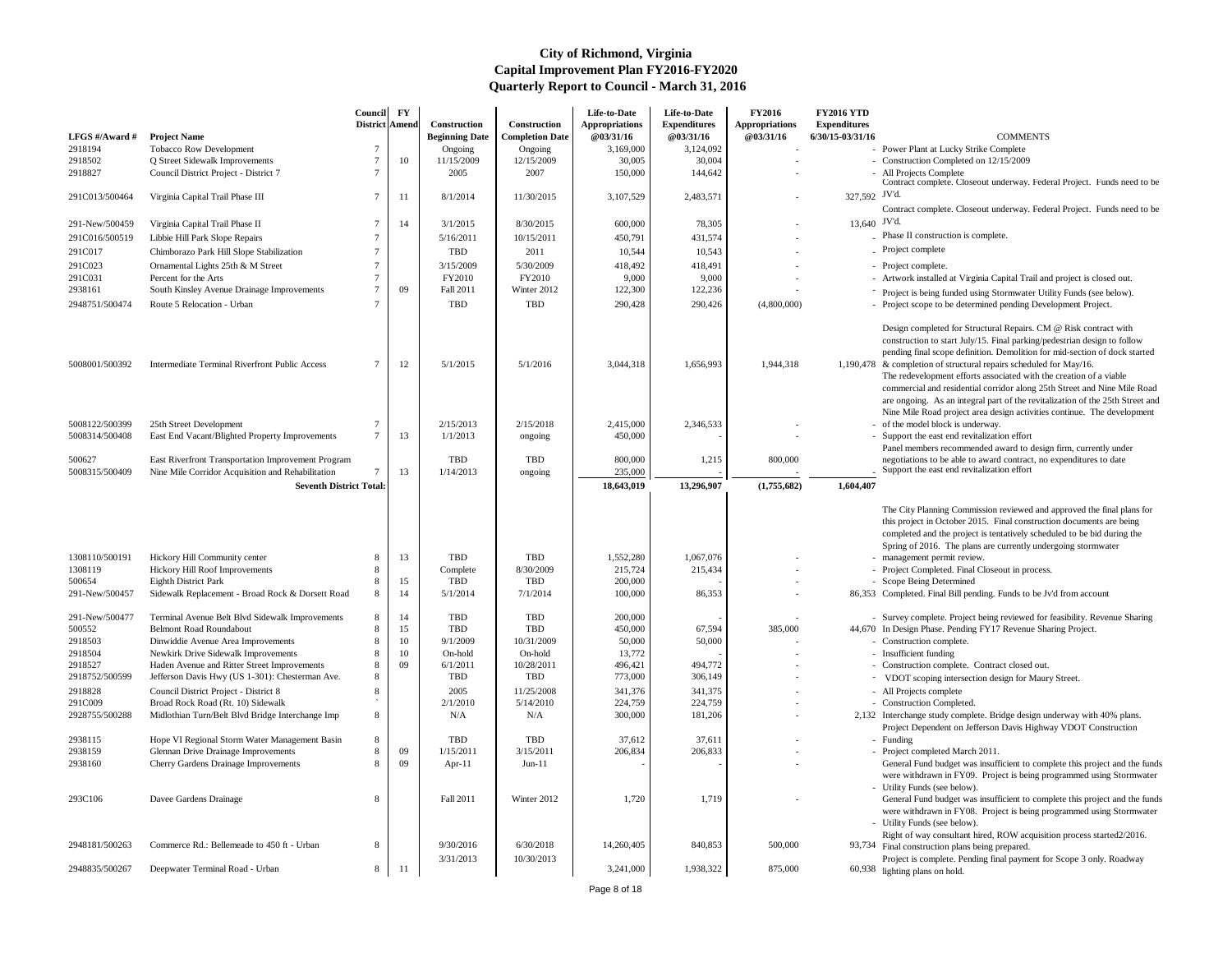RRHA's contractor is building the final development phase, consisting of 9 duplex senior cottages for lease. This activity will complete the Hope VI grant. Additional single-family home construction will follow on remaining vacant lots.

| LFGS #/Award #                                     | <b>Project Name</b>                                                                                               | Council FY<br>District Amend |                | <b>Construction</b><br><b>Beginning Date</b> | Construction<br><b>Completion Date</b> | Life-to-Date<br>Appropriations<br><b>@03/31/16</b> | Life-to-Date<br><b>Expenditures</b><br>@03/31/16 | <b>FY2016</b><br><b>Appropriations</b><br><b>@03/31/16</b> | <b>FY2016 YTD</b><br>Expenditures<br>6/30/15-03/31/16 | <b>COMMENTS</b><br>RRHA's contractor is building the final development phase, con<br>duplex senior cottages for lease. This activity will complete the                                                                                                                |
|----------------------------------------------------|-------------------------------------------------------------------------------------------------------------------|------------------------------|----------------|----------------------------------------------|----------------------------------------|----------------------------------------------------|--------------------------------------------------|------------------------------------------------------------|-------------------------------------------------------|-----------------------------------------------------------------------------------------------------------------------------------------------------------------------------------------------------------------------------------------------------------------------|
| 5008101/500395                                     | Blackwell HOPE VI Conservation & Redevelopment<br>Program<br><b>Eighth District Total:</b>                        | 8                            | 11             | 7/1/2007                                     | 3/31/2016                              | 6,050,892<br>28,715,795                            | 5,939,487<br>11,999,543                          | 1,760,000                                                  | 287,827                                               | grant. Additional single-family home construction will follow o<br>vacant lots.                                                                                                                                                                                       |
|                                                    |                                                                                                                   |                              |                |                                              |                                        |                                                    |                                                  |                                                            |                                                       | The facility has been purchased. Gymnasium Roof Replacemen<br>scheduled for completed this fall and the consultant has been se<br>work has begun on the master plan for the site. Architectural plan<br>improve the gymnasium facility have been completed and the pr |
| 130-New/500428<br>291-New/500448<br>2918182/500522 | Southside Community Center<br>Hey Road Sidewalk Improvements<br>Midlothian Turnpike: Belt Blvd to Chippenham Pkw. |                              | 14<br>14<br>12 | 6/1/2015<br>N/A<br>9/30/2010                 | <b>TBD</b><br>1/131/16<br>4/29/2013    | 3,613,500<br>100,000<br>1,934,281                  | 2,306,877<br>43,782<br>1,235,741                 |                                                            |                                                       | 560,723 scheduled for bid Spring 2016.<br>- Study complete.<br>- Construction is complete. Federal VDOT administered project.                                                                                                                                         |

The facility has been purchased. Gymnasium Roof Replacement is scheduled for completed this fall and the consultant has been selected and work has begun on the master plan for the site. Architectural plans to improve the gymnasium facility have been completed and the project is scheduled for bid Spring 2016.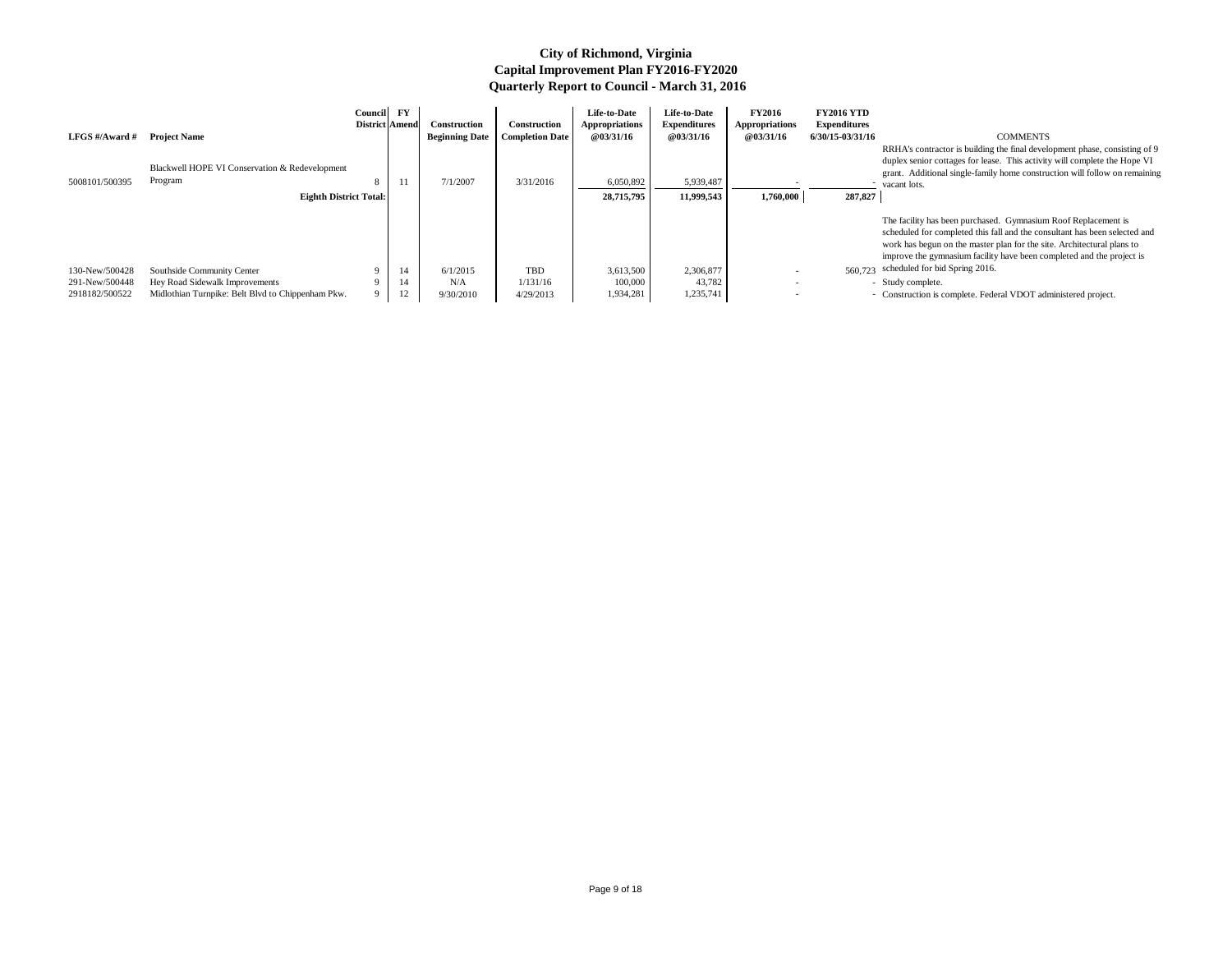|                 |                                             | <b>Council</b><br>District Amend | $\mathbf{F}\mathbf{Y}$ | Construction          | <b>Construction</b>    | Life-to-Date<br><b>Appropriations</b> | Life-to-Date<br><b>Expenditures</b> | <b>FY2016</b><br><b>Appropriations</b> | <b>FY2016 YTD</b><br><b>Expenditures</b> |                                                                                                                                                                                                                                                                                                                                                                                                                                                                                                                                                                                                                                                                                                                         |
|-----------------|---------------------------------------------|----------------------------------|------------------------|-----------------------|------------------------|---------------------------------------|-------------------------------------|----------------------------------------|------------------------------------------|-------------------------------------------------------------------------------------------------------------------------------------------------------------------------------------------------------------------------------------------------------------------------------------------------------------------------------------------------------------------------------------------------------------------------------------------------------------------------------------------------------------------------------------------------------------------------------------------------------------------------------------------------------------------------------------------------------------------------|
| LFGS #/Award #  | <b>Project Name</b>                         |                                  |                        | <b>Beginning Date</b> | <b>Completion Date</b> | @03/31/16                             | @03/31/16                           | <b>@03/31/16</b>                       | 6/30/15-03/31/16                         | <b>COMMENTS</b>                                                                                                                                                                                                                                                                                                                                                                                                                                                                                                                                                                                                                                                                                                         |
| 2918183/500521  | German School Road: Glenway to Warwick Road | $\mathbf{Q}$                     | 12                     | 11/30/2010            | 4/29/2013              | 484,000                               | 194,010                             |                                        |                                          | - Construction is complete. Federal VDOT administered project.                                                                                                                                                                                                                                                                                                                                                                                                                                                                                                                                                                                                                                                          |
| 2918530         | <b>Glendale Subdivision Streetlights</b>    | $\mathbf{Q}$                     | 09                     | $Sep-09$              | $Jan-10$               |                                       |                                     |                                        |                                          | - Project complete using Utilities Funding                                                                                                                                                                                                                                                                                                                                                                                                                                                                                                                                                                                                                                                                              |
| 2918829         | Council District Project - District 9       | $\mathbf{Q}$                     |                        | 2005                  | <b>TBD</b>             | 205,252                               | 174,568                             |                                        |                                          | 20,681 Drainage Project Remaining                                                                                                                                                                                                                                                                                                                                                                                                                                                                                                                                                                                                                                                                                       |
| 5008018/500394  | Hull Street Corridor Revitalization Project | $\Omega$                         | 12                     | 5/17/2012             | 2/28/2013              | 180,000                               | 161,538                             |                                        |                                          | - Study complete.                                                                                                                                                                                                                                                                                                                                                                                                                                                                                                                                                                                                                                                                                                       |
| 2938049         | Deter/Republic Replace Drainage Flow Pipes  | $\Omega$                         | 09                     | N/A                   | N/A                    |                                       |                                     |                                        |                                          | General Fund budget was insufficient to complete this project and the funds<br>were withdrawn in FY08. Project is being programmed using Stormwater<br>- Utility Funds (see below).                                                                                                                                                                                                                                                                                                                                                                                                                                                                                                                                     |
| 2948185/500197  | Hull St.: Dixon Dr. to Elkhardt - Urban     |                                  | 12                     | <b>TBD</b>            | <b>TBD</b>             | 4,739,752                             | 825,904                             |                                        | 801,656                                  | Preliminary design. Public Information meeting schedule for 10/28. UDC<br>scheduled for 11/5 & Planning Commission 11/15                                                                                                                                                                                                                                                                                                                                                                                                                                                                                                                                                                                                |
|                 | <b>Ninth District Total:</b>                |                                  |                        |                       |                        | 11,256,785                            | 4,942,420                           |                                        | 1,383,060                                |                                                                                                                                                                                                                                                                                                                                                                                                                                                                                                                                                                                                                                                                                                                         |
|                 |                                             |                                  |                        |                       |                        |                                       |                                     |                                        |                                          |                                                                                                                                                                                                                                                                                                                                                                                                                                                                                                                                                                                                                                                                                                                         |
| 0293101/500478  | <b>Replace Parking Equipment</b>            | <b>CW</b>                        | 12                     | 4/17/2012             | on-going               | 1,330,000                             | 759,816                             | 260,000                                |                                          | Phase I, the installation of new equipment at 5th & Marshall was<br>completed in July 2012. Phase II additional equipment at 5th & Marshall<br>and 7th & Marshall was completed by 6-30-13. Phase III to began July 1,<br>2013 on Carytown parking decks completed by December 2013. 2nd &<br>Grace, Coliseum, and Shockoe Plaza garage equipment was ordered in<br>May 2014, and installation was completed 11-30-14. Identifying equipment<br>type for Expressway Deck for installation by 9-15-2016                                                                                                                                                                                                                  |
|                 |                                             |                                  |                        |                       |                        |                                       |                                     |                                        |                                          | This project allows for the purchase of replacement vehicles and equipment<br>used to provide services throughout the City. Since July 1, 2015, Fleet has<br>ordered 3 fire trucks costing \$1,504,000, 34 Police Vehicles (costing<br>approximately \$937,500. During the first quarter, we have also send<br>through requisitions totaling over \$567,000 to replace vehicles for DPW<br>and other City departments. Spending approximately 60% of \$5.0 million<br>budget appropriated for FY16. We are on target to spend the remaining<br>\$2.0 million. At the end of the second quarter, Fleet has spent 76% of<br>adopted budget. We are on target to spend the remaining 24% before the<br>end of fiscal year. |
| 0293102/500164  | Fleet replacement program                   | <b>CW</b>                        | 12                     | 7/1/2013              | 6/30/2016              | 23,830,487                            | 15,569,897                          | 5,000,000                              | 5,737,117                                | Preparing engineering for replacement of roofs at Pine Camp Community                                                                                                                                                                                                                                                                                                                                                                                                                                                                                                                                                                                                                                                   |
| 1308115/500194  | Parks and Recreation Building Maintenance   | <b>CW</b>                        |                        | ongoing               | ongoing                | 5,409,801                             | 4,895,342                           | 375,000                                |                                          | 48,209 Center and Hotchkiss Community Center.                                                                                                                                                                                                                                                                                                                                                                                                                                                                                                                                                                                                                                                                           |
|                 |                                             |                                  |                        |                       |                        |                                       |                                     |                                        |                                          | Public Arts Commission (PAC) has started the City-Wide Public Art<br>Master Plan. Fabrication for Firehouse 17, Manchester Courthouse<br>underway. Maggie Walker and the Riverfront pieces have secured artists.                                                                                                                                                                                                                                                                                                                                                                                                                                                                                                        |
| 1308131/500328  |                                             |                                  |                        |                       |                        |                                       |                                     |                                        |                                          | PDR has hired a permanent Project manager to manage contracts and                                                                                                                                                                                                                                                                                                                                                                                                                                                                                                                                                                                                                                                       |
|                 | Percent for the Arts                        | <b>CW</b>                        |                        | 7/1/1994              | Ongoing                | 4,097,164                             | 496,254                             | 204,721                                |                                          | facilitate installation and implement of Master Plan recommendations.<br>The new HVAC system @ Swansboro Swimming Pool completed and the<br>construction documents for improvements to the Blackwell Swimming Pool                                                                                                                                                                                                                                                                                                                                                                                                                                                                                                      |
| 1308180C/500202 | <b>Swimming Pools Projects</b>              | <b>CW</b>                        |                        | ongoing               | ongoing                | 5,867,300                             | 5,231,403                           | 250,000                                |                                          | 46,434 are being prepared.<br>Preparing plans for providing additional burial space on existing,<br>undeveloped land at Riverview Cemetery. Plans for additional burial sites                                                                                                                                                                                                                                                                                                                                                                                                                                                                                                                                           |
| 1308186C/500203 | <b>Cemetery Improvements</b>                | <b>CW</b>                        |                        | ongoing               | ongoing                | 3,586,764                             | 3,424,934                           | 125,000                                |                                          | @ Oakwod Cemetery are currently in plan review.                                                                                                                                                                                                                                                                                                                                                                                                                                                                                                                                                                                                                                                                         |
| 1308187/500204  | Replace Lighting at Rec Areas               | <b>CW</b>                        |                        | ongoing               | ongoing                | 2,103,085                             | 2,104,408                           |                                        |                                          | - Various projects underway or completed                                                                                                                                                                                                                                                                                                                                                                                                                                                                                                                                                                                                                                                                                |
| 1308189/500205  | Misc. Neighborhood Parks                    | <b>CW</b>                        |                        | ongoing               | ongoing                | 7,013,088                             | 7,011,669                           |                                        |                                          | - old funding category; replaced by CFP 1308907                                                                                                                                                                                                                                                                                                                                                                                                                                                                                                                                                                                                                                                                         |
| 1308800/500216  | <b>Major Parks Improvements</b>             | <b>CW</b>                        |                        | ongoing               | ongoing                | 5,663,097                             | 5,654,632                           | $\sim$                                 |                                          | 12,970 old funding category; replaced by CFP 1308908                                                                                                                                                                                                                                                                                                                                                                                                                                                                                                                                                                                                                                                                    |
| 1308903/500296  | Park Road Improvements                      | <b>CW</b>                        |                        | ongoing               | ongoing                | 300,000                               | 271,214                             |                                        |                                          | - Various projects underway or completed                                                                                                                                                                                                                                                                                                                                                                                                                                                                                                                                                                                                                                                                                |
|                 |                                             |                                  |                        |                       |                        |                                       |                                     |                                        |                                          | Community Center has been bid and the recommendation to award the bid<br>was submitted to Procurement early Oct. 2015.<br>The relocation of the Westhampton Playground has been completed. Fence<br>installation completed. New play equipment installed at Bill Robinson                                                                                                                                                                                                                                                                                                                                                                                                                                               |
| 1308907/500222  | Neighborhood Park Renovations               | <b>CW</b>                        |                        | November-07           | ongoing                | 7,027,740                             | 5,598,270                           | 650,000                                |                                          | 89,841 Playground.<br>construction of the new fountain in Jefferson Park has begun and is<br>scheduled for completion by Spring 2016. Several projects to improve                                                                                                                                                                                                                                                                                                                                                                                                                                                                                                                                                       |
| 1308908/500432  | <b>Major Park Renovations</b>               | <b>CW</b>                        |                        | May-07                | ongoing                | 5,888,366                             | 5, 171, 294                         | 500,000                                |                                          | 407,155 Dogwood Dell have also begun. The sidewalks around Fountain Lake are                                                                                                                                                                                                                                                                                                                                                                                                                                                                                                                                                                                                                                            |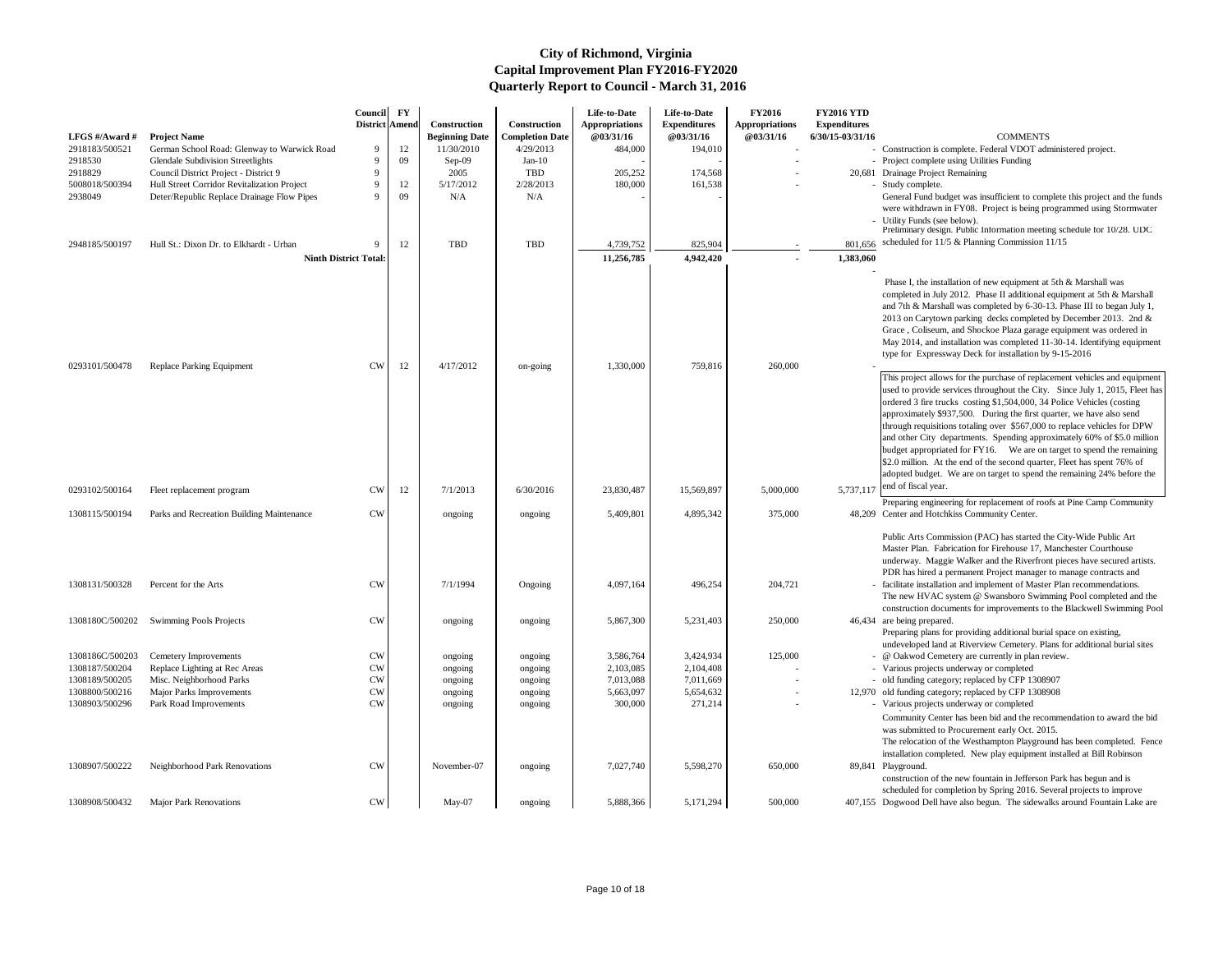| LFGS #/Award #                  | <b>Project Name</b>                                        | <b>Council</b><br><b>District Amend</b> | $\mathbf{F}\mathbf{Y}$ | Construction<br><b>Beginning Date</b> | Construction<br><b>Completion Date</b> | Life-to-Date<br><b>Appropriations</b><br>@03/31/16 | Life-to-Date<br><b>Expenditures</b><br>@03/31/16 | <b>FY2016</b><br><b>Appropriations</b><br>@03/31/16 | <b>FY2016 YTD</b><br><b>Expenditures</b><br>6/30/15-03/31/16 | <b>COMMENTS</b>                                                                                                                                                                                                                                                                                                                                                                                                                                                                                                                                                                                                                                               |
|---------------------------------|------------------------------------------------------------|-----------------------------------------|------------------------|---------------------------------------|----------------------------------------|----------------------------------------------------|--------------------------------------------------|-----------------------------------------------------|--------------------------------------------------------------|---------------------------------------------------------------------------------------------------------------------------------------------------------------------------------------------------------------------------------------------------------------------------------------------------------------------------------------------------------------------------------------------------------------------------------------------------------------------------------------------------------------------------------------------------------------------------------------------------------------------------------------------------------------|
|                                 |                                                            |                                         |                        |                                       |                                        |                                                    |                                                  |                                                     |                                                              | Various projects underway; purchased equipment for the tra                                                                                                                                                                                                                                                                                                                                                                                                                                                                                                                                                                                                    |
| 130C300/500297                  | James River Park System                                    | <b>CW</b>                               |                        | July-06                               | ongoing                                | 237,000                                            | 257,771                                          |                                                     |                                                              | and renovation as well as planned improvements at the Jame<br>20,772 Visitor's Center/Maintenance Headquarters.<br>Plan approved by City Planning Commission and forwarded                                                                                                                                                                                                                                                                                                                                                                                                                                                                                    |
| 2108130<br><b>210NEW</b>        | James River Detailed Design Plan<br>Open Space Acquisition | <b>CW</b><br><b>CW</b>                  |                        | <b>TBD</b><br>TBD                     | <b>TBD</b><br><b>TBD</b>               | 500,000                                            | 499,652                                          |                                                     |                                                              | - for consideration.<br>- Future Years Appropriation<br>Grace St one-way to two-way conversion completed and sul                                                                                                                                                                                                                                                                                                                                                                                                                                                                                                                                              |
| 2108131/500158<br>500303 500305 | <b>Traffic Direction Conversions</b>                       | <b>CW</b>                               |                        | 2/23/2015                             | 6/18/2015                              | 606,391                                            | 392,896                                          |                                                     |                                                              | invoices to VDOT for reimbursement. This is a Revenue S<br>385,788 Project. The unspent funds will be re-appropriated.<br>Construction for T.Tyler Potterfield Memorial Bridge has st.<br>bank of River. Underwater work on piers has begun with an<br>February 2016. Bridge work and other items scheduled for<br>Feb./early March due to long lead times for steel and scaffol<br>Other Priority 1 projects, e.g., Lehigh Terraces will begin de                                                                                                                                                                                                            |
| 2108132/500329                  | Riverfront Plan Implementation                             | CW                                      | 13                     | August-14                             | August - 16                            | 11,450,000                                         | 777,529                                          | 1,000,000                                           |                                                              | 6,321 before end of calendar year.                                                                                                                                                                                                                                                                                                                                                                                                                                                                                                                                                                                                                            |
| 230-New/500486                  | Canine facility                                            | <b>CW</b>                               | 14                     | February-15                           | $Nov-15$                               | 1,344,000                                          | 1,337,383                                        |                                                     |                                                              | 1,300,284 Project Closed & any available funds can be used. (\$6,617)                                                                                                                                                                                                                                                                                                                                                                                                                                                                                                                                                                                         |
| 230-New/500482                  | Revenue Administration System                              | ${\rm\bf CW}$                           | 14                     | June- $17$                            | June-19                                | 3,297,770                                          |                                                  |                                                     |                                                              | Procurement is nearing completion. Anticipated contract da<br>2016. Project implementation timeframe is 18-24 months.                                                                                                                                                                                                                                                                                                                                                                                                                                                                                                                                         |
| 230-New/500484                  | Richmond Fire Burn Tower Stabilization & Repair            | CW                                      | 14                     | TBD                                   | <b>TBD</b>                             | 247,000                                            | 65,943                                           |                                                     |                                                              | Scope Being Determined. Tower structural assessment com-<br>tower design underway. Design completion scheduled for 9/<br>40,115 complete and construction on hold pending future funding.                                                                                                                                                                                                                                                                                                                                                                                                                                                                     |
| 2308103/500003                  | <b>Richmond Coliseum Renovations</b>                       | <b>CW</b>                               |                        | July-10                               | On-going                               | 4,836,882                                          | 3,744,085                                        |                                                     |                                                              | ADA Modifications complete. Roof repairs Completed 2014<br>exhaust 14 out of the 16 Exhaust fans complete, other 2 fans<br>be done. Future Projects "tie-off" arrest system est. 250k; N<br>administration area, apprx. 50K, Other projects include Wat<br>underneath Leigh st entrance - water infiltrating Richmond F<br>office. Replace broken skylights and storefront doors. Instal<br>110,746 system. Upgrade sprinkler system and replace broken glass.<br>A/E Design Services needed to correct water infiltration into<br>Replaced broken glass window-complete. Painted the 1st, 2<br>offices & hallways. Put in new seating in the Jury Auditorium |
| 2308104/500228                  | John Marshall Court Building Renovations                   | <b>CW</b>                               |                        | 8/1/2008                              | 5/1/2015                               | 3,840,000                                          | 3,177,656                                        | (1,000,000)                                         |                                                              | 235,926 A&E for new boilers & Generator.<br>Current project scope consists of Pre-K (260 children) Facili<br>to the M. L. King Middle School Project. PreK Facility desi                                                                                                                                                                                                                                                                                                                                                                                                                                                                                      |
| 2308105/500455                  | Community Schools/Parks/Libraries                          | <b>CW</b>                               |                        | 5/2014                                | Ongoing                                | 8,251,485                                          | 7,069,560                                        | 792,000                                             | 1,282,383                                                    | & construction (Exterior envelope, interior partitions and M<br>underway. Scheduled completion on 6/15/15. MLK Pre-K c<br>underway. Other project scoping underway.                                                                                                                                                                                                                                                                                                                                                                                                                                                                                           |
| 2308117                         | <b>CDA Parking Facilities</b>                              | <b>CW</b>                               |                        | 11/30/2010                            | 11/30/2010                             | 69,896,246                                         | 69,896,245                                       |                                                     |                                                              | On Nov. 30, 2010, the City issued General Obligation Bonds<br>transferred $$69,896,245$ to the CDA to acquire the five CDA<br>Facilities and to pay off all outstanding CDA bond debt. Tit<br>parking assets have been transferred to the City. The remain<br>budgeted authority for this project was unused and reduced                                                                                                                                                                                                                                                                                                                                      |
| 2308125/500237                  |                                                            | <b>CW</b>                               |                        | 6/2012                                | 11/1/2015                              | 2,960,000                                          | 2,619,934                                        |                                                     |                                                              | Project underway to install sprinkler system throughout City<br>also includes replacing the fire alarm system. Scheduled com<br>May/2014. Sprinkler System now completed & final contrac<br>Closeout in process with final perimeter insulation project un<br>190,285 Perimeter insulation project completed                                                                                                                                                                                                                                                                                                                                                  |
|                                 | City Hall Sprinkler System                                 |                                         |                        |                                       |                                        |                                                    |                                                  |                                                     |                                                              | Ongoing - Funds will be used for (2) 480V MCC panels on                                                                                                                                                                                                                                                                                                                                                                                                                                                                                                                                                                                                       |
| 2308130/500241                  | City Hall Major Building Electrical Upgrades               | <b>CW</b>                               |                        | 7/1/2009                              | On-going                               | 4,060,000                                          | 3,575,985                                        |                                                     |                                                              | Observation Deck, serving the Chill water/Hot water pumps<br>for the Cooling Tower at City Hall<br>construction phase work is completed - dates shown are for<br>the overall Library Renovations work. Roof Replacement P<br>complete. Construction IFB in April/14 for a construction s                                                                                                                                                                                                                                                                                                                                                                      |
| 2308135/500231                  | <b>Library Renovations</b>                                 | CW                                      |                        | 10/2/2012                             | $Feb-15$                               | 5,591,500                                          | 5,372,066                                        |                                                     |                                                              | Roof Replacement underway for completion Jan./15. Project<br>71,517 Feb. 6, 2015,                                                                                                                                                                                                                                                                                                                                                                                                                                                                                                                                                                             |

| 6 YTD         |                                                                                                                                                         |
|---------------|---------------------------------------------------------------------------------------------------------------------------------------------------------|
| ditures       |                                                                                                                                                         |
| 03/31/16      | <b>COMMENTS</b>                                                                                                                                         |
|               | Various projects underway; purchased equipment for the trails construction                                                                              |
|               | and renovation as well as planned improvements at the James River                                                                                       |
|               | 20,772 Visitor's Center/Maintenance Headquarters.<br>Plan approved by City Planning Commission and forwarded to City Council                            |
|               | for consideration.                                                                                                                                      |
|               | - Future Years Appropriation                                                                                                                            |
|               | Grace St one-way to two-way conversion completed and submitted                                                                                          |
|               | invoices to VDOT for reimbursement. This is a Revenue Sharing                                                                                           |
|               | 385,788 Project. The unspent funds will be re-appropriated.                                                                                             |
|               | Construction for T.Tyler Potterfield Memorial Bridge has started on south                                                                               |
|               | bank of River. Underwater work on piers has begun with anticipated end of<br>February 2016. Bridge work and other items scheduled for end of            |
|               | Feb./early March due to long lead times for steel and scaffolding system.                                                                               |
|               | Other Priority 1 projects, e.g., Lehigh Terraces will begin design work                                                                                 |
|               | 6,321 before end of calendar year.                                                                                                                      |
|               | .300,284 Project Closed & any available funds can be used. (\$6,617)                                                                                    |
|               | Procurement is nearing completion. Anticipated contract date during June                                                                                |
| $\frac{1}{2}$ | 2016. Project implementation timeframe is 18-24 months.                                                                                                 |
|               | Scope Being Determined. Tower structural assessment completed and new                                                                                   |
|               | tower design underway. Design completion scheduled for 9/1/15. Design                                                                                   |
| 40,115        | complete and construction on hold pending future funding.                                                                                               |
|               | ADA Modifications complete. Roof repairs Completed 2014. Arena                                                                                          |
|               | exhaust 14 out of the 16 Exhaust fans complete, other 2 fans still need to                                                                              |
|               | be done. Future Projects "tie-off" arrest system est. 250k; New Ceiling in                                                                              |
|               | administration area, apprx. 50K, Other projects include Waterproofing                                                                                   |
|               | underneath Leigh st entrance - water infiltrating Richmond Raiders admin                                                                                |
|               | office. Replace broken skylights and storefront doors. Install fall arrest                                                                              |
| 110,746       | system. Upgrade sprinkler system and replace broken glass.<br>A/E Design Services needed to correct water infiltration into the building.               |
|               | Replaced broken glass window-complete. Painted the 1st, 2nd & 3rd floors                                                                                |
|               | offices & hallways. Put in new seating in the Jury Auditorium Complete.                                                                                 |
|               | 235,926 A&E for new boilers & Generator.                                                                                                                |
|               |                                                                                                                                                         |
|               | Current project scope consists of Pre-K (260 children) Facility as Phase V<br>to the M. L. King Middle School Project. PreK Facility design is complete |
|               | & construction (Exterior envelope, interior partitions and MEP rough in) is                                                                             |
|               | underway. Scheduled completion on 6/15/15. MLK Pre-K closeout process                                                                                   |
| ,282,383      | underway. Other project scoping underway.                                                                                                               |
|               |                                                                                                                                                         |
|               | On Nov. 30, 2010, the City issued General Obligation Bonds and<br>transferred \$69,896,245 to the CDA to acquire the five CDA Parking                   |
|               | Facilities and to pay off all outstanding CDA bond debt. Title to the CDA                                                                               |
|               | parking assets have been transferred to the City. The remaining CIP                                                                                     |
|               | budgeted authority for this project was unused and reduced by Ordinance.                                                                                |
|               | Project underway to install sprinkler system throughout City Hall which                                                                                 |
|               | also includes replacing the fire alarm system. Scheduled completion for                                                                                 |
|               | May/2014. Sprinkler System now completed & final contract closeout                                                                                      |
|               | Closeout in process with final perimeter insulation project underway.<br>190,285 Perimeter insulation project completed                                 |
|               | Ongoing - Funds will be used for (2) 480V MCC panels on the                                                                                             |
|               | Observation Deck, serving the Chill water/Hot water pumps and controls                                                                                  |
|               | for the Cooling Tower at City Hall                                                                                                                      |
|               | construction phase work is completed - dates shown are for this portion of                                                                              |
|               | the overall Library Renovations work. Roof Replacement Project design is                                                                                |
|               | complete. Construction IFB in April/14 for a construction start in June./14.                                                                            |

Roof Replacement underway for completion Jan./15. Project completed on Feb. 6, 2015,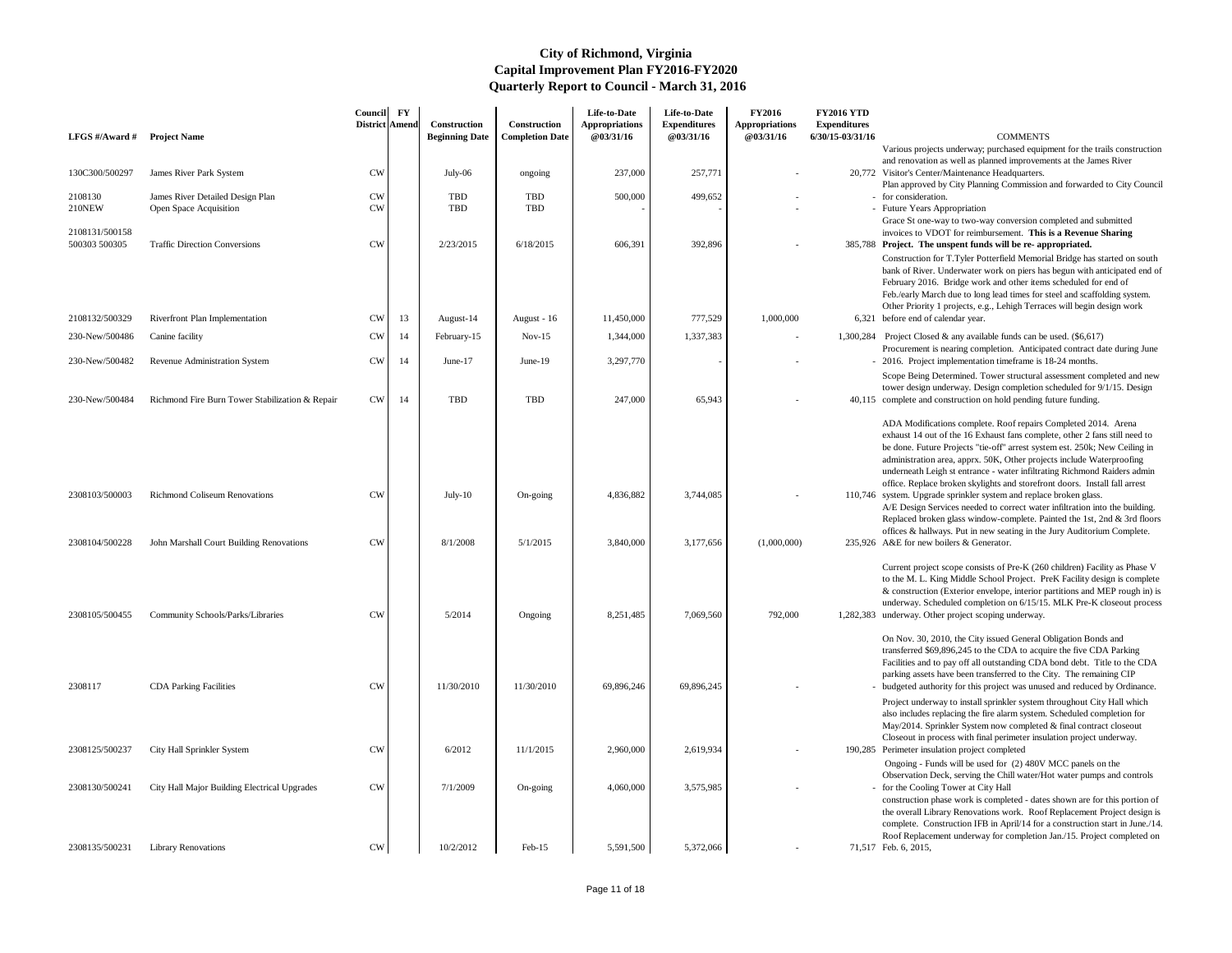AHU 4 construction complete; next phase of project (valves and steam traps) On going project, however, additional funds will be needed to 28,154 complete City Hall. Replace failing heating and cooling valves

Phase 2 Design of Egress Lighting Underway. Construction for redundant generator docking stations completed June/14. Design for installation of generator redundancy and DIT redundant circuitry scheduled for completion Dec./2015. Construction & Installation of generator/ generators

### scheduled to begin April/2016 for completion in Sept./2016.

- 
- 
- Project scope needs to be determined.

- City facilities (Const. Start Mar 2016 Aug 2016). - All projects complete.
	-

| LFGS #/Award #                                | <b>Project Name</b>                                                                               | Council FY<br><b>District Amend</b> | <b>Construction</b><br><b>Beginning Date</b> | Construction<br><b>Completion Date</b> | Life-to-Date<br><b>Appropriations</b><br><b>@03/31/16</b> | Life-to-Date<br><b>Expenditures</b><br>@03/31/16 | <b>FY2016</b><br><b>Appropriations</b><br>@03/31/16 | <b>FY2016 YTD</b><br><b>Expenditures</b><br>6/30/15-03/31/16 | <b>COMMENTS</b>                                                                                                                                                                                                                                                                                                                                                                                                                                                                                                                                                                     |
|-----------------------------------------------|---------------------------------------------------------------------------------------------------|-------------------------------------|----------------------------------------------|----------------------------------------|-----------------------------------------------------------|--------------------------------------------------|-----------------------------------------------------|--------------------------------------------------------------|-------------------------------------------------------------------------------------------------------------------------------------------------------------------------------------------------------------------------------------------------------------------------------------------------------------------------------------------------------------------------------------------------------------------------------------------------------------------------------------------------------------------------------------------------------------------------------------|
| 2308140/500232                                | City Hall Emergency Generator Replacement                                                         | <b>CW</b>                           | 11/1/2008                                    | 9/30/2016                              | 2,255,000                                                 | 1,774,940                                        |                                                     |                                                              | Phase 2 Design of Egress Lighting Underway<br>generator docking stations completed June/14<br>generator redundancy and DIT redundant cir<br>completion Dec./2015. Construction & Instal<br>68,537 scheduled to begin April/2016 for completion                                                                                                                                                                                                                                                                                                                                      |
| 2308145                                       | City Hall Exterior Renovations                                                                    | <b>CW</b>                           | 8/1/2008                                     | 12/1/2012                              | 20,727                                                    | 20,726                                           | (94,273)                                            |                                                              | - Project complete.                                                                                                                                                                                                                                                                                                                                                                                                                                                                                                                                                                 |
| 2308150/500233                                | City Hall Fall Protection System                                                                  | <b>CW</b>                           | 3/1/2009                                     | 6/1/2011                               | 550,000                                                   | 537,320                                          |                                                     |                                                              | - Complete                                                                                                                                                                                                                                                                                                                                                                                                                                                                                                                                                                          |
| 2308153                                       | Technology/Vocational School Improvements                                                         | <b>CW</b>                           | <b>TBD</b>                                   | <b>TBD</b>                             |                                                           |                                                  |                                                     |                                                              | - Project scope needs to be determined.                                                                                                                                                                                                                                                                                                                                                                                                                                                                                                                                             |
| 2308154/500242                                | City Hall HVAC Valve Replacement                                                                  | <b>CW</b>                           | 2/1/2016                                     | On-going                               | 2,210,000                                                 | 1,624,244                                        |                                                     |                                                              | AHU 4 construction complete; next phase of<br>traps) On going project, however, additional<br>28,154 complete City Hall. Replace failing heating a<br>Ongoing - Acquisition closed February 2013.<br>parking improvements to support the develop                                                                                                                                                                                                                                                                                                                                    |
| 2308155                                       | Lehigh Acquisition                                                                                | <b>CW</b>                           | 2/2013                                       | 6/1/2017                               | 2,200,000                                                 | 2,008,699                                        |                                                     |                                                              | preserve balance as green space for eventual<br>- Terraces. Tentative completion date, June 20                                                                                                                                                                                                                                                                                                                                                                                                                                                                                      |
| 2308156C/500131<br>2308157C/500245<br>2308167 | <b>Major Building Renovations</b><br>City Jail Maintenance<br><b>Landmark Theater Renovations</b> | <b>CW</b><br><b>CW</b><br><b>CW</b> | 7/1/2008<br>7/1/2008<br>Ongoing              | ongoing<br>7/1/2013<br>Ongoing         | 45,273,967<br>13,029,881<br>8,779,601                     | 43,204,582<br>13,025,331<br>8,779,600            | 1,000,000<br>(574, 338)                             |                                                              | Police Hq Water Heater construction comple<br>completed; Fire Station 18 Boiler complete; l<br>Complete; 911 Emergency Communications<br>Building HVAC-A/E Services completed; RA<br>Services completed. Upgrades to replace new<br>paint booth start Feb 2016 - Apr 2016, Police<br>Replacement of roofing systems at Libraries a<br>complete - Const. Start Mar 2016 - Sept 201<br>parking lots. New generators and monitoring<br>Operations (Need contract modification). Up<br>594,298 City facilities - (Const. Start Mar 2016 - Aug<br>- All projects complete.<br>- Complete |
| 2308196/500273                                | Library Technology Upgrades & Renovations Program                                                 | CW                                  | 5/2010                                       | Feb./2017                              | 10,959,647                                                | 9,384,650                                        | 467,705                                             |                                                              | North Ave., Westover Hills, Belmont Ave., I<br>Library Projects and Main Library Lower Le<br>complete. East End BL Project construction<br>Oct.13. Main Library 2nd Floor renovation I<br>a construction completion scheduled for Feb/<br>for construction start of June./15. Completion<br>Jan/2016. West End BL Project returned to p<br>work. Design for remaining program project<br>Construction dates are current projections for<br>1,208,949 funding and essentially one project per year.                                                                                  |

- Ongoing Acquisition closed February 2013. Balance will be used to make parking improvements to support the development of the area as a park and preserve balance as green space for eventual development of Lehigh Terraces. Tentative completion date, June 2017.
	-

Police Hq Water Heater construction completed; Fire Station 20 HVACcompleted; Fire Station 18 Boiler complete; Fire Station 23 HVAC Complete; 911 Emergency Communications Building, Radio Tower Building HVAC-A/E Services completed; RAA Datacenter HVAC-A/E Services completed. Upgrades to replace new HVAC systems for Fleet and paint booth start Feb 2016 - Apr 2016, Police and Fire Departments. Replacement of roofing systems at Libraries and new Fleet facility - (IFB complete - Const. Start Mar 2016 - Sept 2016). Asphalt overlaying of parking lots. New generators and monitoring systems for Emergency Operations (Need contract modification). Upgrades to exterior lighting of

North Ave., Westover Hills, Belmont Ave., Hull St. & Broad Rock Branch Library Projects and Main Library Lower Level Auditorium Project are complete. East End BL Project construction phase work completed in Oct.13. Main Library 2nd Floor renovation IFB scheduled for June/14 with a construction completion scheduled for Feb/15. Ginter Park BL scheduled for construction start of June./15. Completion scheduled for completion Jan/2016.West End BL Project returned to program & re-starting design work. Design for remaining program projects essentially complete. Construction dates are current projections for overall program per extended

1,208,949 funding and essentially one project per year. West End design underway.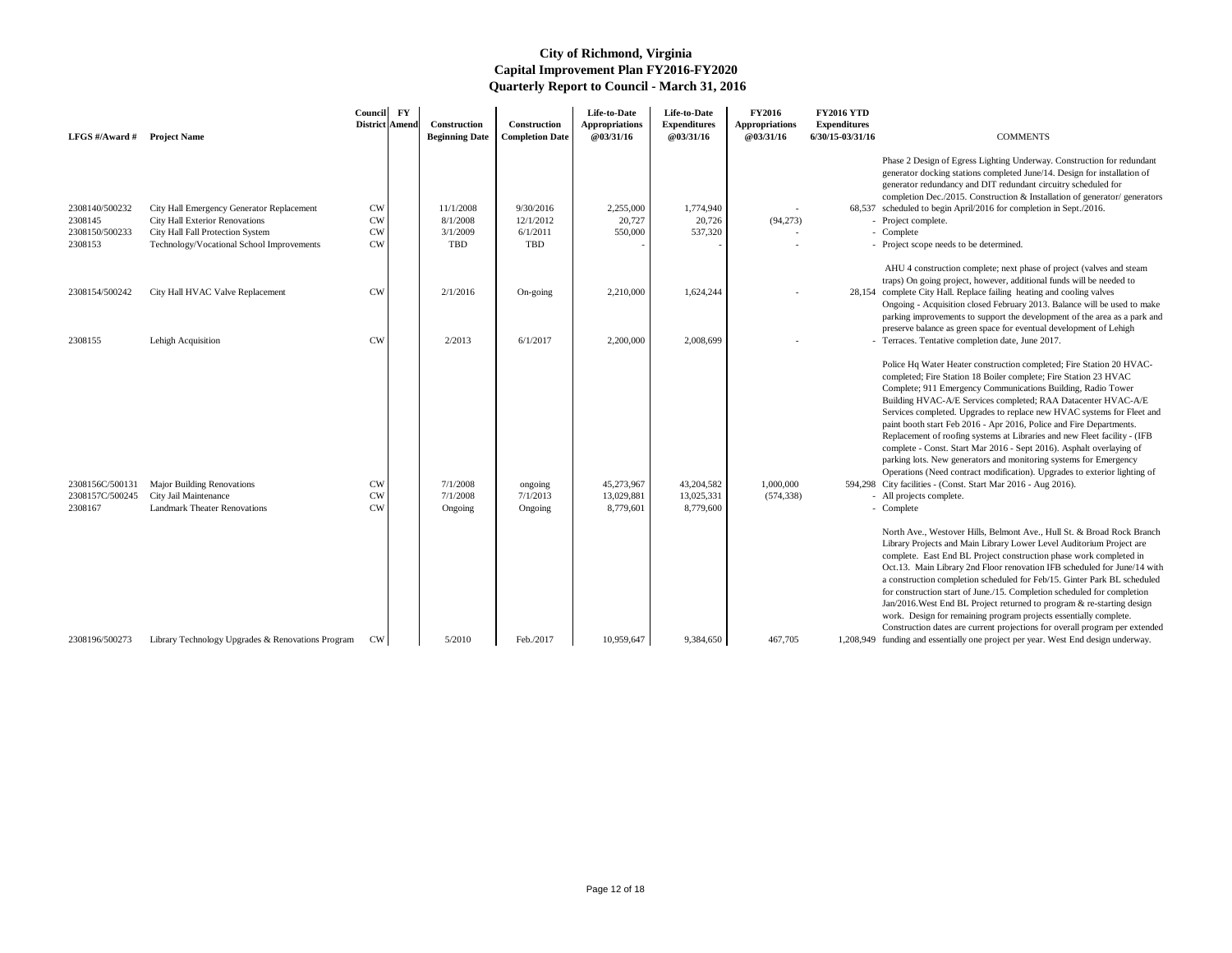| LFGS #/Award #                                                                                               | <b>Project Name</b>                                                                                                                                                                                                      | Council<br>District Amend                                                            | $\mathbf{F}\mathbf{Y}$ | Construction<br><b>Beginning Date</b>                                             | Construction<br><b>Completion Date</b>                                               | Life-to-Date<br><b>Appropriations</b><br>@03/31/16                                       | Life-to-Date<br><b>Expenditures</b><br>@03/31/16                                       | <b>FY2016</b><br><b>Appropriations</b><br><b>@03/31/16</b> | <b>FY2016 YTD</b><br><b>Expenditures</b><br>6/30/15-03/31/16 | <b>COMMENTS</b>                                                                                                                                                                                                                                                                                                                                                                                                                                                                                                                                                                                                                                                                                                               |
|--------------------------------------------------------------------------------------------------------------|--------------------------------------------------------------------------------------------------------------------------------------------------------------------------------------------------------------------------|--------------------------------------------------------------------------------------|------------------------|-----------------------------------------------------------------------------------|--------------------------------------------------------------------------------------|------------------------------------------------------------------------------------------|----------------------------------------------------------------------------------------|------------------------------------------------------------|--------------------------------------------------------------|-------------------------------------------------------------------------------------------------------------------------------------------------------------------------------------------------------------------------------------------------------------------------------------------------------------------------------------------------------------------------------------------------------------------------------------------------------------------------------------------------------------------------------------------------------------------------------------------------------------------------------------------------------------------------------------------------------------------------------|
|                                                                                                              |                                                                                                                                                                                                                          |                                                                                      |                        |                                                                                   |                                                                                      |                                                                                          |                                                                                        |                                                            |                                                              | Multi-project program with four Phase I projects: Broad Rock ES, Oak<br>Grove ES, M.L. King MS & Huguenot HS. BRES & OGES projects<br>complete and opened 1/2/2013 on schedule. MLKMS Project Phase III<br>construction complete and new school opened 1/6/2014 on schedule -<br>Phase IV demolition of existing school and completion of south end school<br>construction and site work complete July 2014. MLKMS Phase IV<br>completed and Phase V (Pre-K) construction underway. HHS primary<br>construction underway and on schedule for 1/5/2015 new school opening.<br>Remaining existing school demo & site work scheduled for completion                                                                              |
| 2308198/500160<br>2308199/500535                                                                             | School CIP Planning & Construction<br>City Hall Building HVAC Upgrades                                                                                                                                                   | <b>CW</b><br>CW                                                                      |                        | Sept. 2011<br>1/1/2009                                                            | Nov 15/2015<br>12/1/2012                                                             | 188, 183, 059<br>644,500                                                                 | 169,970,586<br>627,345                                                                 | 13,428,290                                                 |                                                              | 15,023,444 Fall./15. Huguenot HS project completed and project closeout underway.<br>- Projects Complete<br>Phase 2 work is complete. Also, the City is 100% complete and<br>documentation for the Department of Corrections has been submitted for<br>25% project reimbursement. State reimbursement is anticipated to be                                                                                                                                                                                                                                                                                                                                                                                                    |
| 2308221/500125<br>2308222/500481                                                                             | New Justice Center<br>Finance ERP System                                                                                                                                                                                 | <b>CW</b><br>CW                                                                      |                        | Nov. 2011<br>7/1/2009                                                             | Feb. 2015<br>4/30/2014                                                               | 132,264,000<br>5,081,957                                                                 | 131,142,093<br>5,082,849                                                               |                                                            |                                                              | 6,742,484 received before the end of April.<br>- Phase 1b complete<br>The City Hall fire alarm replacement project is part of the combined City<br>Hall Fire Alarm/Sprinkler Project & construction completed and final                                                                                                                                                                                                                                                                                                                                                                                                                                                                                                       |
| 2308224                                                                                                      | City Hall Fire Alarm System                                                                                                                                                                                              | <b>CW</b>                                                                            |                        | 6/2012                                                                            | 12/13/2013                                                                           | 3,000,000                                                                                | 3,000,000                                                                              |                                                            |                                                              | - contract closeout underway. Project completed.<br>City Hall Boiler Re-configuration-Construction 99% complete - to install                                                                                                                                                                                                                                                                                                                                                                                                                                                                                                                                                                                                  |
| 2308223/500246                                                                                               | City Hall Replacement of Boilers and Related Systems                                                                                                                                                                     | CW                                                                                   |                        | 3/31/2009                                                                         | ongoing                                                                              | 496,000                                                                                  | 270,098                                                                                | (600,000)                                                  |                                                              | 35,805 new boiler water feed valves and controls<br>City Hall Boiler Re-configuration-Construction 99% complete - to install<br>new boiler water feed valves and controls; Next new project to upgrade                                                                                                                                                                                                                                                                                                                                                                                                                                                                                                                        |
| 2308235/500438                                                                                               | City Hall Renovation Project                                                                                                                                                                                             | CW                                                                                   | 13                     | 2/11/2013                                                                         | on-going                                                                             | 3,808,742                                                                                | 2,751,136                                                                              | 450,000                                                    |                                                              | $2,019,260$ boiler doors<br>Phase 1 is in "soft launch" status as of $12/14/2015$ . As of $/27/2016$ , a total<br>of 9,266 cases have been processed using the new system. "Soft launch"<br>means that a limited number of call center agents are using the system<br>pending the completion of a redesigned SeeClickFix interface, and that<br>agents are continuing to use CRS for some service request types. Once the<br>SCF interface has been completed, all processing will be performed through<br>RVA One (the CRM system) except any CRS processing required for PDR<br>pending the EnerGov deployment (CRS has some interfaces with the<br>existing Code Enforcement application that will go away when EnerGov is |
| 2308237/500443                                                                                               | <b>Customer Relationship Management Program</b>                                                                                                                                                                          | CW                                                                                   | 13                     | Q1FY14                                                                            | 6/30/2016                                                                            | 2,318,350                                                                                | 1,193,806                                                                              |                                                            |                                                              | 414,343 deployed.)<br>City providing project funds to RPAC through the EDA for design $\&$<br>construction using Wilson Butler Architects for design & Gilbane/Cristman<br>for construction. Phase II construction completed 10/18/2013 on schedule<br>and Phase III is underway with Phase IV and overall completion 10/2014.                                                                                                                                                                                                                                                                                                                                                                                                |
| 2308238/500437                                                                                               | Landmark Theater Phase III Renovation                                                                                                                                                                                    | <b>CW</b>                                                                            | 14                     | 7/2012                                                                            | 10/20/2014                                                                           | 14,000,000                                                                               | 14,000,000                                                                             |                                                            |                                                              | - Project completed.<br>Current Project - A/E Services needed to pave rear parking lot, install new                                                                                                                                                                                                                                                                                                                                                                                                                                                                                                                                                                                                                           |
| 2308239/500248<br>2308302/500250                                                                             | RAA Buildings and Property Improvements<br>800 MHz Radio System Update & Equip. Replacement                                                                                                                              | <b>CW</b><br>CW                                                                      | 13<br>12               | 9/1/2012<br>On-going                                                              | On-going<br>On-going                                                                 | 600,000<br>15,129,000                                                                    | 91,801<br>537,874                                                                      | 13,379,000                                                 | 73,662 canopy                                                | 103,718 Scope Being Determined                                                                                                                                                                                                                                                                                                                                                                                                                                                                                                                                                                                                                                                                                                |
| 500559                                                                                                       | 9-1-1 Emergency Communications Center Expansion                                                                                                                                                                          | CW                                                                                   | 15                     | N/A                                                                               | TBD                                                                                  | 1,026,807                                                                                | 282,055                                                                                |                                                            |                                                              | The RFP for architectural design and engineering services was published on<br>September 24, 2014 with a proposal deadline of October 23, 2014. The<br>RFP evaluation committee has completed scoring of the proposals and a<br>contract is expected to be awarded during the month of Jan./15 with the<br>expectation that the design will be completed by summer, calendar year<br>248,499 2015. Design completed. Construction schedule is pending FY17 funding.                                                                                                                                                                                                                                                            |
| 2308303/500251<br>2308501/500252<br>2308792/500253<br>2308794/500385<br>2308795<br>2308800/500536<br>2308927 | Police Firing Range Caroline County<br><b>City Hall Renovations</b><br><b>City Hall Elevator Systems</b><br>ADA Improvements<br><b>Carpenter Center</b><br>City Hall Major Electrical Renovations<br>New Courts Facility | <b>CW</b><br><b>CW</b><br>${\rm\bf CW}$<br><b>CW</b><br><b>CW</b><br><b>CW</b><br>CW | 12                     | 7/1/2011<br>7/1/2008<br>6/2012<br>1/1/2009<br>12/20/2004<br>3/1/2009<br>6/23/2008 | 1/30/2015<br>1/1/2015<br>9/15/2014<br>on-going<br>9/9/2009<br>12/1/2012<br>Jan. 2012 | 1,000,000<br>26,940,000<br>4,800,000<br>350,000<br>25,000,000<br>1,385,000<br>26,399,322 | 990,300<br>26,849,154<br>4,790,603<br>314,850<br>25,000,000<br>1,382,079<br>26,399,284 |                                                            |                                                              | 151,244 Project Closed & any available funds can be used. (\$9,700)<br>5,850 Projects under construction (renovations)<br>186,833 Project Closed & any available funds can be used.<br>- Funding for Elevators ADA Main Library - currently open for bids<br>- Project has been completed & City \$25M funding fully disbursed.<br>- Project Closed & any available funds can be used.<br>- Project complete                                                                                                                                                                                                                                                                                                                  |

Page 13 of 18

- 
- -
	-
	-
	-
	-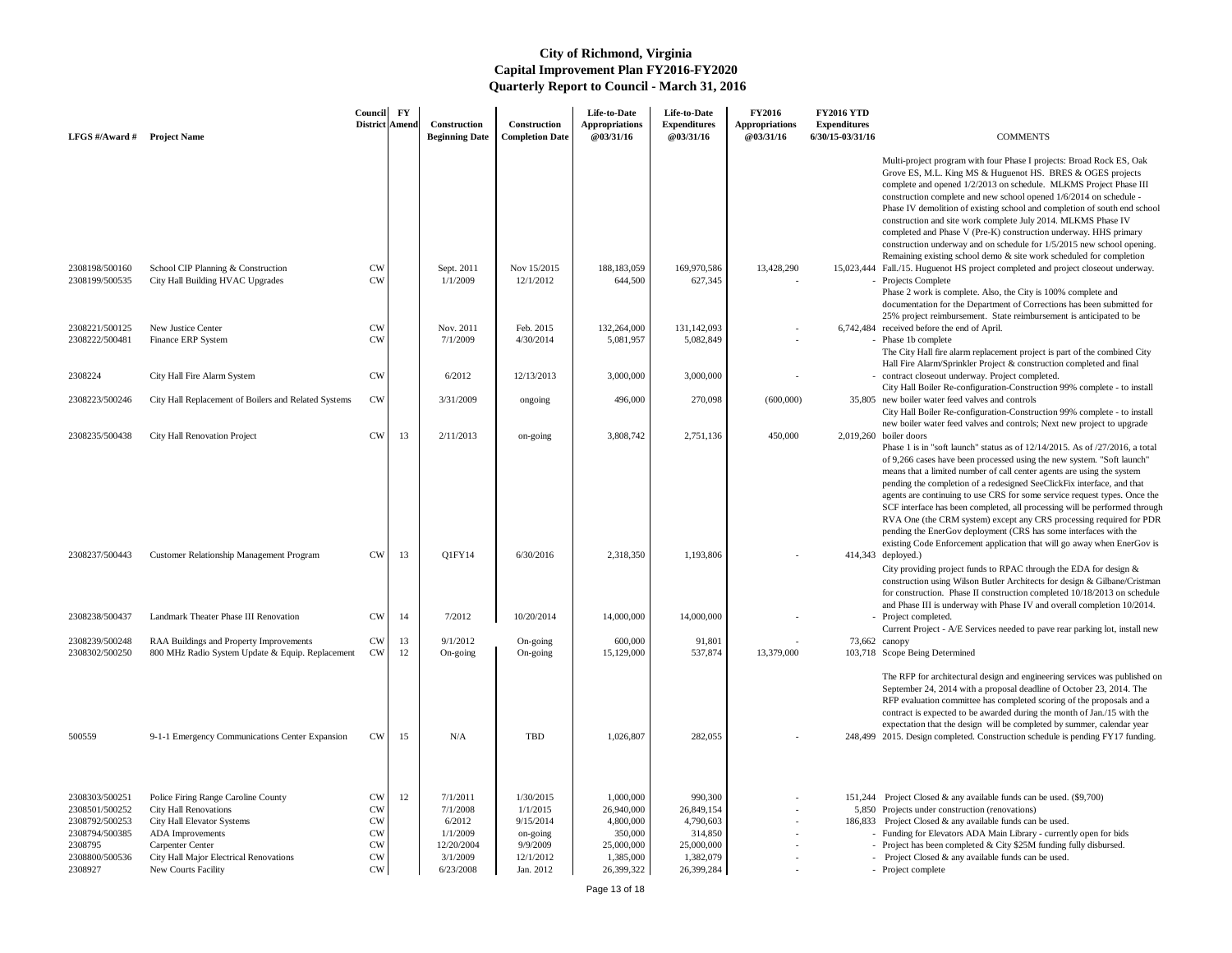| LFGS #/Award # Project Name |                                            | Council<br>District Amend | $\mathbf{F}\mathbf{Y}$ | Construction<br><b>Beginning Date</b> | Construction<br><b>Completion Date</b> | Life-to-Date<br><b>Appropriations</b><br><b>@03/31/16</b> | Life-to-Date<br><b>Expenditures</b><br>@03/31/16 | <b>FY2016</b><br><b>Appropriations</b><br>@03/31/16 | <b>FY2016 YTD</b><br><b>Expenditures</b><br>6/30/15-03/31/16 | <b>COMMENTS</b>                                                                                                                                                                                                                                                                                                                                                                                                                                                                                    |
|-----------------------------|--------------------------------------------|---------------------------|------------------------|---------------------------------------|----------------------------------------|-----------------------------------------------------------|--------------------------------------------------|-----------------------------------------------------|--------------------------------------------------------------|----------------------------------------------------------------------------------------------------------------------------------------------------------------------------------------------------------------------------------------------------------------------------------------------------------------------------------------------------------------------------------------------------------------------------------------------------------------------------------------------------|
|                             |                                            |                           |                        |                                       |                                        |                                                           |                                                  |                                                     |                                                              | Construction for Fire Station No. 13 completed on Nov./13 and<br>Construction of FS #10 R/E Project started start May 6, 2014 with<br>construction completion scheduled for 1/16/15. Fire Stations No.8, 19 20                                                                                                                                                                                                                                                                                     |
| 2308929/500272              | <b>Fire Station Renovations</b>            | <b>CW</b>                 |                        | On-going                              | On-going                               | 6,700,000                                                 | 5,238,725                                        | 500,000                                             |                                                              | 469,668 & 21 scheduled for renovations with No. 20 construction IFB Mar./2016.<br>HVAC System (RTU 2) complete; Seal and re-stripe parking lot                                                                                                                                                                                                                                                                                                                                                     |
| 2308931/500261              | Juvenile Detention center                  | <b>CW</b>                 |                        | 7/1/2008                              | On-going                               | 2,615,003                                                 | 1,583,222                                        | 400,000                                             |                                                              | 3,883 completed; renovate control room in progress. Roof replacement<br>Projects under construction, to support the renovations for the Fire                                                                                                                                                                                                                                                                                                                                                       |
| 2308933/500269              | <b>City Hall Interior Renovations</b>      | <b>CW</b>                 |                        | On-going                              | On-going                               | 631,000                                                   | 614,801                                          |                                                     |                                                              | 1,800 Alarm/Sprinkler Project . City Council Suite renovation                                                                                                                                                                                                                                                                                                                                                                                                                                      |
| 2308935/500270              | <b>Landmark Theater Renovations</b>        | <b>CW</b>                 |                        | 1/5/2009                              | 4/30/2010                              | 3,900,000                                                 | 3,904,210                                        |                                                     |                                                              | - Projects complete.<br>Dark fiber optic to be installed in the south of the James as part of ITS                                                                                                                                                                                                                                                                                                                                                                                                  |
| 290-New/500420              | Richmond Fiber Optics Network System       | <b>CW</b>                 | 14                     | On-going                              | On-going                               | 1,000,000                                                 | 227,834                                          | 250,000                                             |                                                              | 171,182 Signal System Project. Main Library, 911 Building, DPU at Maury                                                                                                                                                                                                                                                                                                                                                                                                                            |
| 2908020/500537              | <b>Bicycle and Pedestrian Enhancements</b> | <b>CW</b>                 |                        | 1/2/2011                              | 1/2/2013                               | 30,000                                                    | 29,519                                           |                                                     |                                                              | - City-standard bike rack approved.                                                                                                                                                                                                                                                                                                                                                                                                                                                                |
| 2908021/500312              | Bicycle Connector US Bike Route 1          | <b>CW</b>                 | 13                     | 9/24/2014                             | 12/19/2014                             | 130,000                                                   | 180,270                                          |                                                     |                                                              | 6,328 Closed                                                                                                                                                                                                                                                                                                                                                                                                                                                                                       |
| 2908022/500310              | Bike lane Installations (MLK)              | CW                        | 13                     | 9/2/2014                              | 10/10/2014                             | 126,500                                                   | 137,239                                          |                                                     | 16,637 Closed                                                | Project is in progress. Working with the Workforce Development Program<br>to utilize their skilled labor to produce bike racks. 225 post-and-ring racks<br>locally fabricated have been installed. 30 "staple" (inverted U) racks were<br>completed for the "Go Bike" project in collaboration with the Chamber of<br>Commerce, 12 of which have been installed. 60 "staple" style racks are in<br>production. A total of 386 bike racks have been installed since the start of<br>the initiative. |
| 2908023/500435              | <b>Bicycle Parking Racks</b>               | <b>CW</b>                 | 13                     | 4/30/2013                             | Ongoing                                | 125,000                                                   | 49,744                                           | 25,000                                              | 34,561                                                       | 3rd & 4th Canal St, 1st & Clay Traffic Signal Upgrade under design.<br>Westover Hills Blvd & Dunstan Traffic Signal Upgrade Construction<br>Completed. In the process of finalizing invoices. Construction to begin in<br>May 2016 for Harrison St @ Park & Grove Signal Upgrade. New Signal                                                                                                                                                                                                       |
| 2908122C/500289             | Misc. Traffic Control Installations        | <b>CW</b>                 |                        | Ongoing                               | Ongoing                                | 7,378,858                                                 | 6,679,542                                        | 200,000                                             |                                                              | 106,112 @ Nicholson St and Williamsburg Ave under design.                                                                                                                                                                                                                                                                                                                                                                                                                                          |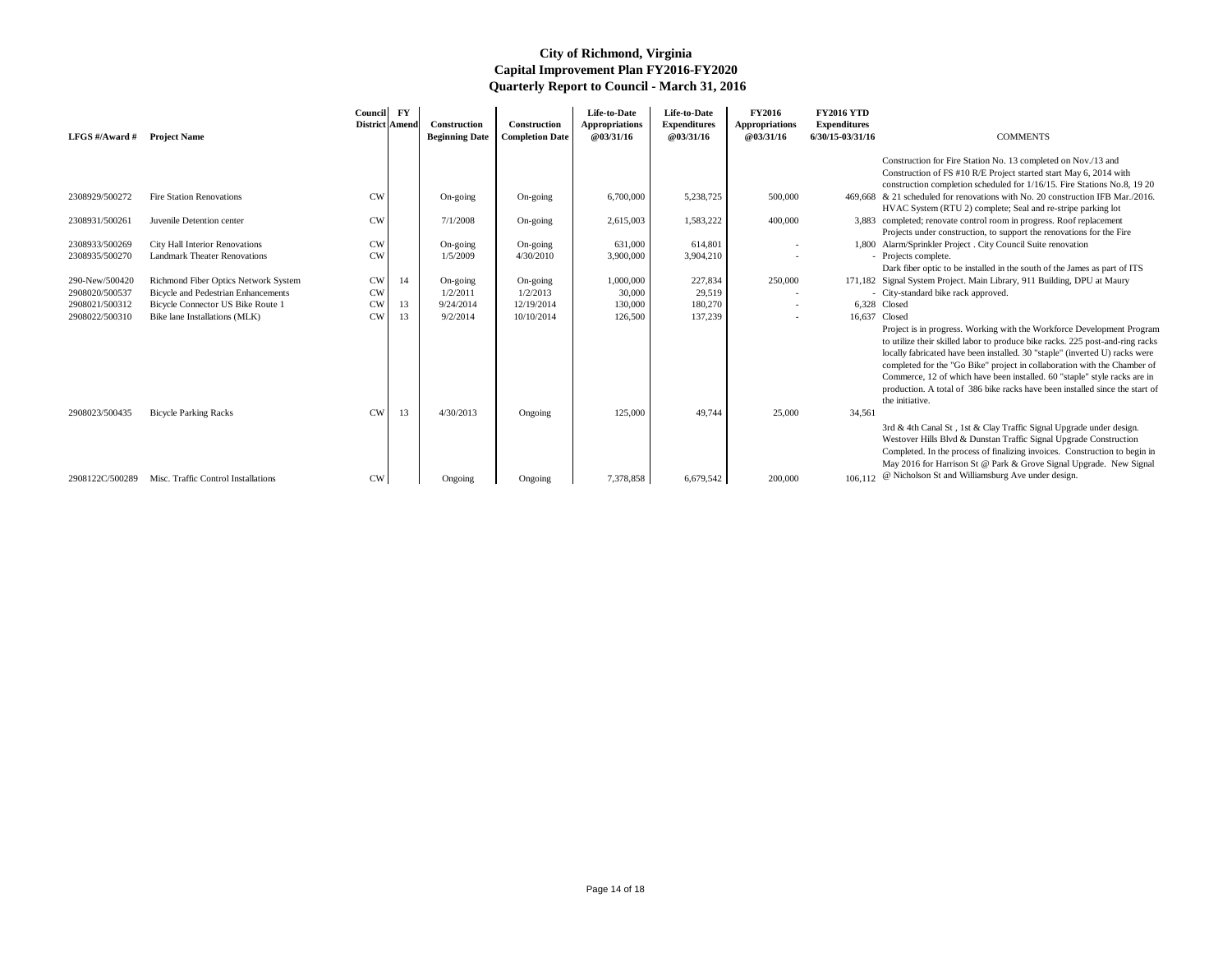| 7 T.V | UA ZIVIIVIL JI V LAZ                                                               |
|-------|------------------------------------------------------------------------------------|
|       | For state reimbursable funding portion the project is complete. The                |
|       | remainder of the project will continue with city General Fund dollars as           |
|       | - funding allows.                                                                  |
|       | Six Intersection Signal Upgrade project construction completed in Nov., 2015. 23rd |
|       | & Fairfield Ave roundabout project construction completed in Jan., 2016. 25th &    |
|       | Nine Mile Rd roundabout project construction completed Oct., 2015. Brookland       |
|       | Park Blvd, Dill Ave roundabout project started construction in Jan., 2016          |
| 989   |                                                                                    |
|       | 587 Several projects                                                               |
|       |                                                                                    |

63,562 Construction completed. Closing out in process. Construction completed. Closing out in process. Federal Project. Funds will need to be re-appropriated in accordance with VDOT 6-year plan

- 
- Design and construction is complete
- 

 Floyd Avenue Bike Boulevard will started construction in Oct., 2015. Manchester Bridge Bike Lane construction start construction in Aug. Lee Bridge Bike Lane will start construction in Aug, 2015. W. Leigh St (Myers 385,275 St to Dineen St) Bike Lane construction 90% completed.

- 1.488.367 Construction is underway (about 35% completed).
	- **Circle at Lock Ln Construction ongoing.**

- 2015 UCI Improvements Sidewalks 1 thru 4 Complete. Broad St @ Old 14th St in construction. Broad St @ 4th St construction completed. 3rd/5th Street Ramp Gateway Project completed in August 2015. Revenue Sharing funds All Funds
- 973,374 expended @ 3-31-16

8,303 Funding committed to match federal grants awarded to the City. Funds used for various city-wide emergency repair and unfunded projects

- - Contingency funds used to cover project overruns.
	-
	-

| LFGS #/Award #                   | <b>Project Name</b>                                                             | Council FY<br>District   Amend |    | Construction<br><b>Beginning Date</b> | Construction<br><b>Completion Date</b> | Life-to-Date<br><b>Appropriations</b><br><b>@03/31/16</b> | Life-to-Date<br><b>Expenditures</b><br>@03/31/16 | <b>FY2016</b><br><b>Appropriations</b><br>@03/31/16 | <b>FY2016 YTD</b><br><b>Expenditures</b><br>6/30/15-03/31/16 | <b>COMMENTS</b>                                                                                         |
|----------------------------------|---------------------------------------------------------------------------------|--------------------------------|----|---------------------------------------|----------------------------------------|-----------------------------------------------------------|--------------------------------------------------|-----------------------------------------------------|--------------------------------------------------------------|---------------------------------------------------------------------------------------------------------|
|                                  |                                                                                 |                                |    |                                       |                                        |                                                           |                                                  |                                                     |                                                              | For state reimbursable funding portion the pr                                                           |
|                                  |                                                                                 |                                |    |                                       |                                        |                                                           |                                                  |                                                     |                                                              | remainder of the project will continue with ci                                                          |
| 2908123/500338                   | Street Name Sign Program                                                        | <b>CW</b>                      |    | Ongoing                               | ongoing                                | 668,976                                                   | 622,270                                          |                                                     |                                                              | - funding allows.                                                                                       |
|                                  |                                                                                 |                                |    |                                       |                                        |                                                           |                                                  |                                                     |                                                              | Six Intersection Signal Upgrade project constructi<br>& Fairfield Ave roundabout project construction c |
|                                  |                                                                                 |                                |    |                                       |                                        |                                                           |                                                  |                                                     |                                                              | Nine Mile Rd roundabout project construction con                                                        |
|                                  |                                                                                 |                                |    |                                       |                                        |                                                           |                                                  |                                                     |                                                              | Park Blvd, Dill Ave roundabout project started cor                                                      |
| 2908130/500302                   | TEA-21 Safety Improvements                                                      | <b>CW</b>                      |    | 3/15/2008                             | Ongoing                                | 25,311,151                                                | 18,867,674                                       |                                                     | 664,989                                                      |                                                                                                         |
| 2908135/500421                   | Safety Improvement Contingency                                                  | <b>CW</b>                      |    | Ongoing                               | Ongoing                                | 454,406<br>75,000                                         | 297,679<br>74,997                                |                                                     |                                                              | 14,587 Several projects                                                                                 |
| 2908136<br>2908137/500293        | Parking Meter Enhancement Program<br>Richmond Signal System Improvements (RSTP) | <b>CW</b><br><b>CW</b>         |    | Ongoing<br>10/31/2009                 | Ongoing<br>12/31/2013                  | 5,315,000                                                 | 5,541,735                                        |                                                     |                                                              | - Project complete, account closed.<br>63,562 Construction completed. Closing out in proce              |
|                                  |                                                                                 |                                |    |                                       |                                        |                                                           |                                                  |                                                     |                                                              | Construction completed. Closing out in proce                                                            |
|                                  |                                                                                 |                                |    |                                       |                                        |                                                           |                                                  |                                                     |                                                              | will need to be re-appropriated in accordance                                                           |
| 2908138/500363                   | Richmond Signal System Improvements (CMAQ)                                      | <b>CW</b>                      |    | Ongoing                               | Ongoing                                | 3,739,000                                                 | 2,897,189                                        | (500,000)                                           | 966                                                          |                                                                                                         |
| 2908152/500341                   | Overhead Traffic Sign Structure Enhancements                                    | <b>CW</b>                      |    | Ongoing                               | 6/1/2014                               | 75,000                                                    | 101,565                                          |                                                     |                                                              | - Design and construction is complete                                                                   |
| 2908153/500425                   | Citywide Sign Replacement Program                                               | <b>CW</b>                      |    | Ongoing                               | 6/1/2014                               | 116,566                                                   | 116,566                                          | (58, 434)                                           |                                                              | - Project Complete                                                                                      |
|                                  |                                                                                 |                                |    |                                       |                                        |                                                           |                                                  |                                                     |                                                              | Floyd Avenue Bike Boulevard will started co                                                             |
|                                  |                                                                                 |                                |    |                                       |                                        |                                                           |                                                  |                                                     |                                                              | Manchester Bridge Bike Lane construction st<br>Bridge Bike Lane will start construction in A            |
|                                  |                                                                                 |                                |    |                                       |                                        |                                                           |                                                  |                                                     |                                                              | St to Dineen St) Bike Lane construction 90%                                                             |
| 2908222/500309                   | <b>Bike Lanes "Sharrows"</b>                                                    | <b>CW</b><br><b>CW</b>         | 12 | Ongoing                               | Ongoing<br>June 2017                   | 2,650,000<br>10,000,000                                   | 1,043,217                                        |                                                     | 385,275<br>1,488,367                                         | Construction is underway (about 35% compl                                                               |
| 2908232/500307                   | <b>ITS</b> Signal System                                                        |                                | 12 | <b>July 2013</b>                      |                                        |                                                           | 3,182,722                                        |                                                     |                                                              | Circle at Lock Ln - Construction ongoing.                                                               |
|                                  |                                                                                 |                                |    |                                       |                                        |                                                           |                                                  |                                                     |                                                              | <b>SRTS</b> project - Construction is planning f                                                        |
|                                  |                                                                                 |                                |    |                                       |                                        |                                                           |                                                  |                                                     |                                                              | <b>Crosswalks on Forest Hill Ave and Roano</b>                                                          |
|                                  |                                                                                 |                                |    |                                       |                                        |                                                           |                                                  |                                                     |                                                              | St and Dock St and 21st and 25th St. Con                                                                |
|                                  |                                                                                 |                                |    |                                       |                                        |                                                           |                                                  |                                                     |                                                              | <b>Crosswalk and RRFB at Three Chopt Rd</b>                                                             |
|                                  |                                                                                 |                                |    |                                       |                                        |                                                           |                                                  |                                                     |                                                              | completed.                                                                                              |
|                                  |                                                                                 |                                |    |                                       |                                        |                                                           |                                                  |                                                     |                                                              | <b>Circles on Franklin St/Chantilly St/Spoka</b><br><b>Concrete median at Riverside Dr and New</b>      |
|                                  |                                                                                 |                                |    |                                       |                                        |                                                           |                                                  |                                                     |                                                              | completed. Speed tables on Seminary Ave                                                                 |
|                                  |                                                                                 |                                |    |                                       |                                        |                                                           |                                                  |                                                     |                                                              | <b>Clarence St - Design completed.</b>                                                                  |
|                                  |                                                                                 |                                |    |                                       |                                        |                                                           |                                                  |                                                     |                                                              | <b>Belmont Roundabout - Construction plan</b>                                                           |
|                                  |                                                                                 |                                |    |                                       |                                        |                                                           |                                                  |                                                     |                                                              | schedule for August 2016                                                                                |
|                                  |                                                                                 |                                |    |                                       |                                        |                                                           |                                                  |                                                     |                                                              | <b>Idlewood Ave Roundabout - R/W acquisit</b>                                                           |
|                                  |                                                                                 |                                |    |                                       |                                        |                                                           |                                                  |                                                     |                                                              | Potential projects throughout the City - E                                                              |
| 2908910/500361                   | Citywide Traffic Calming                                                        | <b>CW</b>                      |    | Ongoing                               | Ongoing                                | 4,250,000                                                 | 3,106,223                                        | 200,000                                             |                                                              | $83,645$ 2016 - 2017.                                                                                   |
|                                  |                                                                                 |                                |    |                                       |                                        |                                                           |                                                  |                                                     |                                                              | 2015 UCI Improvements Sidewalks 1 thru 4<br>St in construction. Broad St @ 4th St construction          |
| 2918370/500490/50                |                                                                                 |                                |    |                                       |                                        |                                                           |                                                  |                                                     |                                                              | Gateway Project completed in August 2015. Reve                                                          |
| 0335                             | 2015 Road World Cycling Championship                                            | <b>CW</b>                      | 13 | 6/15/2014                             | 8/31/2015                              | 1,970,000                                                 | 1,970,000                                        |                                                     |                                                              | 973,374 expended @ 3-31-16                                                                              |
| 2918122C/500427                  | Matching Funds For Federal Grants                                               | <b>CW</b>                      |    | Ongoing                               | Ongoing                                | 874,000                                                   | 195,815                                          |                                                     |                                                              | 8,303 Funding committed to match federal grants a                                                       |
|                                  |                                                                                 |                                |    |                                       |                                        |                                                           |                                                  |                                                     |                                                              | Funds used for various city-wide emergency                                                              |
| 2918128C/500290                  | Streets, Sidewalks, Alley Extensions and Improvements                           | <b>CW</b>                      |    | Ongoing                               | Ongoing                                | 22,829,366                                                | 19,702,964                                       | 1,300,000                                           | 48,604                                                       |                                                                                                         |
| 2918129/500538<br>2918186/500539 | Misc. Urban Aid<br><b>ISTEA Projects</b>                                        | <b>CW</b>                      |    | Ongoing                               | Ongoing                                | 1,403,062<br>1,543,895                                    | 1,332,869<br>809,878                             |                                                     |                                                              | - Contingency funds used to cover project ove                                                           |
| 2918210                          | Project Planning and Programming                                                | <b>CW</b><br><b>CW</b>         |    | Ongoing<br>Ongoing                    | Ongoing<br>Ongoing                     | 472,000                                                   | 474,864                                          |                                                     |                                                              | - Federal projects.                                                                                     |
|                                  |                                                                                 |                                |    |                                       |                                        |                                                           |                                                  |                                                     |                                                              |                                                                                                         |

**SRTS project - Construction is planning for June 2016. Crosswalks on Forest Hill Ave and Roanoke St, Riverside Dr and 21st St and Dock St and 21st and 25th St. Construction completed. Crosswalk and RRFB at Three Chopt Rd and Towana Rd - Design completed. Circles on Franklin St/Chantilly St/Spokane St - Design completed.** 

**Concrete median at Riverside Dr and New Kent Rd - Design completed. Speed tables on Seminary Ave, St Christopher Rd, and Clarence St - Design completed.** 

**Belmont Roundabout - Construction plans completed. Construction is schedule for August 2016..** 

**Idlewood Ave Roundabout - R/W acquisition.** 

**Potential projects throughout the City - Estimate construction date for 2016 - 2017.** 

| 16 YTD   |  |
|----------|--|
| alitunog |  |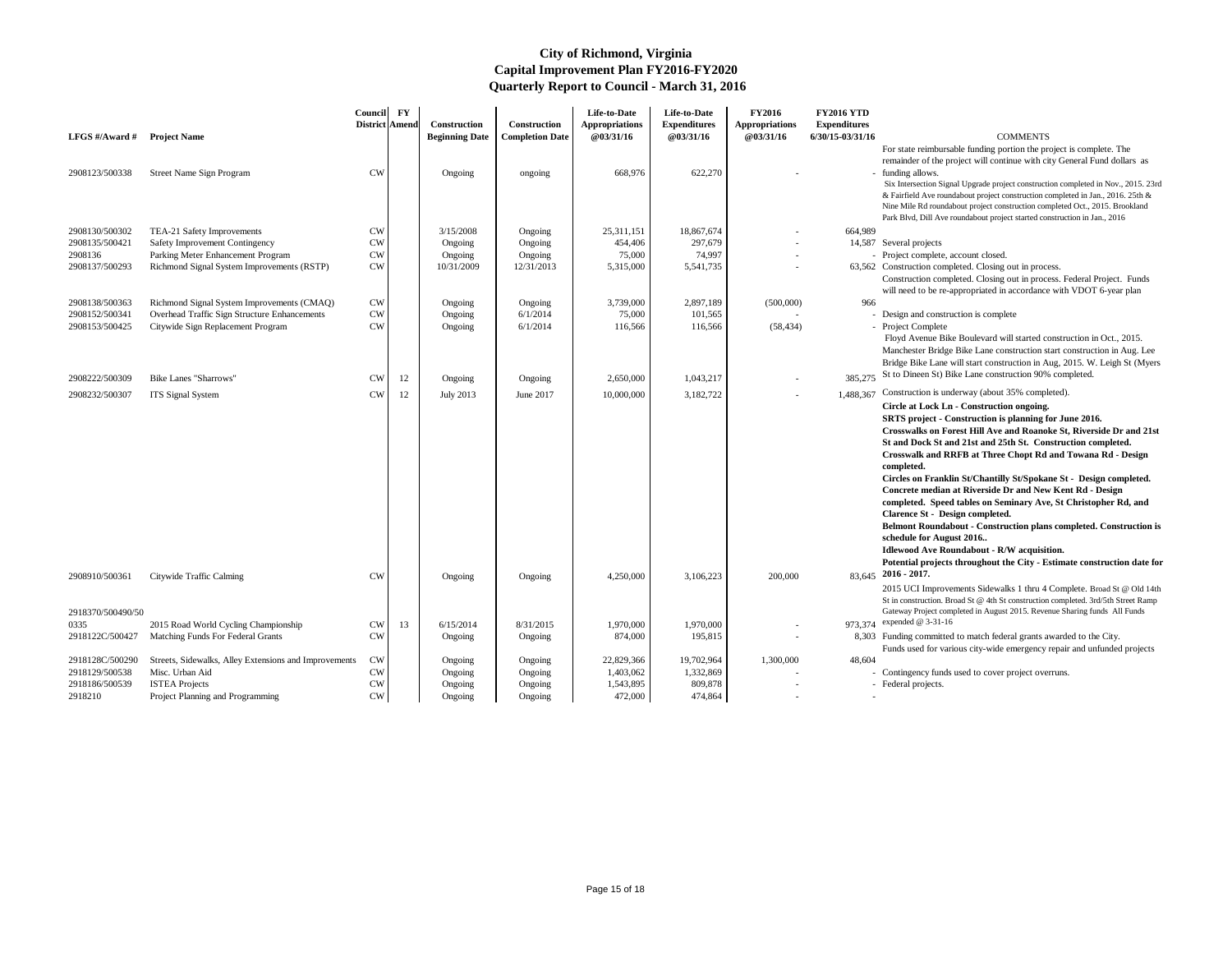| LFGS #/Award #                   | <b>Project Name</b>                                                        | Council FY<br>District Amend |    | Construction<br><b>Beginning Date</b> | Construction<br><b>Completion Date</b> | Life-to-Date<br><b>Appropriations</b><br>@03/31/16 | Life-to-Date<br><b>Expenditures</b><br><b>@03/31/16</b> | <b>FY2016</b><br><b>Appropriations</b><br>@03/31/16 | <b>FY2016 YTD</b><br><b>Expenditures</b><br>6/30/15-03/31/16 | <b>COMMENTS</b>                                                                                                                                                                                                                                                                                                                                                                                                                                 |
|----------------------------------|----------------------------------------------------------------------------|------------------------------|----|---------------------------------------|----------------------------------------|----------------------------------------------------|---------------------------------------------------------|-----------------------------------------------------|--------------------------------------------------------------|-------------------------------------------------------------------------------------------------------------------------------------------------------------------------------------------------------------------------------------------------------------------------------------------------------------------------------------------------------------------------------------------------------------------------------------------------|
| 2918290/500541                   | Streets/Sidewalks/Bikeways/Trails/Ramps                                    | <b>CW</b>                    |    | Ongoing                               | Ongoing                                | 1,250,000                                          | 452,505                                                 |                                                     |                                                              | - Payments being processed<br>VDOT administered, City matching funds only. Broad St. Phase complete,                                                                                                                                                                                                                                                                                                                                            |
|                                  |                                                                            |                              |    |                                       |                                        |                                                    |                                                         |                                                     |                                                              | Nine Mile Rd. complete. Richmond Gateway Sign project under                                                                                                                                                                                                                                                                                                                                                                                     |
| 2918364/500369                   | Commonwealth Gateway Interstate Landscaping                                | <b>CW</b>                    | 12 | 03/2012                               | 8/1/2015                               | 426,000                                            | 97,223                                                  |                                                     |                                                              | (118,640) construction anticipate August completion.                                                                                                                                                                                                                                                                                                                                                                                            |
| 2918507/500380<br>2918510/500387 | Curb Ramps for the Mobility Impaired<br>Neighborhood Sidewalk Improvements | <b>CW</b><br><b>CW</b>       |    | Ongoing<br>Ongoing                    | Ongoing<br>Ongoing                     | 1,225,000<br>2,500,000                             | 1,215,576<br>2,374,579                                  |                                                     |                                                              | - FY11 Program is 100% complete.<br>- 300-400 Pine, 2200 Idlewood and 3400 Idlewood construction underway                                                                                                                                                                                                                                                                                                                                       |
| 2918515/500286                   | <b>Transportation Projects</b>                                             | <b>CW</b>                    |    | 3/10/2008                             | ongoing                                | 41,186,903                                         | 40,353,716                                              | 4,000,000                                           |                                                              | 4.323.069 Fall projects pending payment.                                                                                                                                                                                                                                                                                                                                                                                                        |
|                                  |                                                                            |                              |    |                                       |                                        |                                                    |                                                         |                                                     |                                                              | FY15 Sidewalks: NOW UNDER CONSTRUCTION. FY 16 Sidewalks :<br>Bids open FEB 2016. FY17 Sidewalks: Plans in production now. Awaiting                                                                                                                                                                                                                                                                                                              |
| 2918516/500161<br>2918755        | Sidewalk projects<br><b>Council District Project</b>                       | <b>CW</b><br><b>CW</b>       |    | ongoing                               | ongoing                                | 8,709,987<br>5,258,677                             | 7,317,581<br>5,258,676                                  | 1,300,000                                           |                                                              | 1,592,101 Revenue Share monies to bid.                                                                                                                                                                                                                                                                                                                                                                                                          |
| 2918938                          | <b>Pavement Rehabilitation</b>                                             | <b>CW</b>                    |    | Ongoing<br>Ongoing                    | Ongoing<br>Ongoing                     | 3,942,362                                          | 3,942,307                                               |                                                     |                                                              | - Projects completed.                                                                                                                                                                                                                                                                                                                                                                                                                           |
| 291C014                          | Alley Repair - Gaston Storm Damage                                         | <b>CW</b>                    |    | 4/30/2009                             | 6/30/2009                              | 323,050                                            | 321,869                                                 |                                                     |                                                              | - Project complete & closed out<br>Available funds will be used for project in design funds Government Road                                                                                                                                                                                                                                                                                                                                     |
| 291C015/500376                   | Misc. Gaston Expenses and Matching Funds                                   | <b>CW</b>                    |    | <b>TBD</b>                            | <b>TBD</b>                             | 750,000                                            | 170,709                                                 |                                                     |                                                              | 2,721 Stabilization. Revenue Sharing project. Design underway.                                                                                                                                                                                                                                                                                                                                                                                  |
| 291C020                          | Gateway Beautification                                                     | <b>CW</b>                    |    | <b>TBD</b>                            | TBD                                    |                                                    |                                                         |                                                     |                                                              | - No work to date and eliminated from current/future CIP Budget                                                                                                                                                                                                                                                                                                                                                                                 |
|                                  |                                                                            |                              |    |                                       |                                        |                                                    |                                                         |                                                     |                                                              | Inspection program is proceeding on schedule. 5th St. and 7th St. over<br>Leigh St. bids received August 2014 over budget. Negotiated with<br>Contractor to award project. Anticipate CN Start 11/14. 7th street bridge<br>over Leigh construction 99% complete, bridge open. 5th Street bridge<br>99% complete; Belvidere Street Br. over CSX/Brook rd Mill and Overlay                                                                        |
|                                  |                                                                            |                              |    |                                       |                                        |                                                    |                                                         |                                                     |                                                              | completed 2/8/16. Lynhaven Ave over Broad Rock creek design underway.                                                                                                                                                                                                                                                                                                                                                                           |
| 2928750/500315<br>2938162        | Major Bridge Improvements<br>Drainage Maintenance Projects                 | <b>CW</b><br><b>CW</b>       |    | Ongoing<br>Dec-08                     | Ongoing<br>$Jun-10$                    | 9,909,120<br>174,645                               | 6,733,548<br>174,558                                    | 1,000,000                                           | 4,394,370                                                    | Project complete.                                                                                                                                                                                                                                                                                                                                                                                                                               |
| 2938753                          | Misc. Sewer Extensions                                                     | <b>CW</b>                    |    | Ongoing                               | Ongoing                                | 11,614,308                                         | 11,586,827                                              |                                                     |                                                              | - Funds will be used for various city-wide emergency stormwater                                                                                                                                                                                                                                                                                                                                                                                 |
| 2938908                          | Storm Drainage Basin Replacement Citywide                                  | <b>CW</b>                    |    | $Nov-08$                              | $Jun-10$                               | 350,668                                            | 350,667                                                 |                                                     |                                                              | replacement projects<br>- Project complete.                                                                                                                                                                                                                                                                                                                                                                                                     |
| 293C100                          | <b>Storm Sewer Repairs</b>                                                 | <b>CW</b>                    |    | Ongoing                               | Ongoing                                | 500,000                                            | 417,944                                                 |                                                     |                                                              | Funds will be used for various city-wide emergency stormwater                                                                                                                                                                                                                                                                                                                                                                                   |
|                                  |                                                                            |                              |    |                                       |                                        |                                                    |                                                         |                                                     |                                                              | - replacement projects<br>Various Projects are at different stages of implementation- 37th Street Hull<br>to McRand planned for Summer 2016; Commonwealth Ave construction<br>planned Summer 2016; Cutshaw Avenue construction on hold pending                                                                                                                                                                                                  |
| 2948186/500266                   | New Curb & Gutter Program - Urban                                          | <b>CW</b>                    |    | Ongoing                               | Ongoing                                | 2,228,000                                          | 961,739                                                 |                                                     |                                                              | 1,764 resolution of interagency stormwater issues.<br>Various Projects are at different stages of implementation- Walsmley Blvd.                                                                                                                                                                                                                                                                                                                |
| 2948187/500337                   | New Sidewalk Program - Urban                                               | <b>CW</b>                    |    | Ongoing                               | Ongoing                                | 1,300,000                                          | 950,357                                                 |                                                     |                                                              | 213,104 Sidewalks-Phase I construction complete. Phase II in design.                                                                                                                                                                                                                                                                                                                                                                            |
| 2948188/500317                   | Sidewalk Improvement Program - Urban                                       | <b>CW</b>                    |    | Ongoing                               | Ongoing                                | 2,245,509                                          | 1,973,959                                               |                                                     |                                                              | 32,743 Funding used to supplement Sidewalk Repair program.<br>Resurfacing, paving, and slurry seal throughout the city. Jefferson Davis                                                                                                                                                                                                                                                                                                         |
| 2948189/500346                   | Pavement Rehabilitation - Urban                                            | <b>CW</b>                    |    | Ongoing                               | Ongoing                                | 7,959,677                                          | 7,877,841                                               |                                                     |                                                              | 2,816 Highway paving is scheduled for 9/30/11                                                                                                                                                                                                                                                                                                                                                                                                   |
| 2948190/500347<br>2948791/500343 | Traffic Control Modernization - Urban                                      | <b>CW</b><br><b>CW</b>       |    | 10/31/2009                            | 12/31/2013                             | 2,300,000<br>1,665,000                             | 2,071,228<br>1,014,355                                  |                                                     |                                                              | 11,218 Several locations.<br>31,197 Funding committed to supplement various projects.                                                                                                                                                                                                                                                                                                                                                           |
| 2958836/500340                   | 4R Capital projects - Urban<br>Urban Bridge Maintenance                    | <b>CW</b>                    |    | Ongoing<br>Ongoing                    | Ongoing<br>Ongoing                     | 100,000                                            | 81,053                                                  |                                                     |                                                              | 19,926 Bridge Maintenance funding.                                                                                                                                                                                                                                                                                                                                                                                                              |
| 5008009/500393                   | EDA Leigh Street Development (Redskins)                                    |                              | 13 | Jan-13                                | $Jun-13$                               | 10,000,000                                         | 9,999,999                                               |                                                     |                                                              | Construction began Jan 13; \$7,025,969 has been borrowed and granted to<br>- the EDA.                                                                                                                                                                                                                                                                                                                                                           |
| 5008030/500377                   | Gateway Plaza                                                              | <b>CW</b><br><b>CW</b>       | 13 | $Jul-13$                              | Jan- $15$                              | 11,250,000                                         | 11,250,000                                              |                                                     |                                                              | - Project in progress.                                                                                                                                                                                                                                                                                                                                                                                                                          |
|                                  |                                                                            |                              |    |                                       |                                        |                                                    |                                                         |                                                     |                                                              | Funds will be used in designated areas of Church Hill, Carver/NTW, and<br>Matthews Heights for approved infrastructure improvements. Start date                                                                                                                                                                                                                                                                                                 |
| 5008105C/500396                  | Citywide Neighborhood Improvements                                         | <b>CW</b>                    |    | 7/1/2000                              | Ongoing                                | 5,451,125                                          | 4,163,552                                               | 100,000                                             | 29,534 ASAP.                                                 |                                                                                                                                                                                                                                                                                                                                                                                                                                                 |
| 5008107                          | <b>CARE Programs</b>                                                       | <b>CW</b><br><b>CW</b>       |    | $Jul-08$                              | Jul-09                                 | 80,000                                             | 80,000                                                  |                                                     |                                                              | - O&R has been approved and funds were transferred to EDA.                                                                                                                                                                                                                                                                                                                                                                                      |
| 5008176/500405                   | Economic Development Investment Fund                                       |                              |    | Ongoing                               | Ongoing                                | 2,687,158                                          | 2,670,308                                               |                                                     |                                                              |                                                                                                                                                                                                                                                                                                                                                                                                                                                 |
|                                  |                                                                            |                              |    |                                       |                                        |                                                    |                                                         |                                                     |                                                              | Fabrication/installation contractor on board. Final locations for approx. 105<br>signs identified. Final message schedule and photography complete.                                                                                                                                                                                                                                                                                             |
| 2108123/500323                   | Citywide Wayfinding Signage                                                | <b>CW</b>                    |    | 5/5/2011                              | Dec-17                                 | 1,695,000                                          | 960,800                                                 |                                                     |                                                              | Installation contractor has started work. Foundations throughout project<br>area are being poured, and utility conflicts identified and addressed. Phase<br>I vehicular signs are near completion The second phase of the project will<br>involve the design and implementation of the pedestrian wayfinding<br>piecethat is scheduled to start design work within next 45-60 days, with<br>121,948 an anticipated final installation of 12/17. |
| 5008652/500411                   | Planning and Pre-Development                                               | <b>CW</b>                    |    | Ongoing                               | Ongoing                                | 1,631,069                                          | 1,555,695                                               |                                                     |                                                              | 19,400 Ongoing                                                                                                                                                                                                                                                                                                                                                                                                                                  |
| 5008766/500324                   | <b>Building Demolition</b>                                                 | <b>CW</b>                    |    | 7/1/1998                              | Ongoing                                | 6,200,000                                          | 5,865,546                                               | $\sim$                                              |                                                              | 64,185 7 Full demolitions have been completed to date in FY 16.                                                                                                                                                                                                                                                                                                                                                                                 |
| 7808103/500495                   | School ADA Compliance                                                      | <b>CW</b>                    |    | Ongoing                               | Ongoing                                | Pag <sup>22</sup> 1808f <sup>706</sup>             | 22,769,160                                              | (1,764,011)                                         |                                                              | 4,241,623 Ongoing; Various Projects are at different stages of implementation                                                                                                                                                                                                                                                                                                                                                                   |
| 7808105/500493<br>7808107        | High School Athletic facilities<br>Renovation of Elementary Schools        | <b>CW</b><br><b>CW</b>       | 13 | 11/2012                               | TBD                                    | 2,658,438<br>18,559,289                            | 2,099,037<br>18,559,753                                 | 200,000                                             |                                                              | - \$88.3K encumbered for Wythe tennis courts.                                                                                                                                                                                                                                                                                                                                                                                                   |
|                                  |                                                                            |                              |    | Ongoing                               | Ongoing                                |                                                    |                                                         |                                                     |                                                              |                                                                                                                                                                                                                                                                                                                                                                                                                                                 |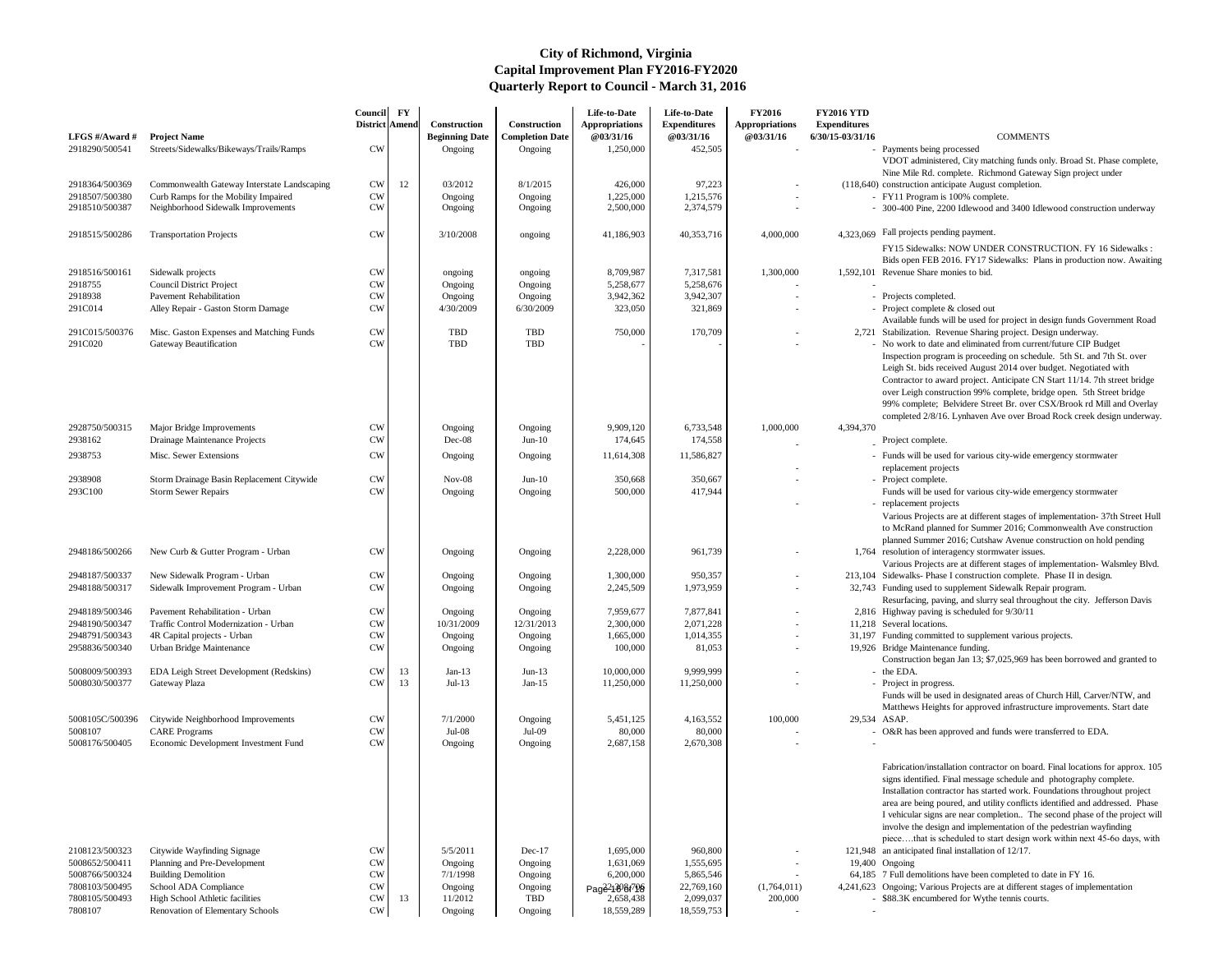After completion of the 30% design phase, GRTC and its partners have entered semi-final design - 30% to 60%. The Final Design will begin March 2016 with the construction phase starting June 2016. Construction phase will be complete August 2017 with final Testing and Acceptance in October 2017.

### **Note: The Virginia Department of Transportation (VDOT) will lead and manage the construction phase of the BRT project.**

- Scope and locations to be determined.
- Construction Underway.
- Waiting for VDOT to release Agreement.
- Scope Being Determined
- Voting Machines have been received and ready for November elections.
- Payment in process
- Various projects under design and construction throughout the City.

**468,351** Various projects under design and construction throughout the City.

| LFGS #/Award #<br>7808108 | <b>Project Name</b><br>Renovation of High Schools                                            | <b>Council</b><br>District Amend<br><b>CW</b> | <b>FY</b> | <b>Construction</b><br><b>Beginning Date</b><br>Ongoing | Construction<br><b>Completion Date</b><br>Ongoing | Life-to-Date<br><b>Appropriations</b><br><b>@03/31/16</b><br>5,186,401 | Life-to-Date<br><b>Expenditures</b><br>@03/31/16<br>5,186,401 | <b>FY2016</b><br><b>Appropriations</b><br>@03/31/16 | <b>FY2016 YTD</b><br><b>Expenditures</b><br>6/30/15-03/31/16 | <b>COMMENTS</b>                                                                                                                                                                                            |
|---------------------------|----------------------------------------------------------------------------------------------|-----------------------------------------------|-----------|---------------------------------------------------------|---------------------------------------------------|------------------------------------------------------------------------|---------------------------------------------------------------|-----------------------------------------------------|--------------------------------------------------------------|------------------------------------------------------------------------------------------------------------------------------------------------------------------------------------------------------------|
| 7808111/500492            | School Maintenance                                                                           | <b>CW</b>                                     |           | Ongoing                                                 | Ongoing                                           | 80,407,753                                                             | 70,763,774                                                    | 8,126,632                                           | 1,714,118                                                    | After completion of the 30% design phase, G<br>entered semi-final design - 30% to 60%. The<br>March 2016 with the construction phase star<br>phase will be complete August 2017 with fina<br>October 2017. |
| 500628                    | <b>GRTC Bus Rapid Transit</b>                                                                | <b>CW</b>                                     |           | March 2016                                              | $Oct-17$                                          | 3,800,000                                                              |                                                               | 3,800,000                                           |                                                              | <b>Note: The Virginia Department of Transp</b><br>- and manage the construction phase of the                                                                                                               |
| 500663                    | Pedestrian Safety Infrastructure                                                             | <b>CW</b>                                     |           | <b>TBD</b>                                              | <b>TBD</b>                                        | 200,000                                                                |                                                               | 200,000                                             |                                                              | - Scope and locations to be determined.                                                                                                                                                                    |
| 500637                    | Richmond Signal System Improvements (CMAQ)                                                   | <b>CW</b>                                     |           | 3/15/2015                                               | 4/15/2017                                         | 250,000                                                                |                                                               | 250,000                                             |                                                              | - Construction Underway.                                                                                                                                                                                   |
| 500636<br>500653          | Richmond Signal System Improvements West-North (CM_CW<br>Urban Agricultural Site preparation | <b>CW</b>                                     |           | TBD<br>TBD                                              | <b>TBD</b><br><b>TBD</b>                          | 500,000<br>25,000                                                      |                                                               | 500,000<br>25,000                                   |                                                              | - Waiting for VDOT to release Agreement.<br>- Scope Being Determined<br>Voting Machines have been received and rea-                                                                                        |
| 500641                    | New Voting Machines                                                                          | <b>CW</b>                                     |           | May 2015                                                | Nov 2015                                          | 613,302                                                                |                                                               | 613,302                                             |                                                              | - Payment in process                                                                                                                                                                                       |
| 9741603                   | <b>Special Street Lighting</b>                                                               | <b>CW</b>                                     |           | On-going                                                | On-going                                          | 11,737,101                                                             | 9,883,266                                                     | 685,000                                             |                                                              | - Various projects under design and construction                                                                                                                                                           |
| 9741602                   | Street Lighting/General                                                                      | <b>CW</b>                                     |           | On-going                                                | On-going                                          | 34,031,390                                                             | 22,422,317                                                    | 290,000                                             | 468,351                                                      | Various projects under design and constructi-                                                                                                                                                              |
|                           | <b>Citywide Projects Subtotal:</b>                                                           |                                               |           |                                                         |                                                   | 1,156,515,147                                                          | 1,012,923,601                                                 | 57,255,594                                          | 58,598,334                                                   |                                                                                                                                                                                                            |
|                           | <b>Capital Improvement Plan Sub-Total:</b>                                                   |                                               |           |                                                         |                                                   | 1,487,586,303                                                          | 1,215,712,868                                                 | 70,819,330                                          | 89,826,311                                                   |                                                                                                                                                                                                            |
| 1402                      | <b>Gas Utility New Business</b>                                                              | <b>CW</b>                                     |           | Various                                                 | Various                                           | 271,953,207                                                            | 213,688,112                                                   | 13,140,000                                          | 4,069,140                                                    |                                                                                                                                                                                                            |
| 1403                      | Gas Utility System Replacement                                                               | <b>CW</b>                                     |           | Various                                                 | Various                                           | 332,156,319                                                            | 298,074,613                                                   | 23,356,000                                          | 10,451,438                                                   |                                                                                                                                                                                                            |
| 1502                      | Water Distribution System Improvements                                                       | <b>CW</b>                                     |           | Various                                                 | Various                                           | 191,495,907                                                            | 150,712,100                                                   | 9,979,000                                           | 5,341,492                                                    |                                                                                                                                                                                                            |
| 1503                      | Water Transmission Main Improvements                                                         | <b>CW</b>                                     |           | Various                                                 | Various                                           | 122,421,169                                                            | 47,712,114                                                    | 7,894,000                                           | 85,570                                                       |                                                                                                                                                                                                            |
| 1590                      | Water Plant and Pumping Improvements                                                         | <b>CW</b><br><b>CW</b>                        |           | Various<br>Various                                      | Various<br>Various                                | 355,708,175                                                            | 200,623,489                                                   | 13,388,000                                          | 4,691,699                                                    |                                                                                                                                                                                                            |
| 1940<br>1701              | <b>Stormwater Facilities Improvements</b><br><b>Wastewater Treatment</b>                     | <b>CW</b>                                     |           | Various                                                 | Various                                           | 39,848,665<br>198,332,999                                              | 20,754,743<br>147,227,501                                     | 5,403,000<br>12,379,000                             | 2,108,987<br>6,218,920                                       |                                                                                                                                                                                                            |
| 1780                      | City Floodwall                                                                               | 6                                             |           | Various                                                 | Various                                           | 2,216,000                                                              |                                                               |                                                     |                                                              |                                                                                                                                                                                                            |
| 1760                      | <b>Wastewater Sanitary Sewer Upgrades</b>                                                    | CW                                            |           | Various                                                 | Various                                           | 263,777,574                                                            | 196,540,372                                                   | 28,350,000                                          | 6,695,035                                                    |                                                                                                                                                                                                            |
| 1750                      | Wastewater Combined Sewer Overflow                                                           | <b>CW</b>                                     |           | Various                                                 | Various                                           | 229,502,760                                                            | 184,222,317                                                   | 15,900,000                                          | 2,246,594                                                    |                                                                                                                                                                                                            |
|                           | <b>Public Utilities Total:</b>                                                               |                                               |           |                                                         |                                                   | 2,007,412,775                                                          | 1,459,555,361                                                 | 129,789,000                                         | 41,908,875                                                   |                                                                                                                                                                                                            |
|                           | <b>Capital Improvement Plan Total:</b>                                                       |                                               |           |                                                         |                                                   | 3,494,999,078                                                          | 2,675,268,229                                                 | 200,608,330                                         | 131,735,186                                                  |                                                                                                                                                                                                            |
|                           | STORMWATER PROJECT DETAIL                                                                    |                                               |           |                                                         |                                                   |                                                                        |                                                               |                                                     |                                                              |                                                                                                                                                                                                            |
| 1940                      | 4800 Charmian Road Drainage Improvements                                                     |                                               |           | TBD                                                     | <b>TBD</b>                                        |                                                                        |                                                               |                                                     |                                                              | Unable to acquire necessary easements from<br>placed on hold and removed from active proj<br>appropriation to 5700 Franklin St. & Granite                                                                  |
| 1940                      | 5700 Franklin St. & Granite Ave. Drainage<br>Improvements                                    |                                               |           | Feb-12                                                  | $Jul-12$                                          | 145,000                                                                | 144,031                                                       |                                                     |                                                              | - Project Complete.                                                                                                                                                                                        |
| 1940                      | 601 St. Christopher's Road & Henri Road Improvements                                         |                                               |           | Winter 2011                                             | Spring 2012                                       | 360,000                                                                | 316,668                                                       |                                                     |                                                              | - St. Christopher's Road Project is complete. F                                                                                                                                                            |
|                           |                                                                                              | <b>First District Total:</b>                  |           |                                                         |                                                   | 505,000                                                                | 460,699                                                       |                                                     |                                                              |                                                                                                                                                                                                            |
| 1940                      | Monroe Park Drainage Improvements<br><b>Second District Total:</b>                           |                                               |           | TBD                                                     | <b>TBD</b>                                        |                                                                        |                                                               |                                                     |                                                              | - Anticipated grant funding was not awarded.                                                                                                                                                               |
|                           |                                                                                              |                                               |           |                                                         |                                                   |                                                                        |                                                               |                                                     |                                                              | DPU cost share with ACOE is \$150,000 for                                                                                                                                                                  |
| 1940                      | Bryan Park Dredging of Ponds                                                                 |                                               | -11       | TBD                                                     | <b>TBD</b>                                        | 1,239,491                                                              |                                                               |                                                     |                                                              | Construction. Awaiting confirmation of desig<br>expenditure in FY15. This project will be prior                                                                                                            |
|                           |                                                                                              | <b>Third District Total:</b>                  |           |                                                         |                                                   | 1,239,491                                                              |                                                               |                                                     |                                                              | SW CIP funds.                                                                                                                                                                                              |
| 1940                      | Hathaway & Wallowa Drainage Improvements                                                     | $\overline{4}$                                | -11       | Aug- $11$                                               | Jan- $12$                                         | 554,000                                                                | 219,928                                                       |                                                     |                                                              | - Construction complete. Project closed.<br>This project has been converted to a strea                                                                                                                     |
| 1940/500084               | Rattlesnake Creek Drainage Improvements                                                      |                                               |           | <b>FY 17</b>                                            | <b>FY 17</b>                                      | 222,763<br>Page 17 of 18                                               | 65,484                                                        |                                                     | 29,721                                                       | <b>Obtaining Easements from residents. Desi</b><br>Maintenance continues to keep culvert clean;<br>identification of scope.                                                                                |
| 1940                      | Staffordshire Ph. 3 & 4 Drainage Improvements                                                | 4                                             | -11       | Aug- $11$                                               | $Mar-12$                                          | 991,159                                                                | 913,309                                                       |                                                     |                                                              | Construction complete. Project closed.                                                                                                                                                                     |

Unable to acquire necessary easements from affected residents. Project placed on hold and removed from active project list. Transferred \$50,0000 appropriation to 5700 Franklin St. & Granite Ave. Drainage Improvements.

- 
- 1940 St. Christopher's Road Project is complete. Henri Road is complete.
- Anticipated grant funding was not awarded.

DPU cost share with ACOE is \$150,000 for Design and \$1,084,000 for Construction. Awaiting confirmation of design contract. Anticipate expenditure in FY15. This project will be prioritized and funded through SW CIP funds.

- Construction complete. Project closed. **This project has been converted to a stream restoration project. Obtaining Easements from residents. Design is 65% complete.** Maintenance continues to keep culvert clean; project on hold pending identification of scope.
- Construction complete. Project closed.